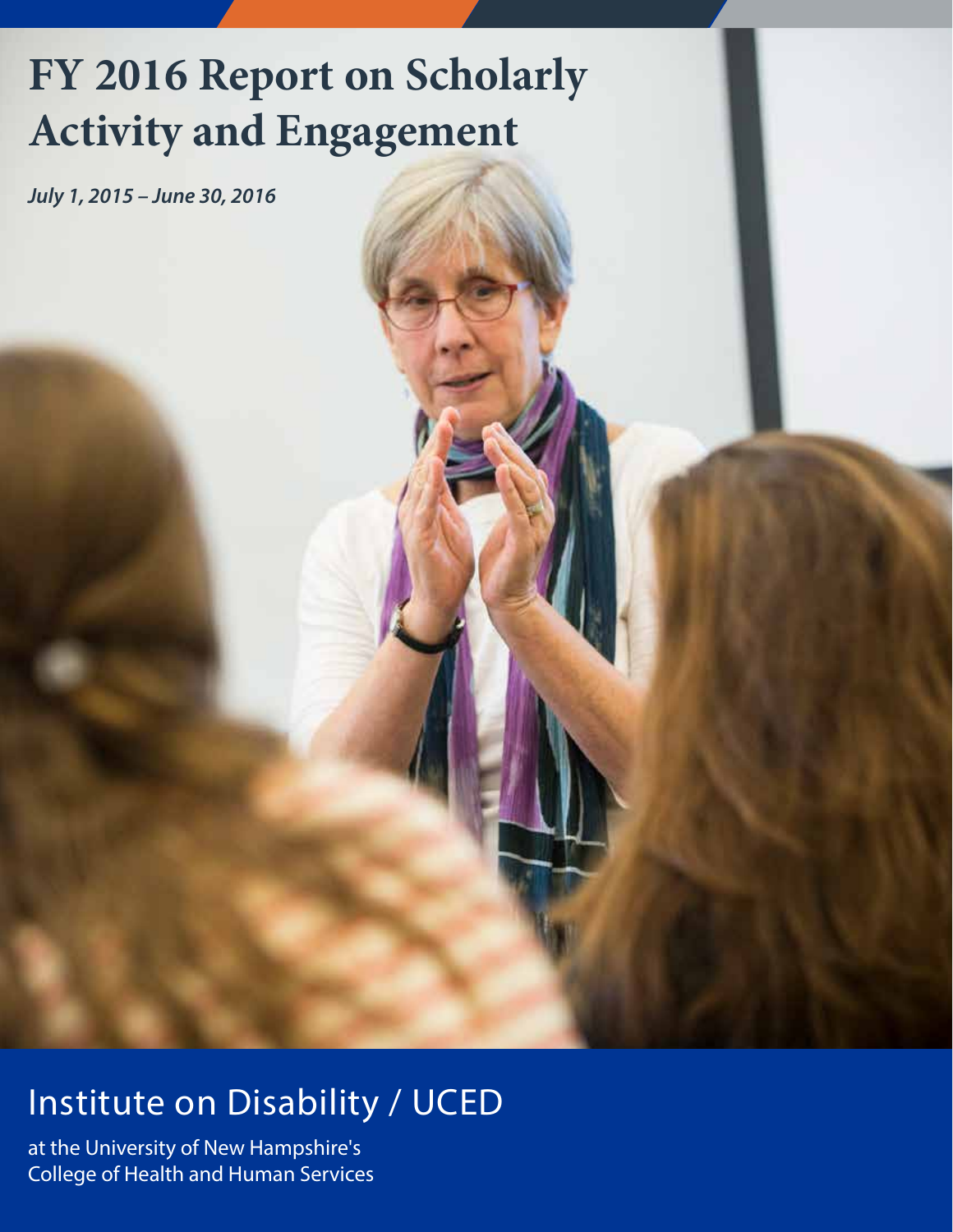#### **Acknowledgements**

This report was prepared by Charles Drum, MPA, JD, Ph.D. at the Institute on Disability, University of New Hampshire. The Institute on Disability is directed by Charles Drum and guided by a Consumer Advisory Council.

*Available in alternative formats upon request.*

#### **Suggested Citation**

Drum, C. (2017). Institute on Disability / UCED at the University of New Hampshire's College of Health and Human Services FY 2016 Report on Scholarly Activity and Engagement: July1, 2015 – June 30, 2016. Durham, NH: University of New Hampshire, Institute on Disability.

10 West Edge Drive, Suite 101 | Durham, NH 03824 603.862.4320 | Relay: 711 | Fax: 603.862.0555 contact.iod@unh.edu

### **www.iod.unh.edu**

**Stay Connected:**

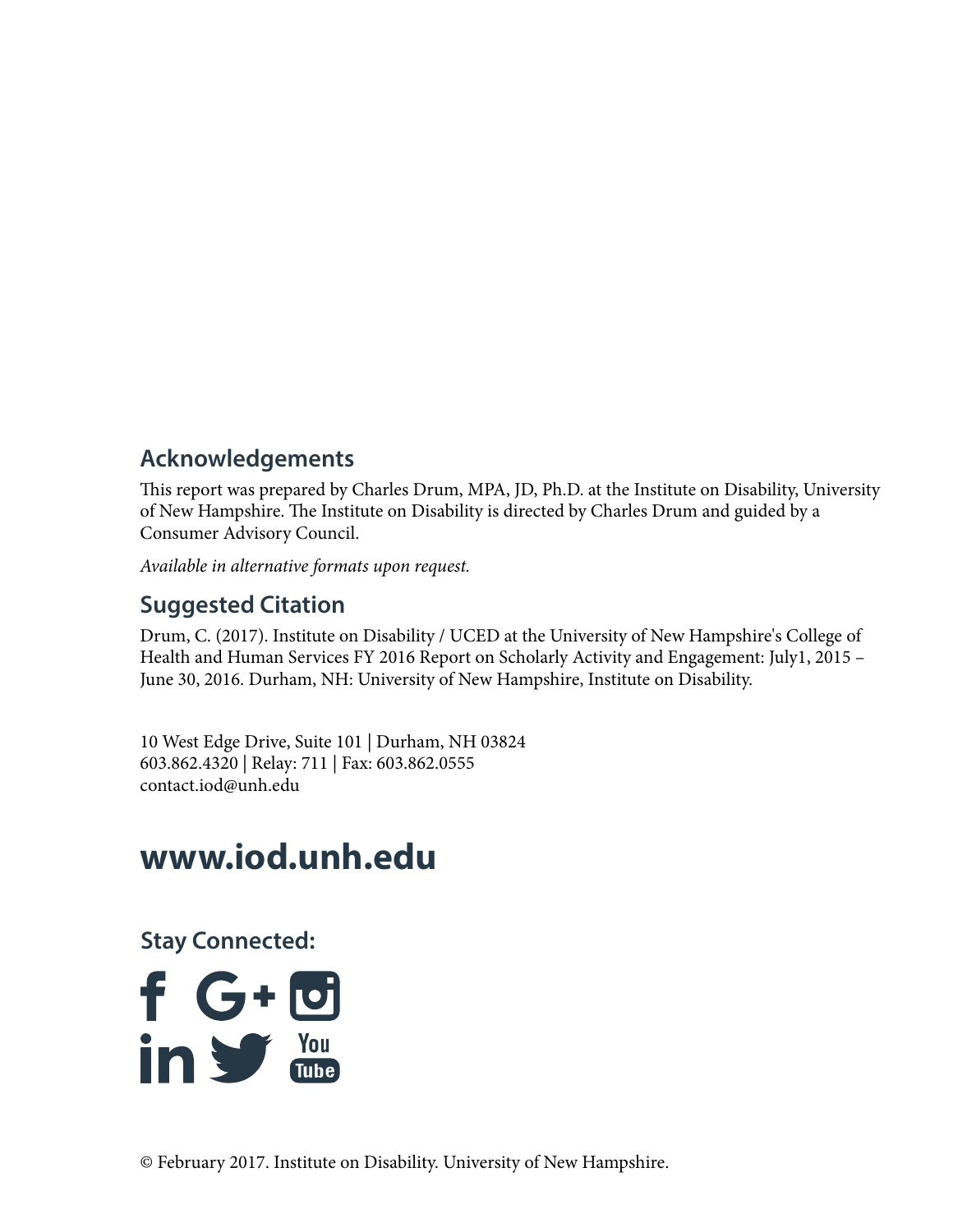### **Table of Contents**

|                                                      | 2  |
|------------------------------------------------------|----|
|                                                      | 4  |
|                                                      | 4  |
|                                                      |    |
|                                                      |    |
|                                                      |    |
|                                                      |    |
|                                                      |    |
|                                                      |    |
|                                                      |    |
|                                                      |    |
|                                                      |    |
|                                                      |    |
|                                                      |    |
|                                                      |    |
|                                                      |    |
|                                                      |    |
|                                                      | 21 |
|                                                      | 22 |
|                                                      | 23 |
|                                                      |    |
|                                                      |    |
| Local, State, and National Committees and Boards. 25 |    |
|                                                      |    |
|                                                      |    |
|                                                      |    |
|                                                      |    |
|                                                      |    |
|                                                      |    |
|                                                      |    |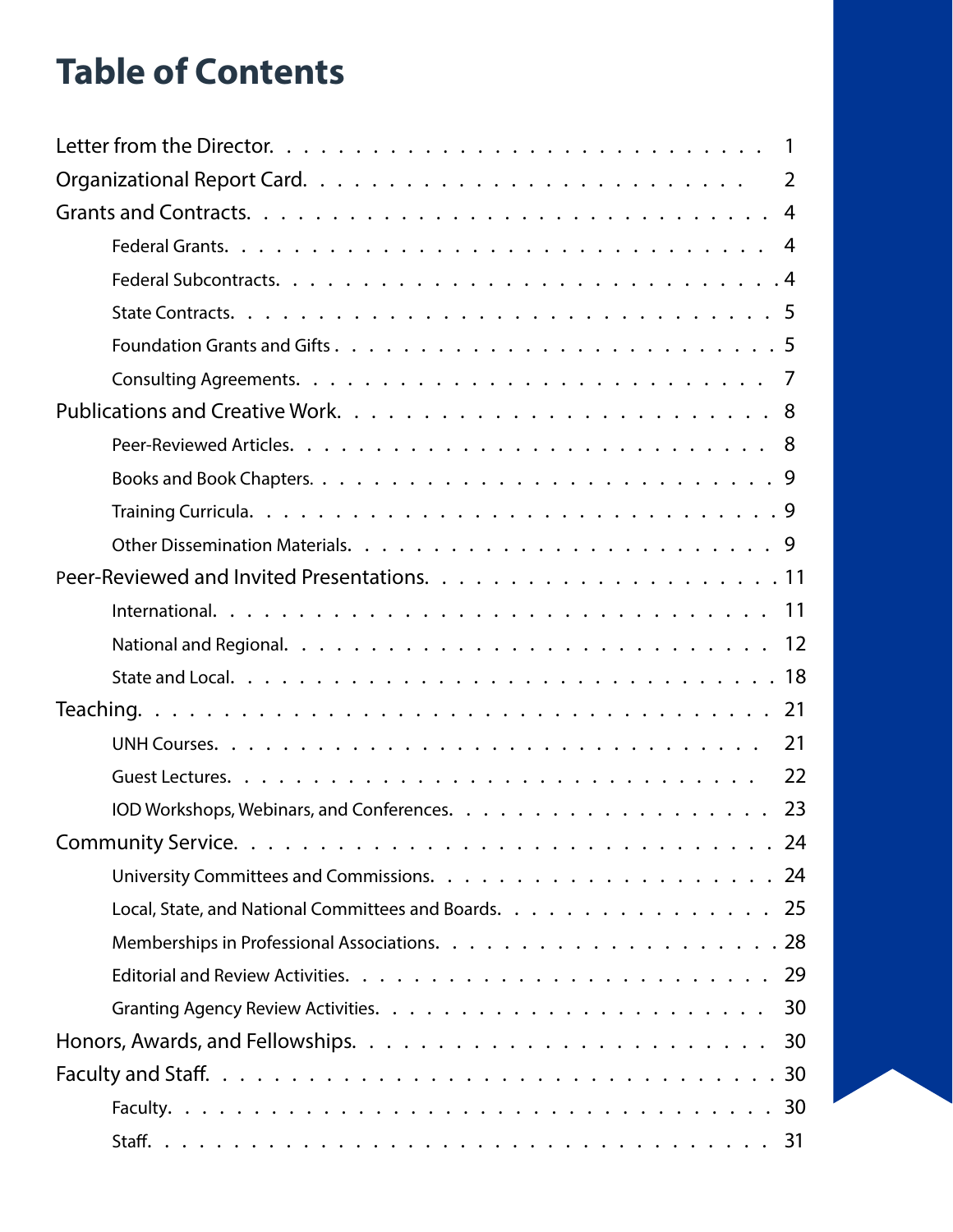Dear Colleagues and Friends:

It is a pleasure to present the Institute on Disability's (IOD) FY 2016 Report on Scholarly Activity and Engagement. As a more detailed companion piece to our annual report, this publication inventories the scholarly activities conducted between July 1, 2015, and June 30, 2016, and highlights the many ways the IOD faculty and staff worked to promote full access, equal opportunities, and participation for everyone.

Making meaningful contributions to the body of knowledge related to disability is a priority for the IOD. Through its grant-funded research, evaluation, and knowledge translation activities, the IOD raises awareness and bridges the gap between disability research and practice. The IOD makes use of a variety of traditional and new media tactics to maximize the reach, accessibility, impact, and application of its information and resources to a wide range of audiences. Highlights of our information sharing accomplishments include:

- Producing 52 publications including peer-reviewed journal articles and other creative work;
- Conducting 215 presentations to local, national, and international audiences.

The IOD is dedicated to preparing leaders in disability-related fields through innovative learning experiences, interdisciplinary teaching models, and programs of study that incorporate universal design principles, include self-advocates' perspectives, and employ varied instructional methods and formats. Highlights of our academic accomplishments include:

- Engaging in 35 teaching and training activities, including UNH courses and guest lectures;
- Providing 36 professional development trainings, in person and online, to 3,229 participants.

In addition to our publications and more traditional academic efforts, the IOD partners with organizations, government agencies, and local communities to help improve policies and service delivery models that impact individuals with disabilities. Highlights of our community engagement activities include:

- Serving on 86 local, state, and national committees and boards;
- Sitting on 31 editorial and grant review boards and committees.

Our accomplishments and effectiveness are largely attributed to the IOD's unique structure and federal mandate which include a world-class and passionate staff, a strong academic focus, and an unwavering community-based mission. This unique combination strategically positions us to effectively address both current and emerging priorities important to the disability community. With your continued support and partnership, we look forward to expanding this work in the years to come.

Sincerely,

Charles Drum

Charles E. Drum, MPA, JD, PhD Director, IOD & Professor of Health Management and Policy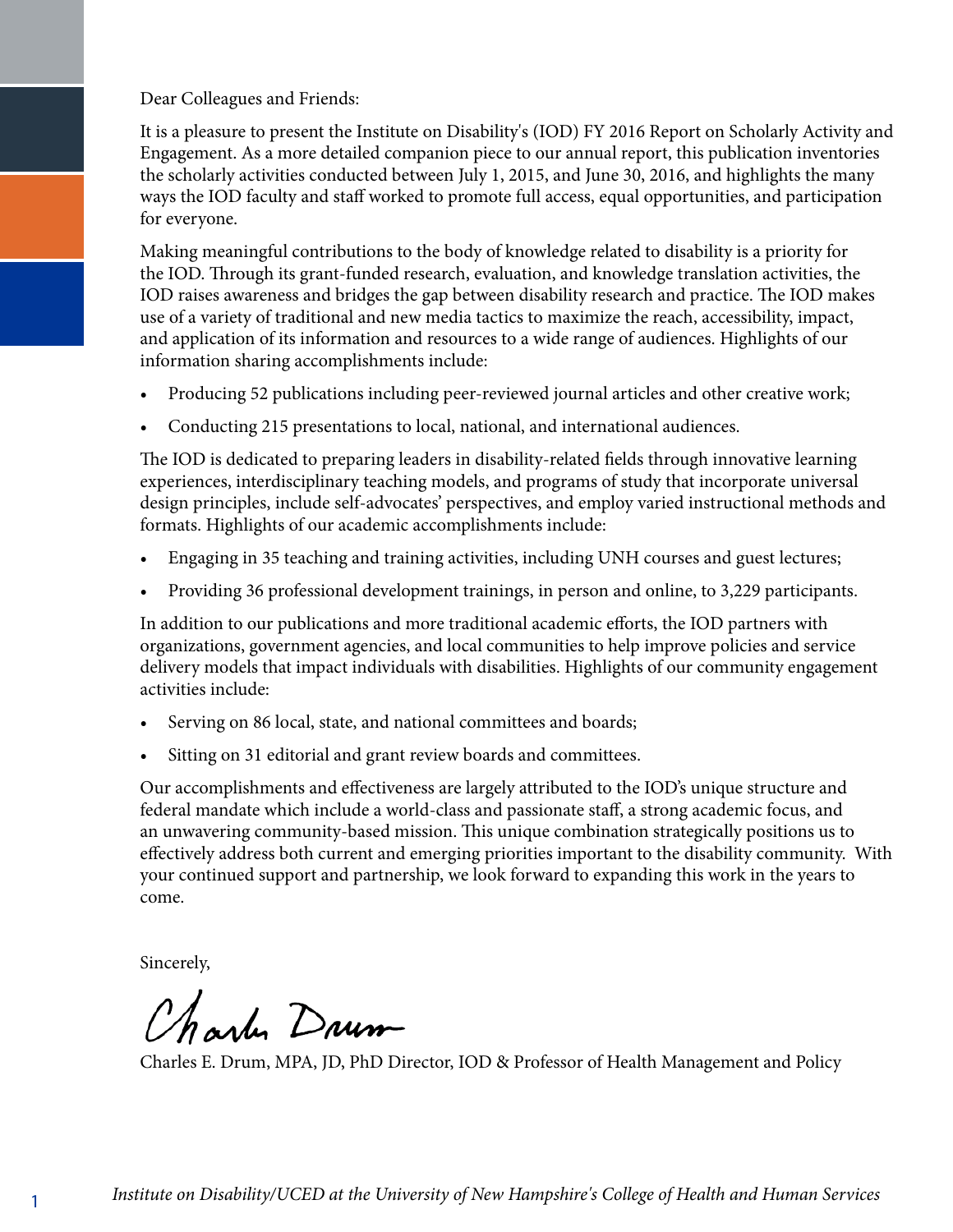|                                                  | FY 2014        | FY 2015        | <b>FY 2016</b> |
|--------------------------------------------------|----------------|----------------|----------------|
| <b>Grants and Contracts</b>                      | 57             | 59             | $102*$         |
| <b>Federal Grants</b>                            | $16*$          | 14             | 14             |
| <b>Federal Subcontracts</b>                      | $8*$           | 6              | $\overline{4}$ |
| <b>State Contracts</b>                           | 7              | 5              | $9*$           |
| Foundation Grants and Gifts                      | 1              | 10             | $36*$          |
| <b>Consulting Agreements</b>                     | 25             | 24             | $39*$          |
| <b>Publications and Creative Work</b>            | 59             | $93*$          | 52             |
| Peer-Reviewed Articles                           | 28             | $31*$          | 14             |
| <b>Books and Book Chapters</b>                   | 6              | 3              | $\mathbf{1}$   |
| Training Curricula                               | 1              | $9*$           | $\overline{4}$ |
| <b>Other Dissemination Materials</b>             | 24             | $50*$          | 33             |
| <b>Peer-Reviewed and Invited Presentations</b>   | 133            | 207            | $215*$         |
| International                                    | 9              | 8              | 9              |
| National                                         | 83             | $140*$         | 133            |
| State and Local                                  | 41             | 59             | $73*$          |
| <b>Teaching Activities</b>                       | 69             | 64             | $71*$          |
| <b>UNH Courses</b>                               | 21             | $25*$          | 16             |
| <b>Guest Lectures</b>                            | 17             | 11             | $19*$          |
| IOD Workshops, Webinars, and Conferences         | 31             | 28             | $36*$          |
| <b>Community Service Activities</b>              | 132            | 167            | $195*$         |
| <b>University Committees and Commissions</b>     | 8              | 16             | $27*$          |
| Local, State, and National Committees and Boards | 70             | 69             | $86*$          |
| Memberships in Professional Associations         | 35             | 47             | $51*$          |
| <b>Editorial and Review Activities</b>           | 19             | 24             | $25*$          |
| <b>Granting Agency Review Activities</b>         | na             | $7^*$          | 6              |
| Faculty                                          | 14             | 14             | 15             |
| Tenure                                           | $\overline{2}$ | $\overline{2}$ | $\overline{2}$ |
| Clinical                                         | 6              | 7              | $\overline{4}$ |
| Research                                         | 6              | 7              | 9              |
| <b>Staff</b>                                     | 83             | 97             | 85             |
| Full-time                                        | 55             | 62             | 56             |
| Part-time                                        | 28             | 35             | 29             |
| Honors, Awards, and Fellowships                  | 8              | 8              | $\mathbf{1}$   |

*\* Notes an all-time high.*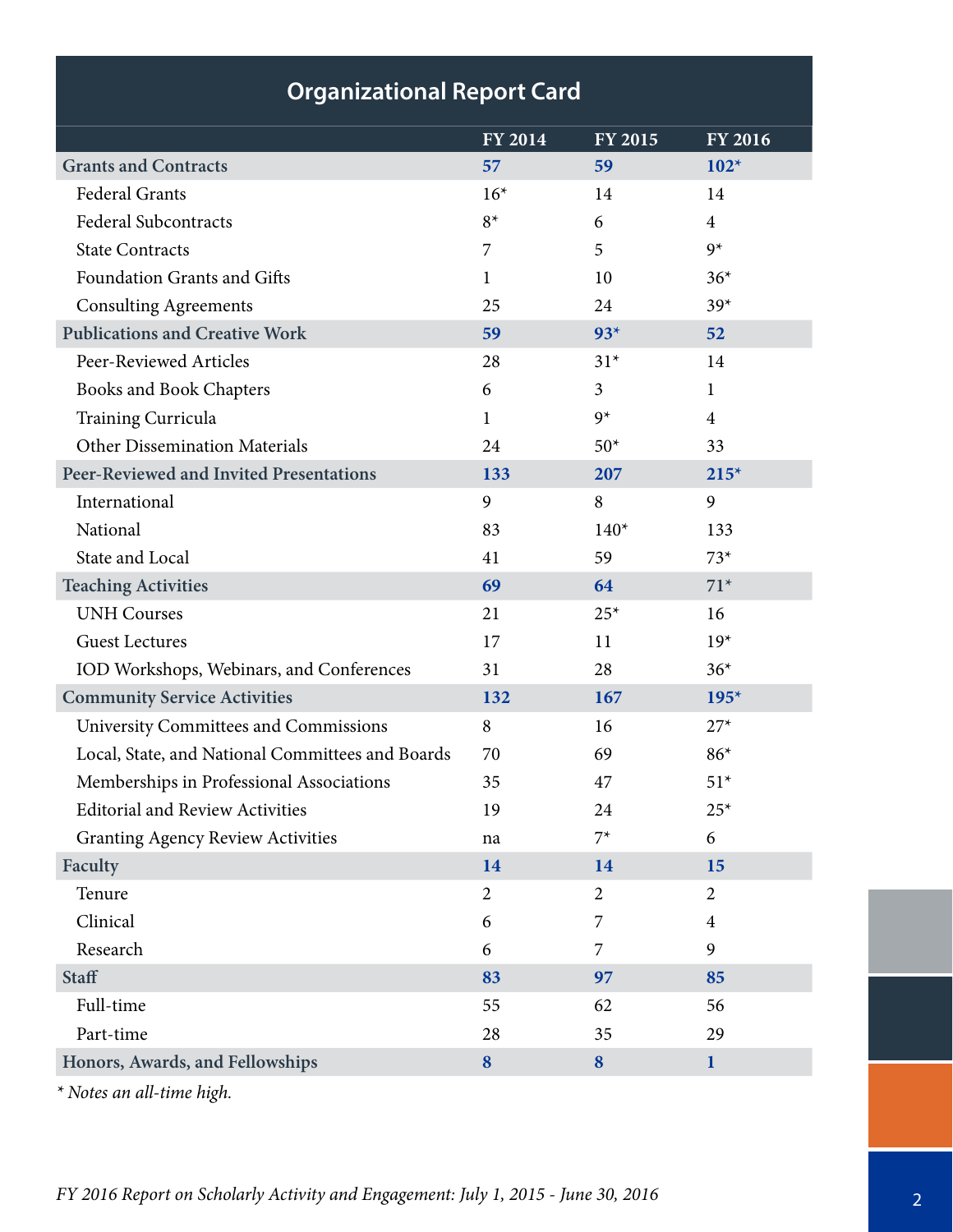### **Scholarly Activity and Engagement Inventory**

**July 1, 2015 – June 30, 2016**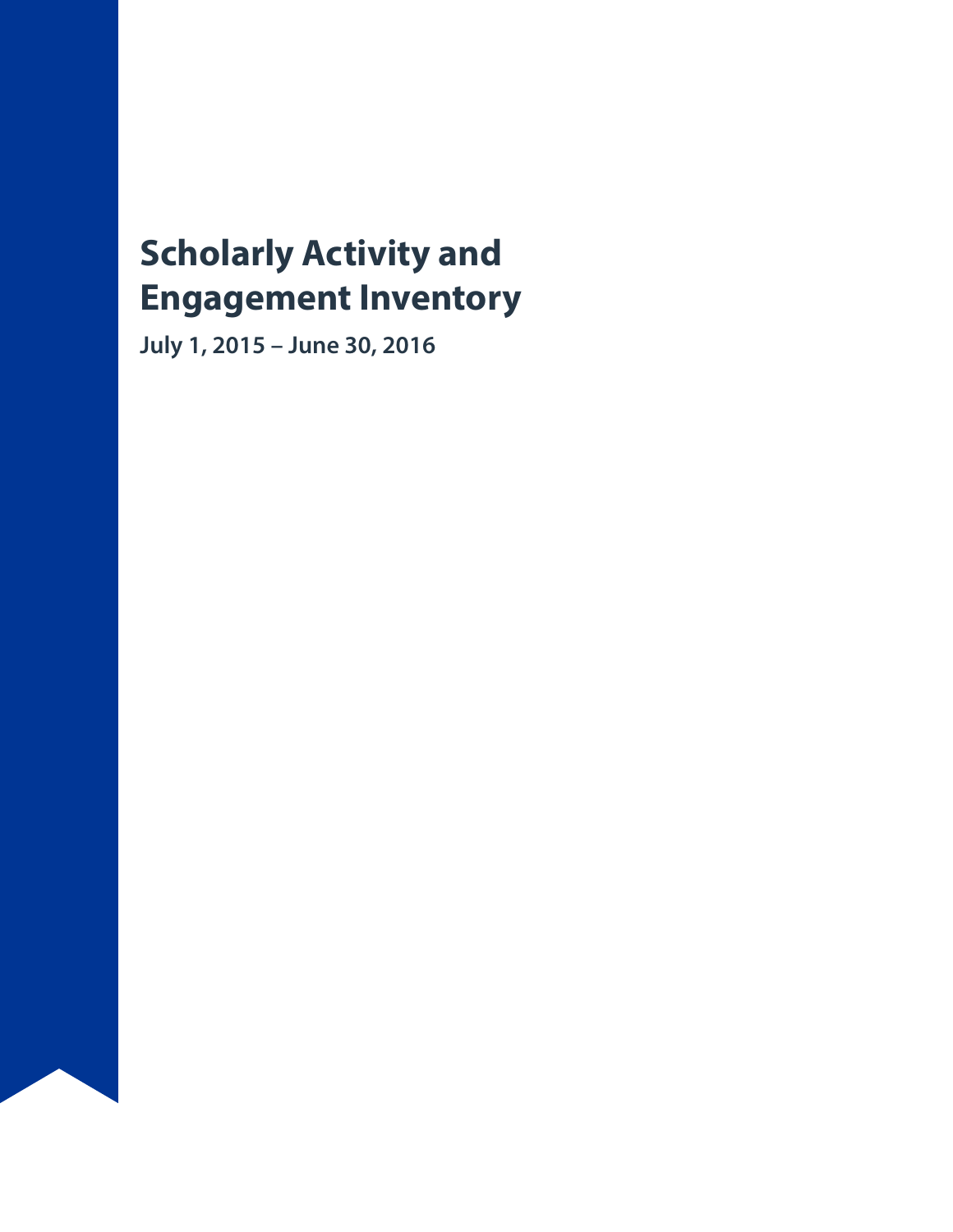## **Grants and Contracts**

#### **Federal Grants (14)**

Armenti, K. Principal investigator. NH Occupational Health Surveillance Program, National Institute for Occupational Safety and Health, Centers for Disease Control and Prevention.  $\mathbf \Omega$ 

Brucker, D. & Houtenville. A. Principal investigators. Employment Policy and Measurement Rehabilitation Research and Training Center (EPM-RRTC), National Institute on Disability, Independent Living & Rehabilitation Research.  $\bigcirc$ 

Brucker, D. & Houtenville, A. Principal investigators. Rehabilitation Research and Training Center on Demographics and Statistics (StatsRRTC), National Institute on Disability, Independent Living, & Rehabilitation Research.  $\bigcirc$ 

Brucker, D. The Association of Food Security with Economic and Health Outcomes for Persons with Disabilities, U.S. Department of Agriculture, Economic Research Service.  $\bigcirc$ 

Brucker, D. Disability, Food Security and SNAP Participation among Transition Age Youth (age 18-25), U.S. Department of Agriculture, Economic Research Service.  $\bigcirc$ 

Dornblut, S. Principal investigator. National Assistive Technology Public Internet Site, U.S. Department of Education, Office of Special Education and Rehabilitative Services.  $\boldsymbol{\Omega}$ 

Drum, C. Principal investigator. Institute on Disability, United States Department of Health and Human Services, Administration on Intellectual & Developmental Disabilities. **@@@** 

Drum, C. Principal investigator. New Hampshire Disability and Public Health Project, Centers for Disease Control and Prevention.  $\mathbf \mathbf \Box$ 

Houtenville, A. Principal investigator. Rehabilitation Research and Training Center on Employment Policy and Measurement (EMP-RRTC), National Institute on Disability and Rehabilitation Research.  $\bigcirc$ 

Houtenville, A. Principal investigator. Rehabilitation Research and Training Center on Individual-level Characteristics and Employment (IC-RRTC), Hunter College, National Institute on Disability and Rehabilitation Research.  $\bigcirc$ 

Houtenville, A. Principal Investigator. Reducing Health Disparities among People with Intellectual Disabilities, Centers for Disease Control and Prevention.  $\mathbf \Omega$ 

Malloy, J. Principal investigator. Efficacy of RENEW for High School Students with Emotional and Behavioral Challenges. United States Department of Education, Institute of Educational Sciences. **O** 

McClain, M. Principal investigator. New England Genetics Collaborative, Maternal and Child Health Bureau, Genetic Services Branch, Health Resources & Services Administration. H

Willkomm, T. Principal investigator. Assistive Technology Act. Rehabilitation Services Administration, U.S. Department of Education. **O** 

#### **Federal Subcontracts (4)**

Drum, C. Principal investigator. Community Engagement Initiative Knowledge Transfer Research Project, Rehabilitation Research and Training Center on Community Living, University of Kansas.  $\bigcirc$ 

Drum, C. Principal investigator & chair. Public Policy Expert Panel, Obesity Research Project on Prevalence, Adaptations and Knowledge Translation in Youth and Young Adults with Disabilities from Diverse Race/ Ethnic Backgrounds, University of Alabama-Birmingham.  $\mathbf 0$ 

Humphreys, E. Principal investigator. New Hampshire Leadership Education in

- $\bullet$  Assistive Technology
- **G** Community Living & Employment
- $\Theta$  Early Childhood & Inclusive Education
- $\mathbf \Theta$  Health & Genetics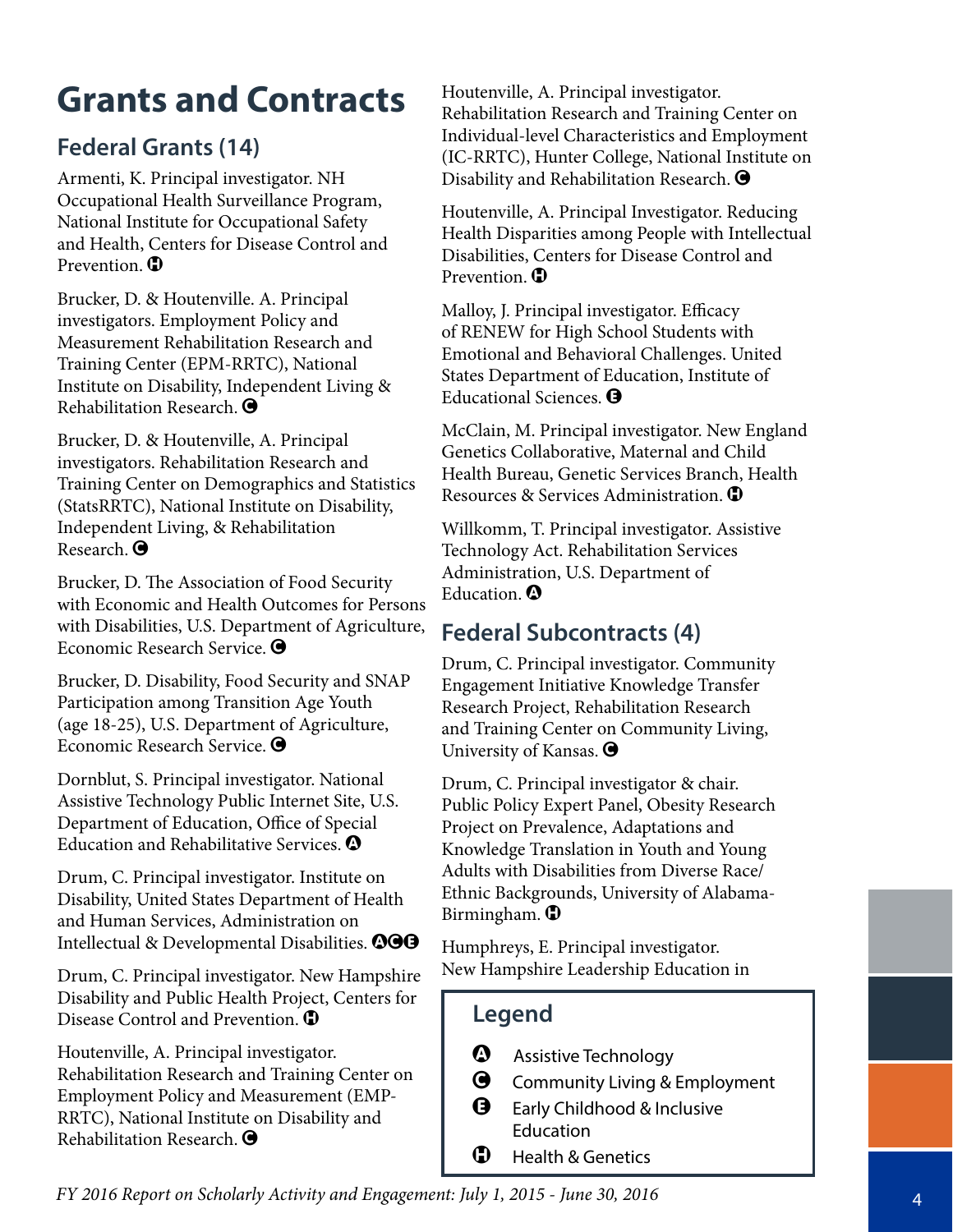Neurodevelopmental and Related Disabilities (NH-LEND). Health Resources and Service Administration, Maternal and Child Health Bureau, Dartmouth College.  $\mathbf \Theta$ 

Schuh, M. Principal investigator. Center for Schoolwide Integrated Framework for Transformation (SWIFT), University of Kansas, United States Department of Education.  $\Theta$ 

#### **State Contracts (9)**

Antal, P. Principal investigator. NH Hospital Readmissions Project, NH Medicaid Match Funds.  $\mathbf \mathbf \Theta$ 

Drake, J., Francoeur, K., and Cloutier, H., RENEW Training and Scale –up for the NH Department of Education's Next Steps Transition Personnel Preparation project. **O** 

Drum, C. Principal investigator. Institute on Disability CORE Program Support, State of New Hampshire. **QOOO** 

Habib, D. Principal Investigator. Post-Secondary Film Project. New Hampshire Department of Education and Next Steps NH.  $\Theta\Theta$ 

Fox, S. Principal investigator. Balancing Incentive Program, New Hampshire Department of Health and Human Services.  $\bigcirc$   $\bigcirc$ 

Malloy, J., Drake, J., and Cloutier, H. Development of Workforce Development in Wraparound and Other Evidence-based Practices in Children's Behavioral Health (Fast Forward Project).  $\Theta\Phi$ 

Malloy, J., Drake, J., Francoeur, K. and Cloutier, H. RENEW Scale-up in the Community Mental Health Centers, NH Balancing Incentives Project (BIP).  $\bigcirc$ 

Partch-Davies, T. Principal investigator. Maternal Infant and Early Childhood Home Visiting Evaluation, New Hampshire Department of Health and Human Services, Division of Public Health Services.  $\Theta \Phi$ 

Partch-Davies, T. Principal investigator, Supported Employment Data System, NH Bureau of Developmental Services.  $\bigcirc$ 

#### **Foundation Grants and Gifts (36)**

Beasley, J. START Grant. Special Hope Foundation.  $\Theta \Phi$ 

Brucker, D.L. & Phillips, K. Co-investigators. Single subject study to evaluate the effectiveness of job crafting intervention for individuals with physical disabilities, University of New Hampshire, College of Health and Human Services.  $\bigcirc$ 

Fox, S. Principal investigator. Infrastructure Support to the Elder Health Coalition, NH Endowment for Health.  $\bigcirc$ 

Drake, J., Francoeur, K. Co-principal investigators. RENEWed Opportunities on the Seacoast, New Hampshire Charitable Foundation.  $\boldsymbol{\Theta}$ 

Habib, D. Principal investigator. *Intelligent Lives* (working title) Documentary Film Project. Mitsubishi Electric America Foundation.  $\Theta\Theta$ 

Habib, D. Principal investigator. *Intelligent Lives* (working title) Documentary Film Project. American Federation of Teachers.  $\Theta\Theta$ 

Habib, D. Principal investigator. *Intelligent Lives* (working title) Documentary Film Project. Center for Community Inclusion and Disability Studies, University of Maine.  $\Theta\Theta$ 

Habib, D. Principal investigator. *Intelligent Lives* (working title) Documentary Film Project. Center for Disabilities, University of South Dakota. **OG** 

Habib, D. Principal investigator, *Intelligent Lives*  (working title) Documentary Film Project. Center for Disability Resources, University of South Carolina & South Carolina Developmental Disabilities Council. **OO** 

Habib, D. Principal investigator. *Intelligent Lives*  (working title) Documentary Film Project. Center for Leadership in Disability, Georgia State University.  $\Theta$  $\Theta$ 

Habib, D. Principal investigator. *Intelligent Lives*  (working title) Documentary Film Project. The HSC Foundation/National Youth Transition Center.  $\Theta$  $\Theta$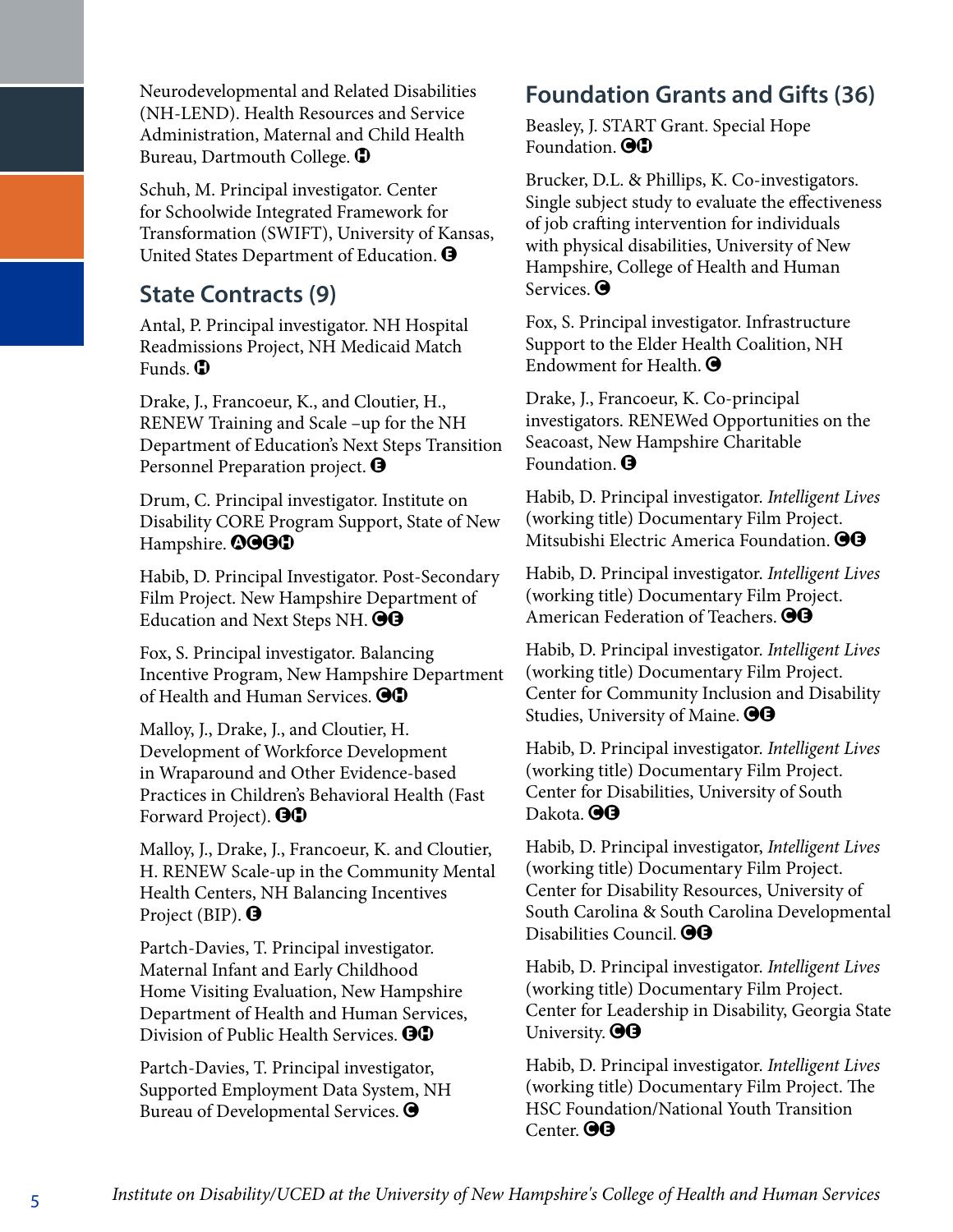Habib, D. Principal investigator. *Intelligent Lives* (working title) Documentary Film Project. Institute for Community Inclusion, University of Massachusetts Boston. **@@** 

Habib, D. Principal investigator. *Intelligent Lives* (working title) Documentary Film Project. New Hampshire Charitable Foundation.  $\Theta$  $\Theta$ 

Habib, D. Principal investigator. *Intelligent Lives* (working title) Documentary Film Project. North Dakota Center for Persons with Disabilities, Minot State University.  $\bigcirc \Theta$ 

Habib, D. Principal investigator. *Intelligent Lives*  (working title) Documentary Film Project. Strong Center for Developmental Disabilities, University of Rochester.  $\Theta\Theta$ 

Habib, D. Principal investigator. *Intelligent Lives* (working title) Documentary Film Project. John P. Hussman Foundation. **@@** 

Habib, D. Principal investigator. *Intelligent Lives*  (working title) Documentary Film Project. National Association of School Psychologists.  $\Theta$ G

Habib, D. Principal investigator. *Intelligent Lives* (working title) Documentary Film Project. New Hampshire Association of Special Education Administrators.  $\Theta$  $\Theta$ 

Humphreys, E. Principal investigator. Social Emotional Health and Learning: Transforming systems and centers to support the social, emotional, educational, and behavioral success of vulnerable children, youth, and their families, University of New Hampshire Strengthening Centers Initiative. E

Humphreys, E. Principal investigator. Description of NH Family-Centered Early Supports and Services for Children 12-36 Months with an Autism Spectrum Disorder. University of New Hampshire, College of Health and Human Services, Research Affinity Group Proposal.  $\Theta\Theta$ 

McClain, M. Principal investigator. UNH Faculty Development Grant, Propensity Score Matching, Adjustment and Randomized Experiments, Office of the Provost and Vice President for Academic Affairs.  $\bigcirc$   $\bigcirc$ 

Rabalais, J. Principal investigator. Alliance for Healthy Aging Backbone Support, NH Endowment for Health.  $\Theta \Phi$ 

Reichard, A. Principal investigator. Measuring the impact of START services intervention on emergency room and psychiatric inpatient use. The overall goal of the project is to measure the one-year impact of START services on preventable psychiatric emergency care among people with intellectual or developmental disabilities and comorbid mental illness compared to a control group receiving usual care, Special Hope Foundation.  $\Theta\Theta$ 

Schuh, M. Principal investigator. Center for Social Emotional Health and Learning: Transforming systems and centers to support the social, emotional, educational, and behavioral success of vulnerable children, youth, and their families. UNH Research Office, University of New Hampshire.  $\Theta$ 

Schuh, M. Principal investigator. The New Hampshire Family and Consumer Leadership Series, Institute on Disability, University of New Hampshire, NH Developmental Disability Council.  $\bigcirc$ 

Schuh, M. Principal investigator. The New Hampshire Family and Consumer Leadership Series, Institute on Disability, University of New Hampshire, NH Department of Education.  $\bigcirc$ 

Schuh, M. Principal investigator, The New Hampshire Family and Consumer Leadership Series, Institute on Disability, University of New Hampshire, NH Bureau of Developmental Disabilities.  $\bigcirc$ 

Schuh, M. Principal investigator. The New Hampshire Family and Consumer Leadership Series, Institute on Disability, University of

- $\bullet$  Assistive Technology
- **G** Community Living & Employment
- $\Theta$  Early Childhood & Inclusive **Education**
- $\mathbf \Theta$  Health & Genetics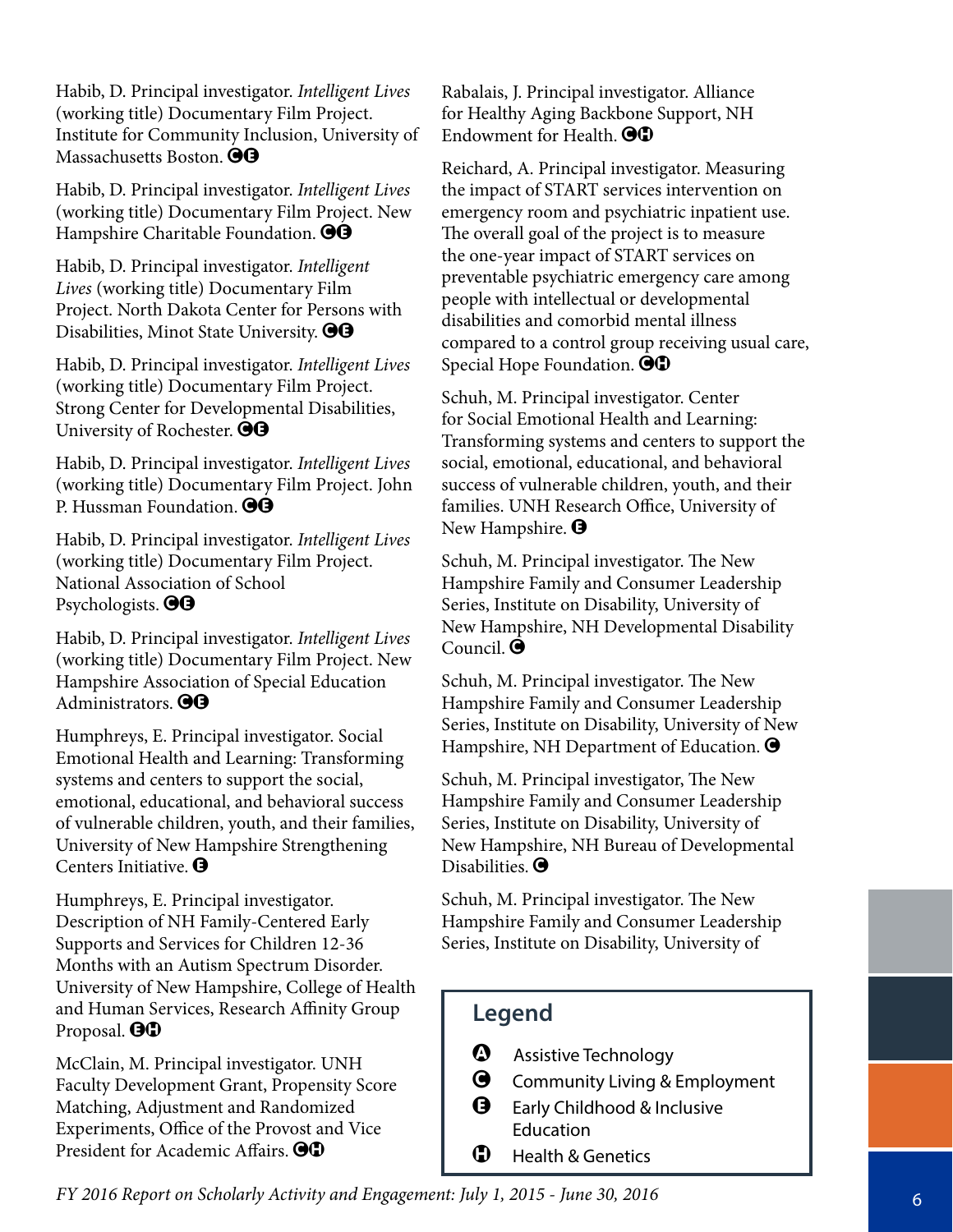New Hampshire, New Hampshire Charitable Foundation.  $\bigcirc$ 

Schuh, M. Principal investigator. The New Hampshire Family and Consumer Leadership Series, Institute on Disability, University of New Hampshire, Byrne Foundation.  $\bigcirc$ 

Schuh, M. Principal investigator. The New Hampshire Family and Consumer Leadership Series, Institute on Disability, University of New Hampshire, Finlay Foundation.  $\bigcirc$ 

Schuh, M. Principal investigator. The New Hampshire Family and Consumer Leadership Series, Institute on Disability, University of New Hampshire, Verney Foundation.  $\bigcirc$ 

Schuh, M. Principal investigator. The New Hampshire Family and Consumer Leadership Series, Institute on Disability, University of New Hampshire, Oleander Jamison Foundation.  $\bigcirc$ 

Schuh, M. Principal investigator. The New Hampshire Family and Consumer Leadership Series, Institute on Disability, University of New Hampshire, Cogswell Trust.  $\bigcirc$ 

Schuh, M. Principal investigator. The New Hampshire Family and Consumer Leadership Series, Institute on Disability, University of New Hampshire, Gone Giving Foundation.  $\bigcirc$ 

Sonnenmeier, R. Principal investigator. An Examination of Intensive Early Intervention Services for Infants with Autism Spectrum Disorder. University of New Hampshire, College of Health and Human Services, Research Affinity Group Mini-Grant. **OD** 

Willkomm, T. Product Development. IRC Grant, Velcro. <sup>1</sup>

#### **Consulting Agreements (39)**

Beasley, J. Consultation & Training for NY START, NY  $\bigcirc\mathbb{G}$ 

Beasley, J. Consultation & Training for NH START, NH $\bigcirc$ O $\hspace{-.15cm}\bullet$ 

Beasley, J. Consultation & Training for NH START/OPWDD, NH/NY **OO** 

Beasley, J. Consultation & Training for VA START – Region 1 & Region 2, VA  $\bigcirc$ 

Beasley, J. Systems Analysis & Training for Children's Services, NC OO

Beasley, J. National Training Series, NC  $\bigcirc$ 

Beasley, J. Consultation & raining for TX START - Tarrant County,  $TX$   $\Theta\Phi$ 

Beasley, J. Consultation & Training for TX  $START - Travis County, TX \bigcirc \bigcirc$ 

Beasley, J. Consultation & Training for TX START – El Paso County, TX  $\Theta \Phi$ 

Beasley, J. Consultation & Training for ArkSTART, AL. **OD** 

Beasley, J. Consultation & Training for Tennessee START, TN $\Theta$ <sup> $\Phi$ </sup>

Beasley, J. Consultation & Training for Iowa START, IA  $\Theta\Phi$ 

Beasley, J. Consultation & Training for Hawaii START, HI $\Theta\Phi$ 

Cloutier, H. RENEW Consultation & training, Newport School District, Newport, NH  $\Theta$ 

Cloutier, H. RENEW Consultation & training, Tolleson Union High School District, Tolleson,  $AZ$ <sup> $\theta$ </sup>

Drake, J. RENEW Consultation & training, Making Community Connections Charter School, Manchester, NH $\bigcirc$ 

Drake, J. RENEW Consultation & training, Greece Central School District, North Greece,  $NY<sup>Q</sup>$ 

Drake, J. RENEW Consultation & training, Pittsfield School District, Pittsfield, NH  $\Theta$ 

Drake, J. TFI, Contoocook Valley Regional School District, Peterborough, NH $\bigcirc$ 

Drake, J. Training & consultation for PBIS Tier II, Contoocook Valley Regional School District, Peterborough, NH $\Theta$ 

Francouer, K., Malloy, J., & Drake, J. RENEW Consultation & training, Laconia School District, Laconia, NH $\Theta$ 

Francouer, K., Malloy, J., & Drake, J. RENEW Consultation & Training, Concord School District, Concord, NH  $\Theta$ 

*Institute on Disability/UCED at the University of New Hampshire's College of Health and Human Services* 7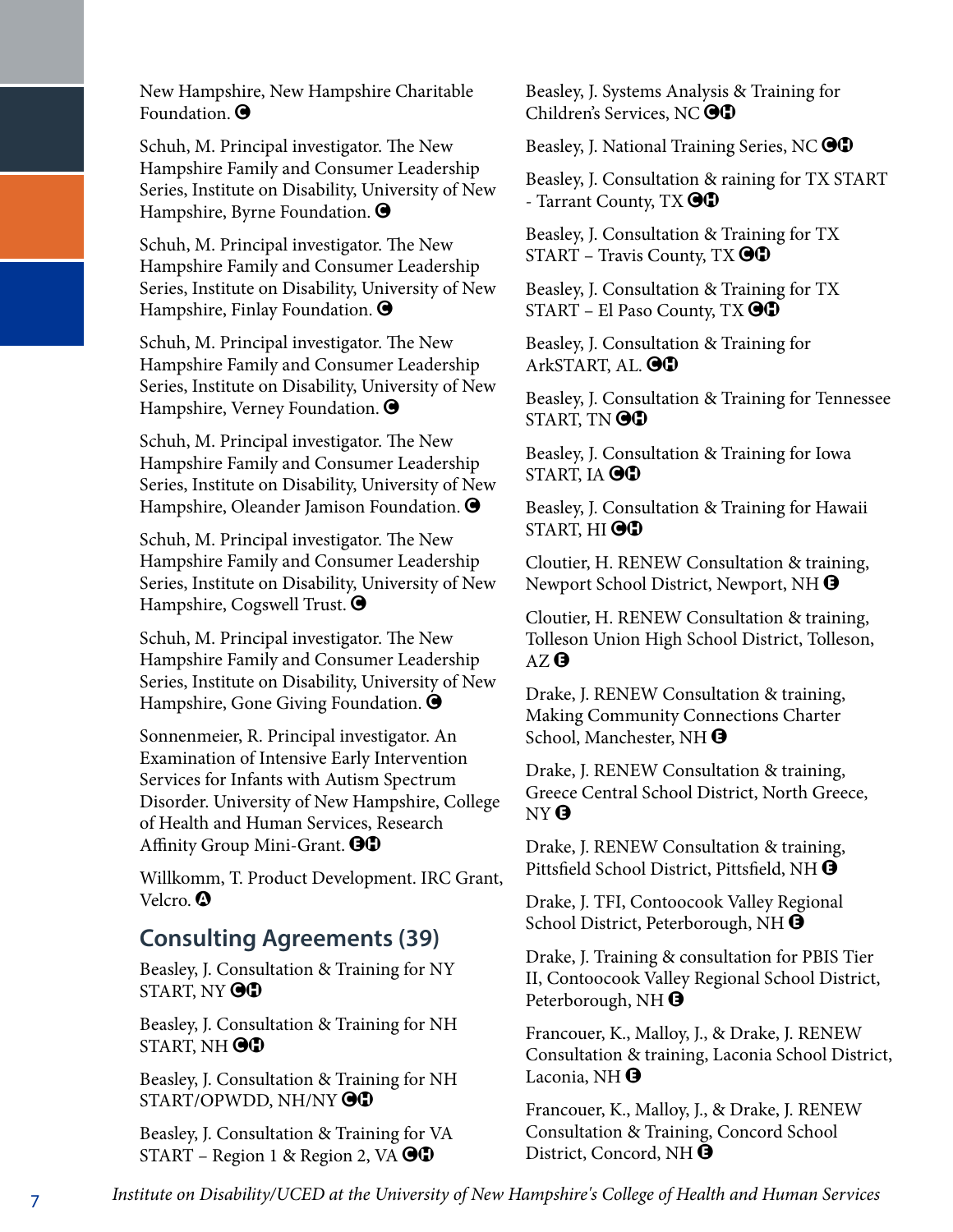Francoeur, K. RENEW Consultation & training, Kennett High School, North Conway, NH $\bigcirc$ 

Francoeur, K. RENEW Consultation & training, Kingswood High School, Wolfeboro, NH  $\Theta$ 

Malloy, J., & Drake, J. RENEW Consultation & training, Berlin School District, Berlin, NH  $\Theta$ 

Malloy, J. RENEW Consultation & training, Mental Health & Vocational Education, Denmark. **O** 

Malloy, J. RENEW Consultation & training, Cheektowaga Central Free School District, Cheektowaga, NY $\Theta$ 

Malloy, J. & Drake, J. RENEW Consultation & training, Exeter School District, Exeter, NH $\Theta$ 

Malloy, J. & Francoeur, K. RENEW Consultation & training, Rochester School District, Rochester,  $NH<sub>Q</sub>$ 

Malloy, J. RENEW Consultation & training, Colebrook School District, Colebrook, NH  $\Theta$ 

Malloy, J. Grant writing for Endowment for Health, Concord, NH $\Theta$ 

Malloy, J., Drake, J., & Francoeur, K. RENEW Consultation & Training, Concord School District, Concord, NH  $\Theta$ 

Malloy, J., Drake, J., & Francoeur, K. RENEW Consultation & Training, Laconia School District, Laconia, NH $\Theta$ 

Malloy, J. RENEW Consultation & training, Berlin School District – SAU 3, Berlin, NH  $\bigcirc$ 

Sonnenmeier, R. Consultant. Autism Spectrum Disorders State Implementation Planning Grant Special Medical Services, Bureau of Developmental Services, New Hampshire Department of Health and Human Services  $\bigcirc$ 

Schuh, M. National Center for Inclusive Education Consulting, Conval School District, Peterborough, NH $\Theta$ 

Shapiro, S. National Center for Inclusive Education Consulting, Newport Schools, Newport, NH $\bigcirc$ 

Shapiro, S. National Center for Inclusive Education Consulting, Dover School District, Dover, NH $\Theta$ 

Shapiro, S. National Center for Inclusive Education Consulting, Derry Cooperative School District, Derry, NH $\bigoplus$ 

### **Publications and Creative Work**

#### **Peer-Reviewed Articles (14)**

Brucker, D.L. (2016) Food security among young adults with disabilities in the United States: Findings from the National Health Interview Survey. *Disability and Health Journal*. 9(2): 298- 305. DOI: C10.1016/j.dhjo.2015.10.003. <sup>O</sup>

Brucker, D.L. & Scally, C. (2015) Linking public housing, employment and disability benefits for working-age persons with disabilities. *Housing & Society*, 42(2): 126-147. DOI: 10.1080/08882746.2015.1076130.  $\bigcirc$ 

Brucker, D.L. (2015) Perceptions, behaviors and satisfaction related to public safety for persons with disabilities in the United States. *Criminal Justice Review*, 40(4): 431-448. DOI: 10.1177/0734-16815584997. **●** 

Brucker, D.L. (2015) Social capital, employment and labor force participation for persons with disabilities. *Journal of Vocational Rehabilitation*, 43(1): 17-31. DOI: 10/3233/JVR-150751. ●

Figueroa, J.D. et al. (2015). Modification of occupational exposures on bladder cancer risk by common genetic polymorphisms, *JNCI Journal of the National Cancer Institute* 107 (11): djv223.  $\bullet$ 

Hahn, J.E., Fox, S., & Janicki, M. (2015) Aging Among Older Adults with Intellectual and

- $\bullet$  Assistive Technology
- **G** Community Living & Employment
- **B** Early Childhood & Inclusive Education
- $\bigoplus$  Health & Genetics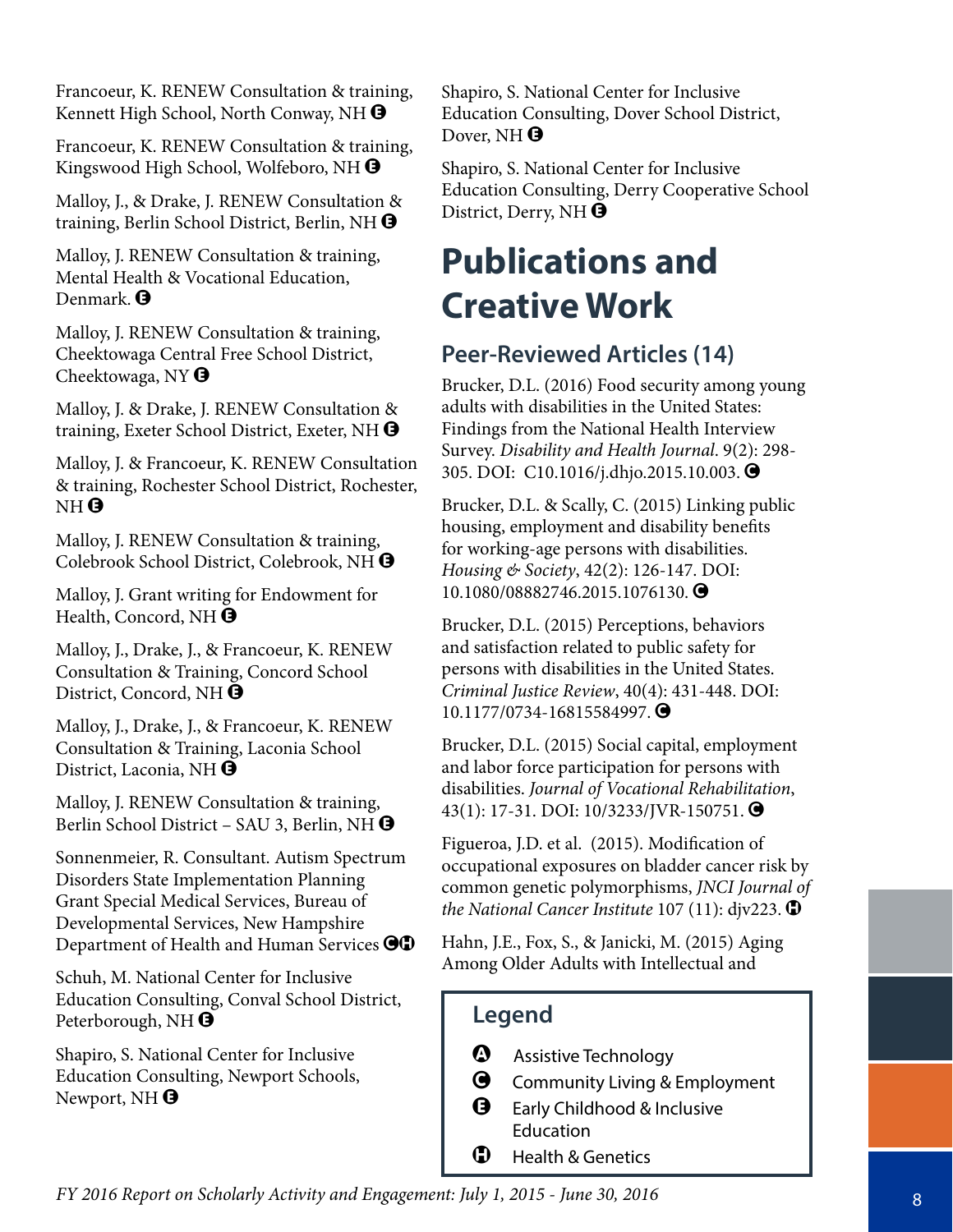Developmental Disabilities: Setting National Goals to Address Transitions in Health, Retirement, and Late-Life. *Inclusion*: Vol. 3, No. 4, pp. 250-259.  $\bigcirc$ 

Malloy, J. M., Weber, K., Cioffari, A. T., & Waltman, C. (2016). Aligning higher education programs with field-developed core competencies in children's behavioral health: A System of Care initiative in New Hampshire. *Report on Emotional and Behavioral Disorders in Youth*, 16(4), 84-90.  $\Theta \Phi$ 

Mayer, J. D., Phillips, K. G., & Barry, A. (2015). Getting the message: The adaptive potential of interpersonal judgments. *Review of General Psychology*, 19(1), 39-51. **●** 

Mitra, S. & Brucker, D.L. (2016) Income poverty and multiple deprivations in a high-income country: The case of the United States. *Social Science Quarterly*. In press. DOI: 10.1111/ ssqu.12291. $\bigcirc$ 

Reichard, A., McDermott, S., Ruttenber, M., Mann, J., Smith, M., Royer, J., & Valdez, R. (2016) Testing the feasibility of a surveillance system for multiple rare conditions simultaneously: The experience in three USA states. *JMIR Public Health and Surveillance*.  $\mathbf{\mathbf{\Theta}}$ 

Reichard, A., Gulley, S., Rasch, B., & Chan, L. (2015) Diagnosis isn't enough: Understanding the connections between high health care utilization, chronic conditions and disabilities among U.S. working age adults. *Disability and Health Journal*, 8(4): 535-546.  $\bullet$ 

Schuh, M., Hagner, D., Dillon, A., & Dixon, B. (2015) The outcomes of family and consumer leadership education: Effective positive change in disability policy. *Health Psychology Report*,  $3(2)$ , 115-122.  $\bigodot$ 

Stransky, M. L., McGrath, R., Reichard, A., McClain, M., Phillips, K. G., Houtenville, A., & Drum, C. E. (2016). Asthma and asthma-related healthcare quality and utilization among people with physical disabilities and no disabilities. *Disability and Health Journal*.  $\bigcirc$ 

Sundar, V., Brucker, D.L., Pollack, M. & Chang, H. (2016) Community and social participation among people with mobility impairments: A

mixed methods study. *Disability and Health Journal*.  $\bigcirc$ 

#### **Books and Book Chapters (1)**

Beasley, J., Weigle, K., & Klein, A. (2016) Diagnostic, Treatment and Service Considerations to Address Challenging Behavior: A Model Program for Integrated Service Delivery. *Health Care for People with Intellectual and Developmental Disabilities across the Lifespan* (pp. 1629-1644). New York, NY: Springer. **OC** 

#### **Training Curricula (4)**

Cloutier, H. (2015) *RENEW Pocket Guide*. Institute on Disability, University of New Hampshire, Durham, NH OO

McCart, A., McSheehan, M., & Miller, D. (2016) *SWIFT Technical Assistance Playbook*. Website. National Center on Schoolwide Inclusive School Reform: The SWIFT Center, Lawrence, KS  $\Theta$ 

Phillips, K. & Rainer, S. (2015) *Creating Emergency Kits and Plans with People with Disabilities: Train the Trainer Handbook*. New Hampshire Disability and Public Health Project. Institute on Disability, University of New Hampshire, Durham, NH $\bigoplus$ 

Allsop, L., Caoili, A., & Grosso, E. (2016) *START Coordinator Planner*. Institute on Disability, University of New Hampshire, Concord, NH $\bigcirc$ 

#### **Other Dissemination Materials (33)**

Antal, P. (2016) *Improving Child and Community Health: Addressing Workforce Challenges in Our Community Mental Health Centers*. Endowment for Health. Concord, NH $\bigoplus$ 

Antal, P. (2016) *New England Genetics Collaborative Annual Report for Project Year Eight*. Institute on Disability, University of New Hampshire. Durham, NH $\bigcirc$ 

Armenti, K, Dopfel, K, Bush, K. Issue brief (2016) *Tickborne Disease Prevention Among State Agencies*, NH Occupational Health Surveillance Program, Institute on Disability, University of New Hampshire, Durham, NH $\bigcirc$ 

*Institute on Disability/UCED at the University of New Hampshire's College of Health and Human Services* 9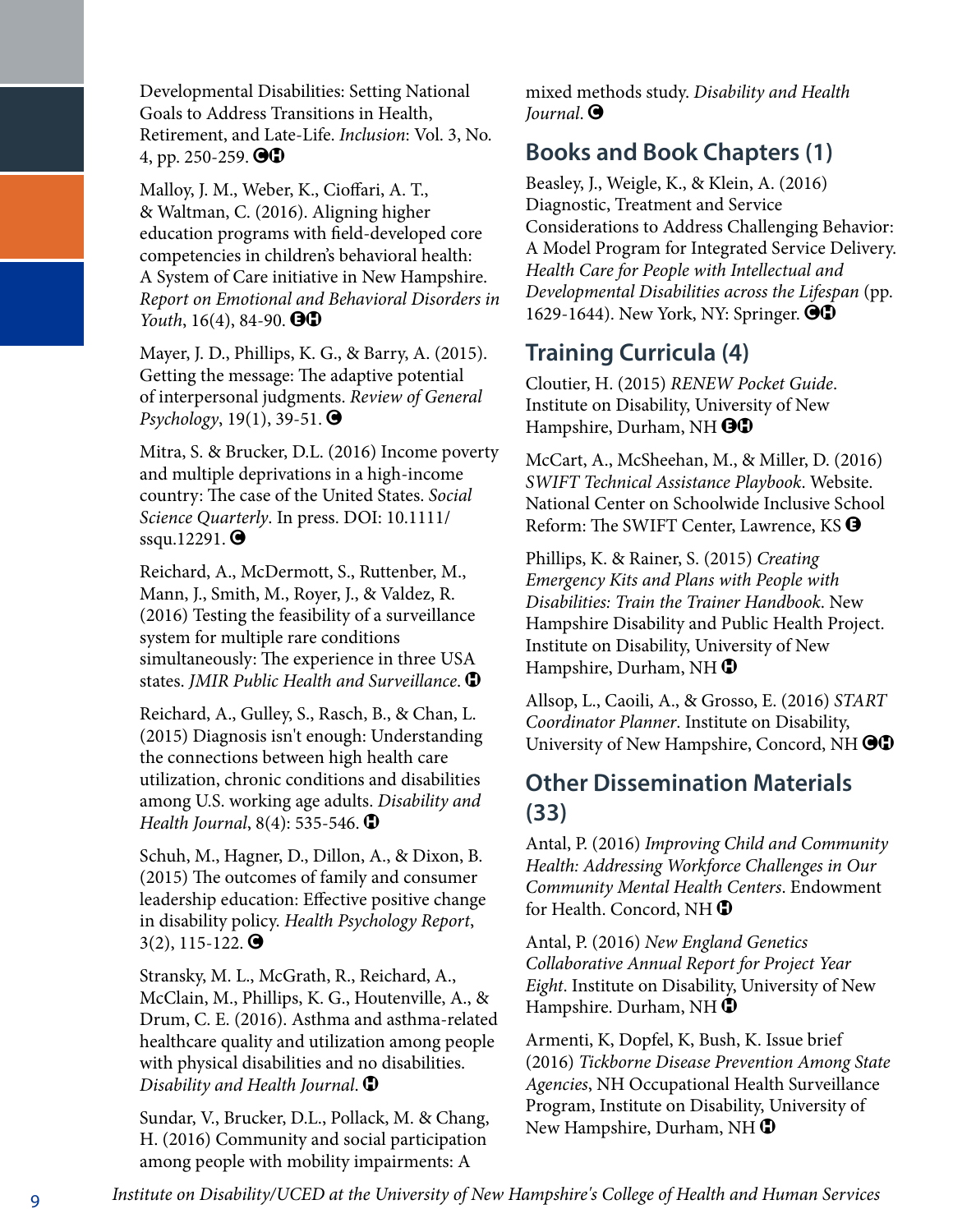Armenti, K, Perron, Y. Issue brief (2016) *Poisoned at Work: An Updated Evaluation of New Hampshire Occupational Poisoning Calls to the Northern New England Poison Center from 2012 to 2014*, NH Occupational Health Surveillance Program, Institute on Disability, University of New Hampshire, Durham, NH $\bigcirc$ 

Armenti, K, Kaul, I. Issue brief (2016) *Characterization of Lower Blood Lead Levels Reported for New Hampshire Adults from 2009– 2013*, NH Occupational Health Surveillance Program, Institute on Disability, University of New Hampshire, Durham, NH $\bigoplus$ 

Armenti, K, Weiss, D. Issue brief (2015) *Identifying the Gaps in the Methodology of NH Farm Injury Surveillance Using Hospital Discharge Data*, Occupational Health Surveillance Program, Institute on Disability, University of New Hampshire, Durham, NH $\bigcirc$ 

Armenti, K. Fact sheet (2015) *Healthy Body, Healthy Lungs-What Salon Workers Need to Know About Their Risk for Work-Related Asthma*, Occupational Health Surveillance Program, NH Department of Health and Human Services. Concord, NH $\bigcirc$ 

Blue-Banning, M., & Schuh, M. (2015) *Trusting Family and Community Partnerships: Necessary Ingredients for a Fully Inclusive School Community*. TASH Connections: All Means All: Ending Segregation in Schools and Achieving Education Equity and Excellence for All!, 40(1), pp. 14-15.  $\Theta$ 

Drum, C., Phillips, K., Chiu, K., & the Data, Research, and Evaluation Committee of the Region I Health Equity Council (2015). *New England Regional Health Equity Profile & Call to Action*. United States Department of Health and Human Services, Washington, DC $\bigcirc$ 

Fox, S., Davie, L., & Rataj, A. (2016). *Collaborating to Create Elder Friendly Communities in New Hampshire: A Scan of the Current Landscape*. Research report completed for the NH Endowment for Health, Concord, NH<sup>O</sup>

Fox, S., Davie, L., & Rataj, A. (2015). *Building an Aging Advocacy Network: Findings from the* *New Hampshire Senior Leadership Series*. Policy Brief. Center on Aging and Community Living. University of New Hampshire, Durham, NH $\bigcirc$ 

Habib, D. (2016) *Together*, SWIFT, University of Kansas, Lawrence, KS  $\Theta$ 

Habib, D. (2016) *Whatever It Takes*, SWIFT, University of Kansas, Lawrence, KS  $\Theta$ 

Hagner, D., & Drum, C.E. (2015) *Institute on Disability / UCED Scholarly Activity & Involvement: July 1, 2013 – June 30, 2014*. Institute on Disability, University of New Hampshire, Durham, NH **QGGC** 

Hassiotis, A., Fleisher, M., Fodor-Wynne, L., & Hurley, A. (2016) *Schizophrenia and Other Psychotic Disorders, Diagnostic Manual – Intellectual Disabilities*. NADD Press, Kingston,  $NY$   $\bullet$ 

Houtenville, A., Brucker, D., & Lauer, E. (2016) *Annual Compendium of Disability Statistics: 2015*. Institute on Disability, University of New Hampshire, Durham, NH $\bigcirc$ 

Hurley, A., Levitas, A., Luiselli, J., Moss, S., Bradley, E., & Bailey, N. (2016) *In Assessment and Diagnostic Procedures. Diagnostic Manual – Intellectual Disabilities*. NADD Press, Kingston,  $NY$   $\bullet$ 

Malloy, J., Drake, J. (2015). *A Practice Guide to Implementing RENEW in High Schools. Positive Behaviors Interventions and Supports*. Retrieved from www.pbis.org/presentations/chicagoforum-15.  $\Theta$ 

Malloy, J., Drake, J. Borawska, M., Couture, D., Speckman, M. (2016). *READY Seminar: Resources*  and Engagement to Achieve Dreams for Youth.  $\Theta$ 

McCart, A., McSheehan, M., Sailor, S., Mitchiner, M., & Quirk, C. (2016) *SWIFT Intensive Technical Assistance Process - Brief*. National Center on

- $\bullet$  Assistive Technology
- **G** Community Living & Employment
- $\Theta$  Early Childhood & Inclusive **Education**
- $\bigoplus$  Health & Genetics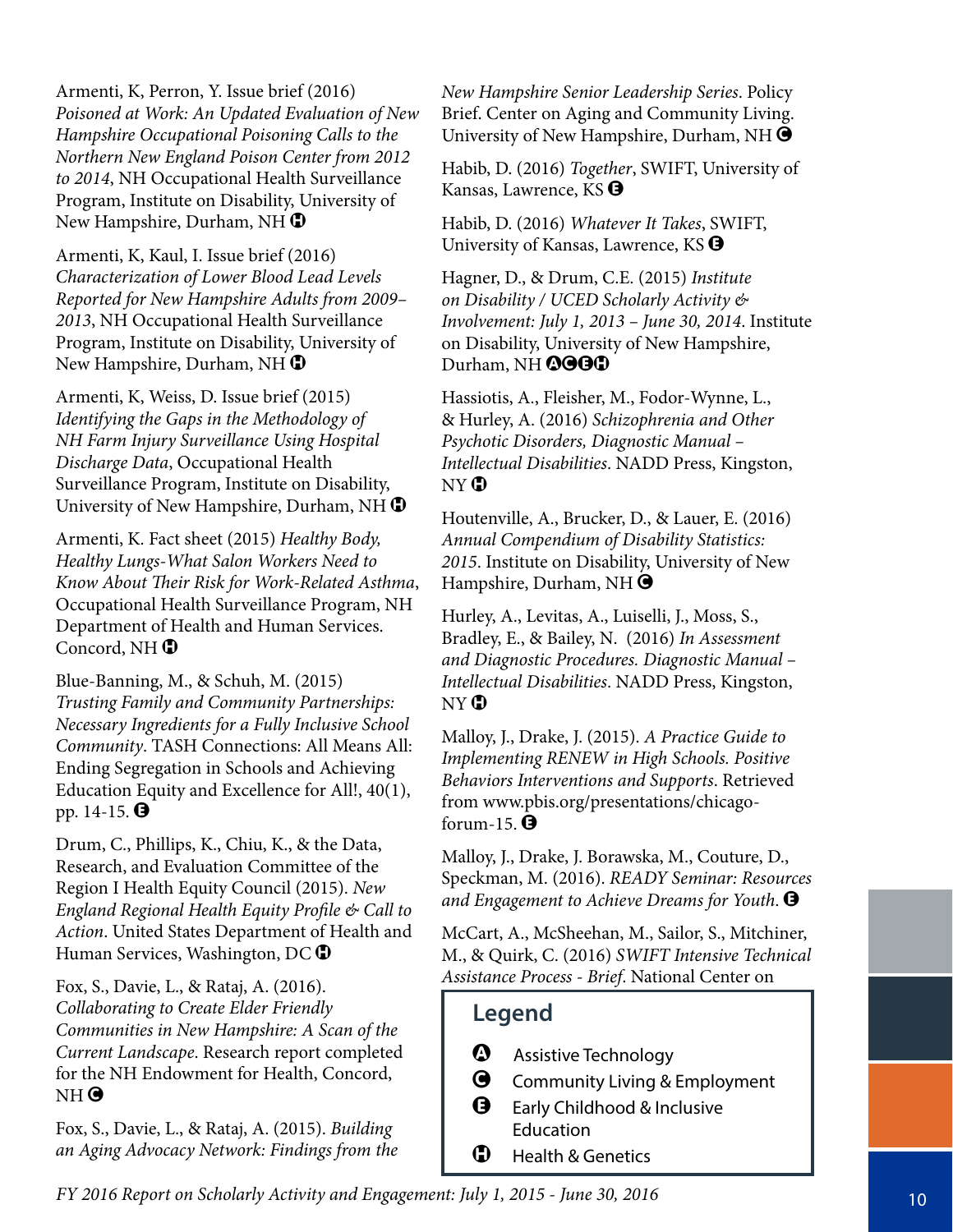Schoolwide Inclusive School Reform: The SWIFT Center, Lawrence,  $KS$   $\Theta$ 

McCart, A., McSheehan, M., Sailor, W., Mitchiner, M., & Quirk, C. (2016) *SWIFT Differentiated Technical Assistance*. (White paper). SWIFT Center, Lawrence, KS  $\Theta$ 

McCart, A., McSheehan, M., & Sailor, W. (2015) *Differentiated Technical Assistance for Sustainable Transformation*. SWIFT Technical Assistance Brief #2. SWIFT Center, Lawrence, KS  $\Theta$ 

Mitra, S. & Brucker, D. (2016) *Income poverty and multiple deprivations in a high-income country: The case of the United States*. Discussion Paper No: 2014-05. SSRN http://papers.ssrn. com/sol3/papers.cfm?abstract\_id=2445543. Department of Economics, Fordham University, New York, NY  $\bigcirc$ 

New Hampshire Disability and Public Health Project. (2016) *Disability in Focus: Health Care Access*. Institute on Disability, University of New Hampshire, Durham, NH $\bigcirc$ 

Pary, R., Charlot, L., Fox, S., Hellings, J., & Hurley, A. (2016) *Bipolar and Related Disorders. In Diagnostic Manual – Intellectual Disabilities*. NADD Press, Kingston, NY $\bigcirc$ 

Phillips, K. & Rainer, S. (2016) *New Hampshire Disability and Public Health Report*. New Hampshire Disability and Public Health Project. Institute on Disability, University of New Hampshire, Durham, NH $\bigoplus$ 

Rainer, S. (2015) *Access Tips: Health Promotion Series*. New Hampshire Disability and Public Health Project, Institute on Disability, University of New Hampshire, Durham, NH $\bigcirc$ 

Rainer, S. (2016) *Disability in Focus: Disability & Women's Health*. New Hampshire Disability and Public Health Project. Institute on Disability, University of New Hampshire, Durham, NH $\bullet$ 

Sevak, P., O'Neill, J., Houtenville, A. J., & Brucker, D. (2016). *State and Local Determinants of Employment Outcomes among Individuals with Disabilities*. US Census Bureau Center for Economic Studies Paper No. CES-WP-16-21. ●

Schuh, M. (2016) *What Comes First? Educational Placements or Student Labels?* Retrieved from

SWIFT Schools SWIFT Talk: www.swiftschools. org/talk/what-comes-first-educationalplacement-or-student-labels.  $\Theta$ 

Schuh, M., & et al (Eds.). (2015) *TASH Connections: All Means All: Ending Segregation in Schools and Achieving Education Equity and Excellence for All!*  $40(1)$ .  $\bigoplus$ 

Schuh, M., Hart, M., & Mills, K. (2015) SWIFT: Where All Means All. (M. Schuh, & etal, Eds.) *TASH Connections: All Means All: Ending Segregation in Schools and Achieving Education Equity and Excellence for All!*  $40(1)$ , pp. 7-8.  $\bigoplus$ 

Schuh, M., & Stonemeier, J. (2015) *Braiding Reform Initiatives and Increasing Outcomes for All: A Unity of Purpose.* TASH Connections: All Means All: Ending Segregation in Schools and Achieving Education Equity and Excellence for All!  $40(1)$ , p. 18.  $\Theta$ 

### **Peer-Reviewed and Invited Presentations**

#### **International (9)**

Habib, D. (2016) *Intelligent Lives* Screening. Building Inclusive Communities Conference. London, Ontario, Canada. **OO** 

Habib, D. (2016) *Including Samuel* Screening. Building Inclusive Communities Conference. London, Ontario, Canada. <sup>O</sup>

Habib, D. (2016) Keynote presentation. Building Inclusive Communities Conference. London, Ontario, Canada. **OO** 

Habib, D. (2016) Breakout Session. Building Inclusive Communities Conference. London, Ontario, Canada. **OO** 

Habib, D. (2015) Disabling Segregation Keynote. Community Living Ontario's 2015 Annual Conference. Hamilton, Ontario, Canada. <sup>30</sup>

Habib, D. (2015) Creating a Culture of Inclusion through Film. Community Living Ontario's 2015 Annual Conference. Hamilton, Ontario, Canada. $\bigcirc$ 

*Institute on Disability/UCED at the University of New Hampshire's College of Health and Human Services* 11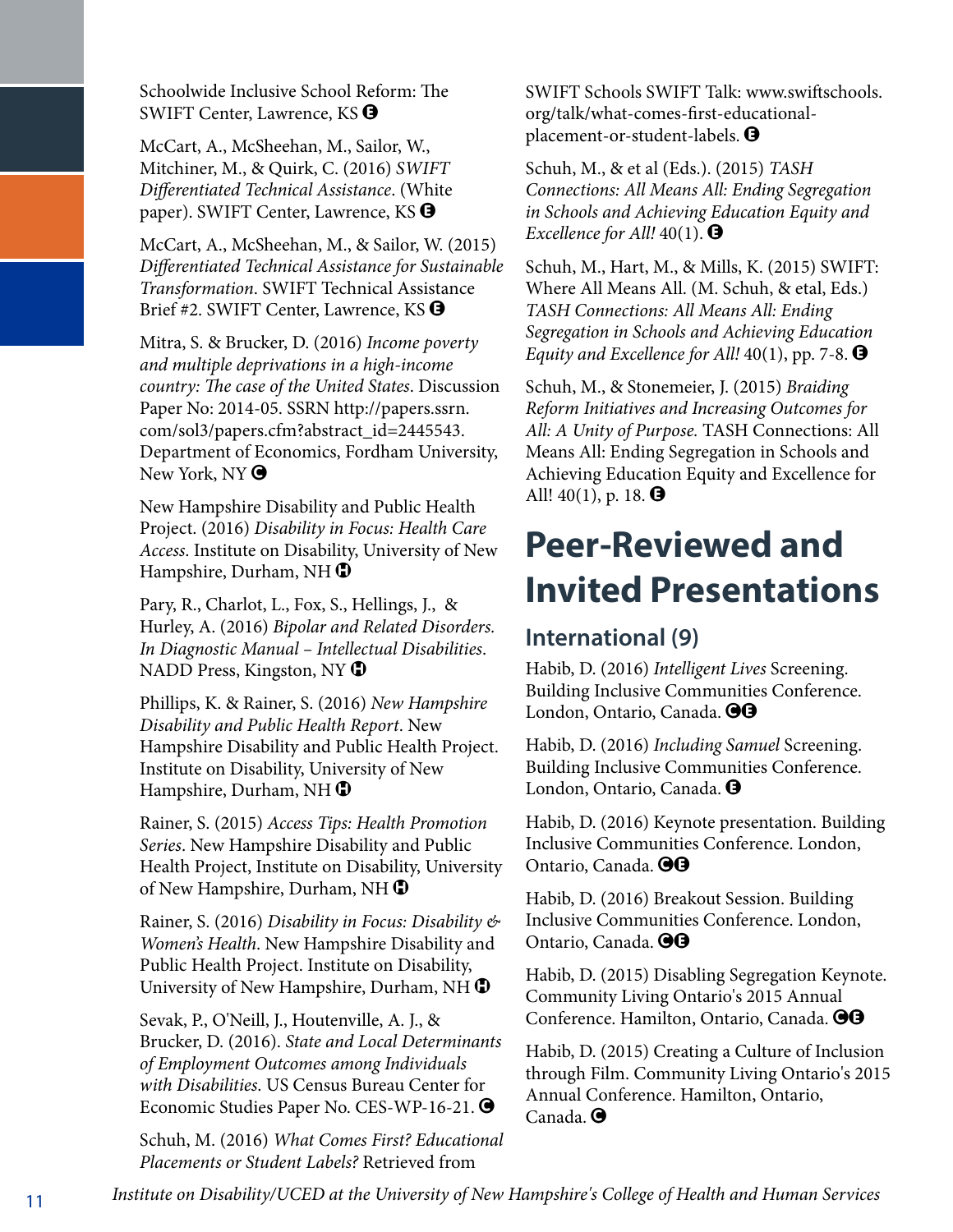Humphreys, E. & Couse, L. (2016) Identifying Leadership Frameworks for Early Intervention. International Society on Early Intervention Conference. Stockholm, Sweden.  $\Theta$ 

Schuh, M. (2015) Keynote presentation & breakout sessions. Scotland Parent and Consumer Leadership Training. Promoting Inclusive Education: All Means All. Scotland.  $\Theta$ 

Willkomm, T. (2015) Creating Assistive Technology Solutions in Minutes, Alnore Conference, Dubai, United Arab Emirates.  $\bullet$ 

#### **National and Regional (133)**

Armenti, K., Lim, K., & Alycon, H. (2016) Roundtable presentation, Utilization of the New Hampshire Behavioral Risk Factor Surveillance System work related injury data to better understand under-reporting to the workers' compensation system, Council for State and Territorial Epidemiologists, Boston, MA $\bigcirc$ 

Armenti, K., Lim, K., & Alycon, H. (2016) Roundtable presentation, Utilization of the New Hampshire Behavioral Risk Factor Surveillance System work related injury data to better understand under-reporting to the workers' compensation system, American Public Health Association Annual Meeting, Denver, CO $\bigcirc$ 

Armenti, K., Henning, M., Sirois, L., & Valdes, A. (2016) Poster presentation. Exploring barriers associated with discontinued breastfeeding after returning to work among NH WIC mothers, American Public Health Association Annual Meeting, Denver, CO $\bigoplus$ 

Armenti, K, Lim, K. (2015) Roundtable presentation. Practical Issues in Exploring Industry and Occupation in the Behavioral Risk Factor Surveillance System, Council for State and Territorial Epidemiologists, Boston, MA $\bigcirc$ 

Brucker D. & Rollins, N. (2016). Poster presentation. Trips to medical care among persons with disabilities: Evidence from the 2009 National Household Travel Survey, 95th Annual Transportation Research Board Conference, Washington,  $DC$   $\oplus$ 

Barnhill, J., Beasley, J., & Weigle, K. (2015) The START professional learning community. 32nd Annual Convention of the NADD, San Francisco,  $CA$  $<sup>60</sup>$ </sup>

Beasley, J., Feinstein, D., & Humphreys, E. (2015) Building Workforce and Trauma-Informed Systems for ID/D and Challenging Behavior: Innovations from UCEDD and LEND Programs. Association of University Centers on Disability Annual Conference, Washington, DC $\bigcirc$ 

Beasley, J., Scholz, R., & Weigle, K. (2016) Leaning and applying a systems approach in START. 2016 START National Training Institute. Atlanta, GA  $\Theta \Phi$ 

Beasley, J. (2015) Shifting Service Models for Complex Needs, New York State Office for People with Developmental Disabilities, Albany, NY  $\bigcirc \mathbb{G}$ 

Beasley, J. (2016) New York START Services Updates, The Interagency Council of DD Agencies Annual Conference Navigating a Sea of Change, New York, NY  $\bigodot$ 

Beasley, J. (2016) Panel discussion. Future Planning for People with Dual Diagnoses Webinar. Arc of Baltimore, Baltimore, MD $\bigcirc$ 

Benson, M., & Weigle, K. (2016) Treating depression and anxiety in adults with ASD. 7th Annual Chattanooga Autism Conference, Chattanooga,  $TN$   $\oplus$ 

Brucker D. & Rollins, N. (2016). Trips to medical care among persons with disabilities: Evidence from the 2009 National Household Travel Survey. Poster presentation. 95th Annual Transportation Research Board Conference, Washington, DC $\bigcirc$ 

Brucker, D. (2016) Social capital among vocational rehabilitation applicants. Mathematica Center for Studying Disability Policy Webinar: Barriers and supports to employment for state vocational rehabilitation clients. Online.  $\bigcirc$ 

- $\bullet$  Assistive Technology
- **G** Community Living & Employment
- $\Theta$  Early Childhood & Inclusive **Education**
- $\bigoplus$  Health & Genetics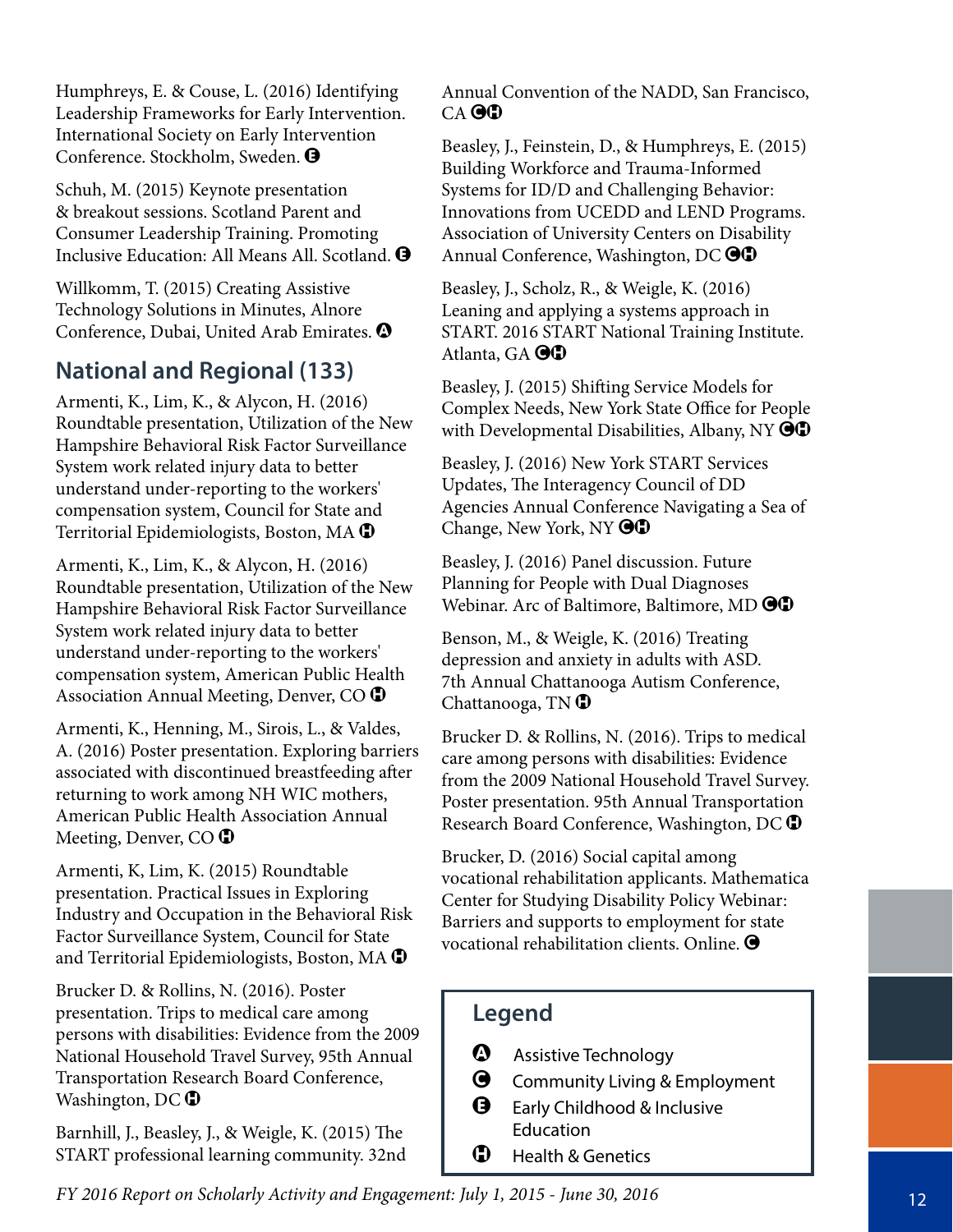Brucker, D. (2015) National and state disability statistics. Maine Medical Center Vocational Rehabilitation Services Annual Meeting, Gorham, ME $\bigcirc$ 

Brucker, D. (2015) Disability and employment statistics. Commission on Disability and Employment, Maine Workforce Investment Board, Augusta, ME $\bigcirc$ 

Cloutier, H. & Malloy. J. (2016) Coaching for Fidelity with the RENEW Model. Northeast PBIS Leaders Forum, Groton, CT  $\Theta$ 

Cloutier, H. & Tilbe, J. (2015) Youth are the Future: Youth Leadership Training to Improve the Culture and Climate of Your School, Advancing School Mental Health Conference, New Orleans, LA  $\Theta$ 

Driscoll, S. (2016) Developing Your APPtitude – Useful Apps for Home Care Clinicians, Clients and Caregivers, Three-part presentation. Minnesota HomeCare Association, Online  $\odot$ 

Driscoll, S. (2016) The ABCs of AT for Aging. ATIA 2016 Conference, Orlando, FL <sup>00</sup>

Driscoll, S., Petschauer, D., & Perez, L. (2016) Apps across the Curriculum: Supporting Struggling Learners on All Devices and Platforms. ATIA 2016 Pre-Conference, Orlando, fl **OG** 

Driscoll, S. (2015) The ABCs of AT for Aging. Assistive Technology Conference of New England, Warwick, RI $\odot$ 

Driscoll, S. & Petschauer, D. (2016) AT & Accommodations in Post-Secondary Education: Supporting Successful Transition, Summer Transition Institute. Des Moines, IA  $\Theta$ 

Drum, C. (2015) Examining disability as a health disparity population. Room to Grow: Journey to Cultural and Linguistic Competency Mini-Conference, Kennedy Krieger Institute, Bethesda, MD $\bigoplus$ 

Drum, C. (2015) Disability and health: Definitions, determinants, and disparities. 2015 Translational Health Disparities Course, National Institute on Minority Health and Health Disparities, National Institutes of Health, Bethesda, MD $\bigoplus$ 

Drum, C. (2015) Developing Strategic University Partnerships. 2015 Association of University Centers of Excellence in Disability Technical Assistance Institute, Washington, DC $\bigcirc$ 

Drum, C. & Phillips, K. (2015) Disability & Health: Definitions, Determinants & Disparities. National Institute on Minority Health and Health Disparities, Translational Health Disparities Course, Washington, DC $\bigcirc$ 

Ellis, C., Ellerbush, K., Haworth, S., Humphreys, E., & Russell, S. (2015) Panel presentation. Implementation of LEND Trainee Diversity Quality Improvement Projects. Association of University Centers on Disability Annual Conference, Washington, DC $\bigoplus$ 

Francoeur, K. & Hershfeldt, P. (2016) Building Capacity by Building Partnerships to Meet Youths' Needs at Tier 3. APBS International Conference, San Francisco, CA  $\Theta$ 

Francoeur, K. (2015) Poster presentation. RENEWed Opportunities for High School Youth: Creating Interconnected System of Supports at Tier 3. 20th Annual Advancing School Mental Health Conference, New Orleans, LA  $\Theta$ 

Francoeur, K. & Tracey, M. (2015) Scaling up New Hampshire. New England PBIS Conference, Norwood, MA  $\Theta$ 

Frechette, A., Sonnenmeier, R., Pineo, J. & Collins, E. (2015) Poster session. Gaps in NH's System of Care for Children and Youth with ASD and Other Developmental Disabilities. AUCD Annual National Conference, Washington DC  $\Theta$ 

Frick, A. (2016) Accessibility Information and Solutions for Everyone. Drupaldelphia. Philadelphia, PA $\boldsymbol{\Theta}$ 

Frick, A. (2016) Web Accessibility 101, NJ Drupalcamp, NJ  $\odot$ 

Frick, A. (2016) Web Accessibility Standards and the Institute on Disability Webinar, Online.  $\bullet$ 

Frick, A. (2015) Introduction to Accessible Web Development, NYC Drupalcamp, New York, NY A

Gianino, M. (2016) How Infographics Can Enhance Your Communications Strategy.

*Institute on Disability/UCED at the University of New Hampshire's College of Health and Human Services* 13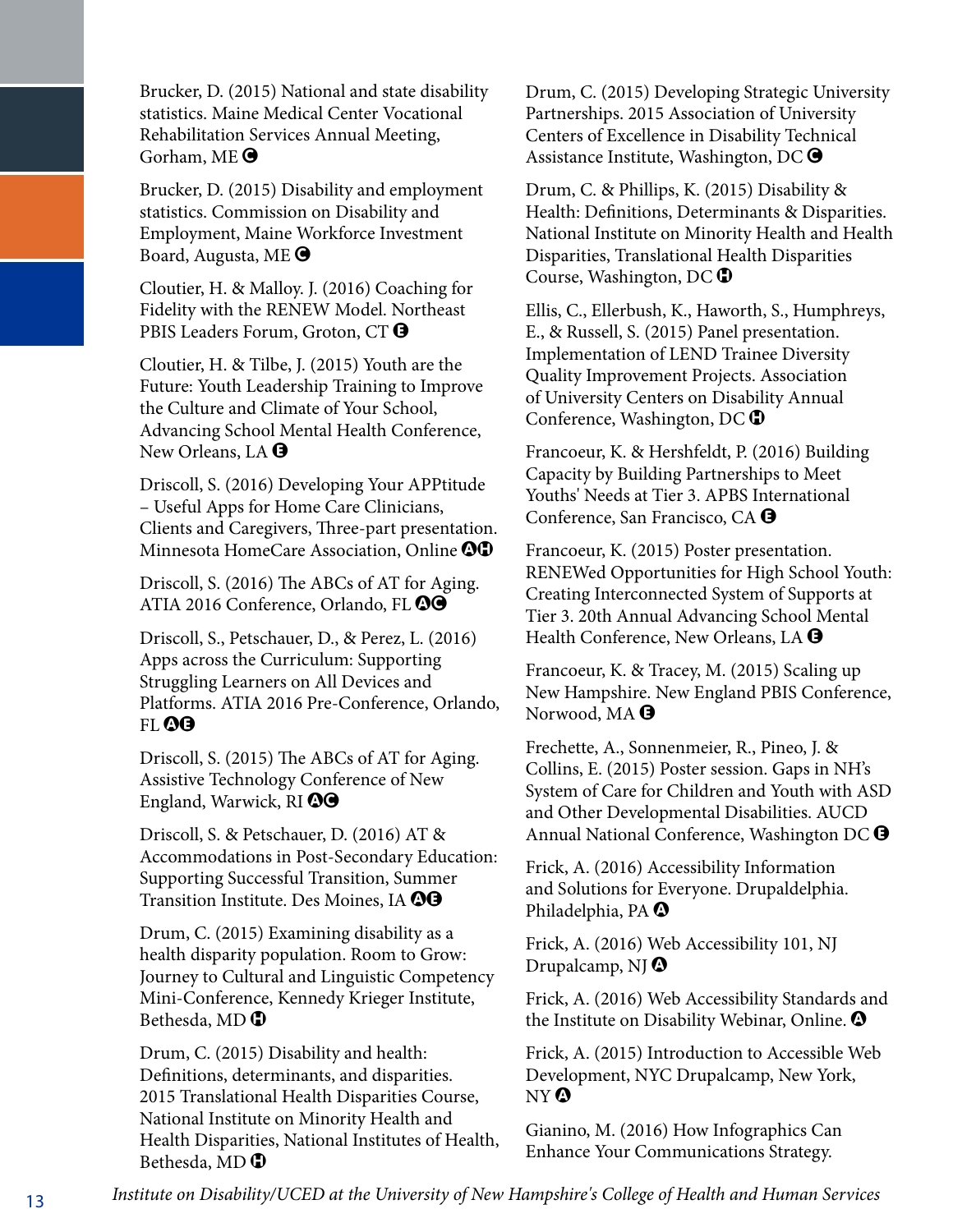Community Education and Dissemination Council Webinar Series Presentation, Online. C

Habib, D. (2016) Keynote presentation & breakout sessions. The 13th Annual Conference on Best Practices in the Education of Children with Down Syndrome. Brookville, NY  $\bigcirc\hspace{-0.9mm}\bigcirc\hspace{-0.9mm}$ 

Habib, D. (2016) *Intelligent Lives* Preview screening & discussion; Workshop. Tac TALKS – The AIU Leveraging Knowledge Speaker Series. Homestead, PA **@@** 

Habib, D. (2016) *Intelligent Lives* Screening & discussion. University of Rochester. Rochester, NY **OG** 

Habib, D. (2016) *Intelligent Lives* Screening & discussion. Mitsubishi EA Foundation 25th Anniversary and Summit. Washington, DC  $\Theta$ 

Habib, D. (2016) Keynote presentation. 15th Annual START Conference. Michigan State University, East Lansing, MI $\Theta$ Q

Habib, D. (2016) Presentation. Pennsylvania Department of Education Annual Conference. Hershey, PA  $\Theta$ G

Habib, D. (2016). Breakout sessions. 2016 Hopes and Dreams Conference. Lexington,  $SC$  $$ 

Habib, D. (2015) Disabling Segregation. Lower Hudson Association of Pupil Personnel Administrators. Valhalla, NY OO

Habib, D. (2015) *Including Samuel* Screening. Lower Hudson Association of Pupil Personnel Administrators. Valhalla, NY  $\Theta$ 

Habib, D. (2015) *Who Cares About Kelsey?* Mini film screening. Lower Hudson Association of Pupil Personnel Administrators. Valhalla, NY  $\Theta$ 

Habib, D. (2015) Colloquium. California State University Fullerton. Fullerton, CA  $\Theta$ 

Habib, D. (2015) *Including Samuel* Screening & discussion. California State University Fullerton. Fullerton, CA  $\Theta$ 

Habib, D. (2015) Closing keynote. California State University Fullerton. Fullerton, CA <sup>OO</sup>

Habib, D. (2015) Keynote presentation. 2015 Ruderman Inclusion Summit. Boston, MA C Habib, D. (2015) The Impact of Film and Social Media to Create Change. 2015 Ruderman Inclusion Summit. Boston, MA  $\bigcirc$ 

Habib, D. (2015) Keynote & breakout. Building Bridges: Constructing and Navigating Transition Services for Youth with Disabilities South Carolina Fall Interagency Conference. Greenville,  $SC$  $<sup>60</sup>$ </sup>

Habib, D. (2015) Disabling Segregation keynote. The Arc of Virginia 2015 State Convention. Virginia Beach, VA  $\Theta$  $\Theta$ 

Habib, D. (2015) Including Families & Students as Partners in the IEP Process. The Arc of Virginia 2015 State Convention. Virginia Beach, VA **O** 

Habib, D. (2015) "Inclusive Education in Virginia" roundtable. The Arc of Virginia 2015 State Convention. Virginia Beach, VA  $\Theta$ 

Habib, D. (2015) Disabling Segregation. "Creating Connections to Shining Stars" Conference. Virginia Beach, VA **OO** 

Habib, D. (2015) Creating a Culture of Inclusion through Film. "Creating Connections to Shining Stars" Conference. Virginia Beach, VA  $\bigcirc$ 

Habib, D. (2015) Including Families and Students as Partners in the IEP Process. "Creating Connections to Shining Stars" Conference. Virginia Beach, VA  $\boldsymbol{\Theta}$ 

Hart, M. (2015) Situating PBIS in the SWIFT Schoolwide Visioning Process. Midwestern PBIS Conference, Rosemont, IL  $\Theta$ 

Hart, M. (2015) Leading School Transformation: Empowering ALL to Build School Communities for ALL, TASH National Conference, Portland, OR<sup>O</sup>

- $\bullet$  Assistive Technology
- **G** Community Living & Employment
- $\Theta$  Early Childhood & Inclusive Education
- $\bigoplus$  Health & Genetics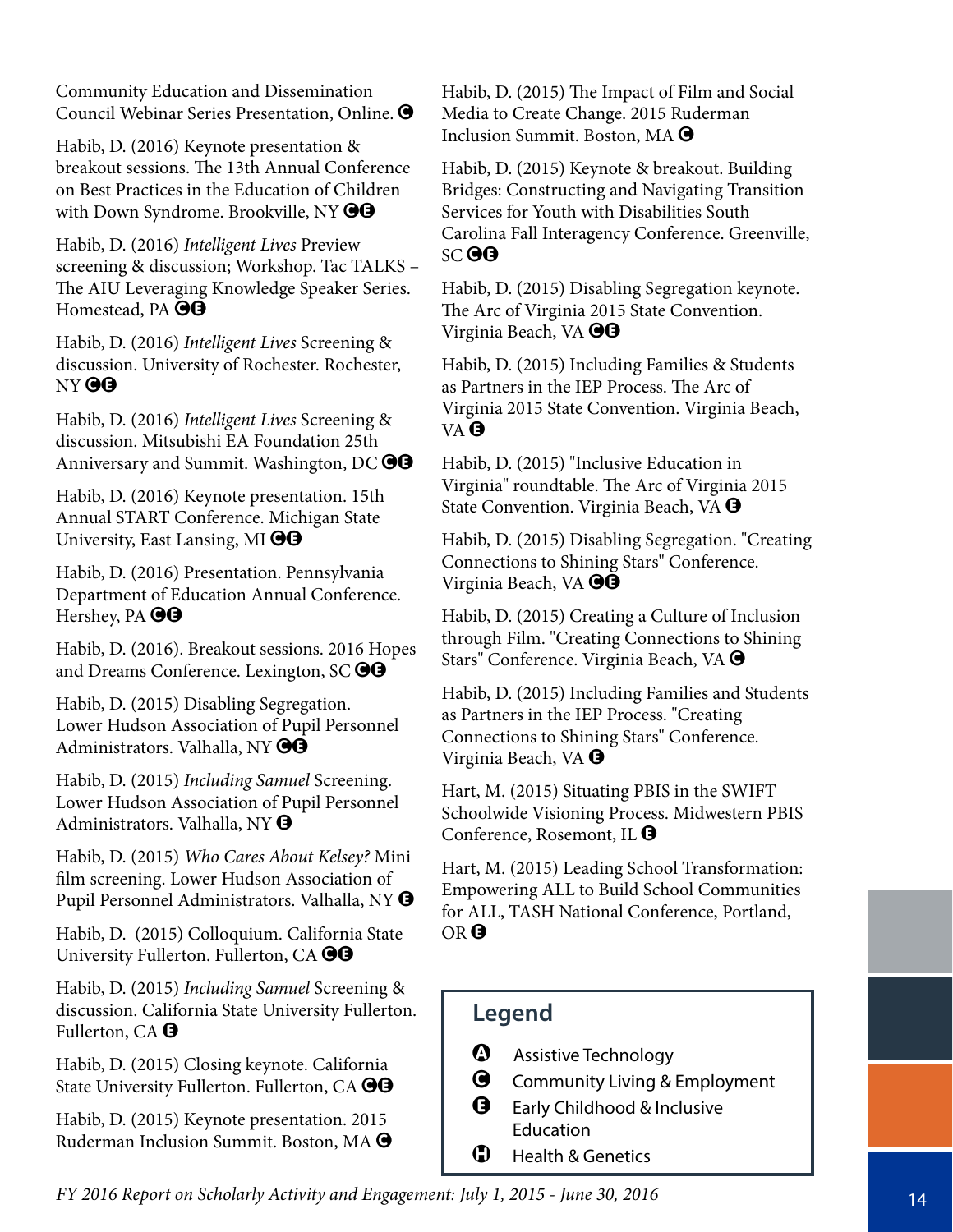Helms, V., Coleman-Jensen, A., Gray, R., & Brucker, D. (2016) Food security and housing assistance: Secondary data analysis using health survey data linked with housing administrative data, 2011-2012. American Public Health Association Annual Meeting, Denver, CO $\bigcirc$ 

Humphreys, E. & Couse, L. (2015) Considering application of existing leadership models and frameworks for EI/ECSE. Division of Early Childhood International Conference, St. Louis,  $MO$   $\Theta$ 

Humphreys, E., Mulligan, S., Sonnenmeier, R., & Rogers, H. (2016) Poster presentation. Description of NH Family-Centered Early Supports and Services for children 12-36 months with ASD. Conference for Research Innovation in Early Intervention. San Diego, CA  $\Theta$ 

Hurley, A. (2016) The Controversy Regarding Usage of Antipsychotic Medications to Address Challenging Behavior. START National Training Institute, Atlanta, GA  $\mathbf \Theta$ 

Hurley, A. (2016) Mental Health and Intellectual Disability: Challenges & Issues. DSM-5: Psychiatric Disorders and Intellectual Disability Training Course, Center for START Services, Online.  $\mathbf 0$ 

Hurley, A. (2016) Diagnosis of Intellectual Disability (ID): Challenges & Issues. DSM-5: Psychiatric Disorders and Intellectual Disability Training Course, Center for START Services, Online.  $\mathbf 0$ 

Hurley, A. (2016) Schizophrenia Spectrum and Other Psychotic Disorders: Challenges & Issues. DSM-5: Psychiatric Disorders and Intellectual Disability Training Course, Center for START Services, Online.  $\mathbf D$ 

Hurley, A. (2016) Depressive Disorders: Challenges & Issues. DSM-5: Psychiatric Disorders and Intellectual Disability Training Course, Center for START Services, Online.  $\bullet$ 

Hurley, A. (2016) Bipolar and Related Disorder: Challenges & Issues. DSM-5: Psychiatric Disorders and Intellectual Disability Training Course, Center for START Services, Online  $\mathbf \Phi$ 

Hurley, A. (2016) Anxiety Disorders: Challenges & Issues. DSM-5: Psychiatric Disorders and Intellectual Disability Training Course, Center for START Services, Online  $\mathbf \Phi$ 

Hurley, A. (2016) Obsessive Compulsive and Related Disorders: Challenges & Issues. DSM-5: Psychiatric Disorders and Intellectual Disability Training Course, Center for START Services, Online  $\mathbf 0$ 

Hurley, A. (2016) Trauma and Stressor Related Disorders: Challenges & Issues. DSM-5: Psychiatric Disorders and Intellectual Disability Training Course, Center for START Services, Online  $\mathbf 0$ 

Lauer, E., & Houtenville A. (2016) Integrating the Aging and Disability Focus of the Administration for Community Living using Statistics from National Surveys. NARRTC 38th Annual Conference, Alexandria, VA  $\bigcirc$ 

Lauer E., Brucker D., & Houtenville A (2015) Distribution of Prevalence Estimates of People with Disabilities Across National Surveys. 143rd APHA Annual Meeting. Chicago, IL  $\bigcirc$ 

Lauer E. (2015) National Healthcare Utilization Patterns Among People with Disabilities. 143rd APHA Annual Meeting. Chicago, IL  $\bigcirc$ 

Malloy, J. & Francoeur, K. (2016) RENEW: Building Resiliency for Transition Age Youth with Emotional and Behavior Challenges, 21st Annual Conference on School Mental Health, San Diego,  $CA$ <sup> $\odot$ </sup>

Malloy, J., & Minor, M. (2016) Building Resiliency with the Most Disengaged Youth: Self-Determination, Self-Efficacy, and Social Capital, 13th International Conference on Positive Behavior Support, San Francisco, CA  $\Theta$ 

Malloy, J., Francoeur, K., & Tible, J. (2015) RENEW: A School-to-Career Intervention for Youth with Emotional and Behavior Challenges. 20th Annual Advancing School Mental Health Conference, New Orleans, LA  $\Theta$ 

Malloy, J., Drake, J. & Francoeur, K. (2015) RENEW Intensive Workshop, 20th Annual Conference on Advancing School Mental Health, New Orleans, LA  $\Theta$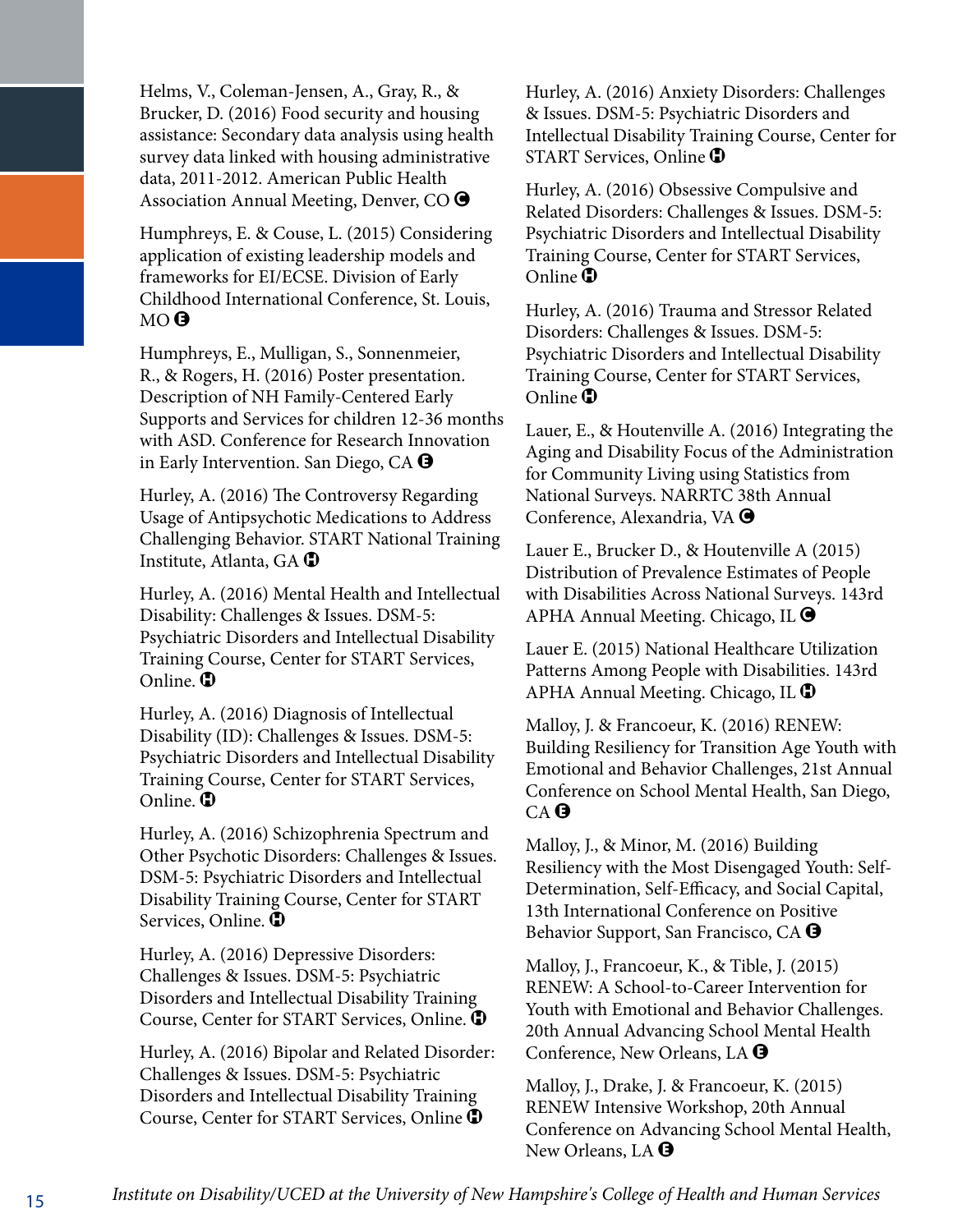Malloy J., & Jageman, J. (2015) Implementation of RENEW in an Urban School District, PBIS Leadership Forum, Chicago, IL  $\Theta$ 

Malloy, J., & Minor, M. (2016) Building Resiliency with the Most Disengaged Youth: Self-Determination, Self-Efficacy, and Social Capital, 13th International Conference on Positive Behavior Support, San Francisco, CA  $\Theta$ 

McSheehan, M., Taub, D., & Miller, D. (2015) TASH IDEA Key Principals Work Group: Robust Instruction. TASH, Washington, DC  $\Theta$ 

McClain, M. (2015) Lessons Learned from the New England CCHD Newborn Screening Implementation Project. National Society of Genetic Counselors, Cardiovascular Special Interest Group Webinar, Online.  $\bullet$ 

McClain, M. (2015) Lessons Learned from the New England CCHD Newborn Screening Implementation Project. Association of Public Health Laboratories CCHD Technical Assistance Webinar, Online. **D** 

McClain, M., Miller, S., & Case, A. (2016) Using state birth defects registries to evaluate outcomes of critical congenital heart disease newborn screening. American Public Health Laboratories Newborn Screening and Genetic Testing Symposium, St. Louis, MO $\bigoplus$ 

McSheehan, M., Taub, D., & Miller, D. (2015) TASH IDEA Key Principals Work Group: Robust Instruction. TASH, Washington, DC  $\Theta$ 

McSheehan, M. & McCart, A. (2015) Building Our Technical Assistance Capacity. SWIFT Pre-National Leadership Consortium, Kansas City,  $MO$   $\Theta$ 

McSheehan, M. & Miller, D. (2016) SWIFT Center LEA Facilitation: Status Summary of Differentiated Technical Assistance to Date. SWIFT 2016 LEA Facilitator Data Camp, Lawrence,  $KS$   $\Theta$ 

McSheehan, M.& Miller, D. (2016) Active Implementation in SWIFT Technical Assistance: Priorities & Practices. SWIFT Pre-National Leadership Consortium, Kansas City, MO E

McSheehan, M., Miller, D., Lord Nelson, L. (2016) Three Pease in a Pod: MTSS,

Differentiated Instruction and Universal Design for Learning Together in the Classroom. VT BEST/MTSS Summer Institute, Killington, VT  $\Theta$ 

McSheehan, M. (2016) Moving Implementation Forward! VT-SWIFT Partner Site Quarterly Meeting, Montpelier, VT $\Theta$ 

McSheehan, M. (2016) Defining and Differentiating MTSS Concept: Accommodations, Modifications, Intervention, and Differentiation. Grand Isle Supervisory Union Planning Retreat, Montpelier, VT  $\Theta$ 

McSheehan, M. (2016) Tiered Instruction & Intervention Using a Student Profiles Matching Approach. Grand Isle Supervisory Union Planning Retreat, Montpelier, VT  $\Theta$ 

Miller, D. & McSheehan, M. (2015) Flipped! Systems: MTSS and Special Education. RTI Innovations Annual Conference, Salt Lake City, UT<sup>O</sup>

Miller, D. & McSheehan, M. (2016) MTSS and Special Education: All Students, One System, Continuum of Support. SWIFT Webinar Series, SWIFT Center, Lawrence, KS  $\Theta$ 

Miller, D. & McSheehan, M. (2016) MTSS: Utilization of TA Practices to Strengthen Partner Site Implementation Efforts. SWIFT Pre-National Leadership Consortium, Kansas City, MO  $\Theta$ 

Miller, D. & McSheehan, M. (2016) Facilitating MTSS Implementation Efforts: State Strategies and Capacity. SWIFT Pre-National Leadership Consortium, Kansas City, MO  $\Theta$ 

Partch-Davies, T., & Anderson, C. (2015). What's Credit Have to Do with It? National Rehabilitation Association Annual Conference, Biloxi, MS $\bigcirc$ 

Pineo, J., Collins, E., Huckins, B., Madison, M., Clark, J., & Sonnenmeier, R. (2015) What Do

- $\bullet$  Assistive Technology
- **G** Community Living & Employment
- $\Theta$  Early Childhood & Inclusive Education
- $\bigoplus$  Health & Genetics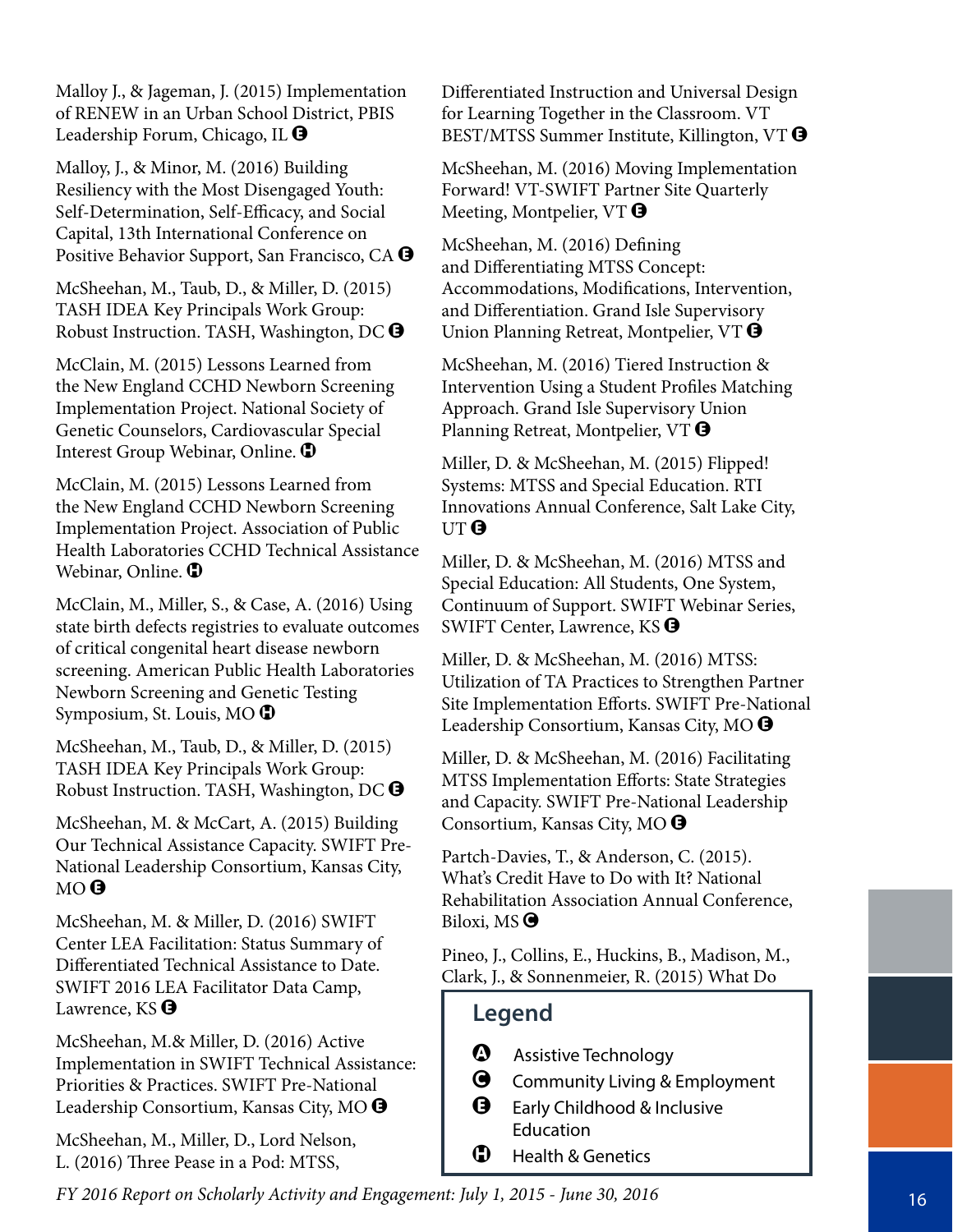Individuals on the Autism Spectrum Need from the System? Perspectives of New Hampshire's Families, Self-Advocates, and Key Stakeholders. Poster presentation. Autism CARES Grantee Meeting, Bethesda, MD $\bigoplus$ 

Rainer, S. (2016) Community Collaboration Meeting. Community engagement collaboration with Living Independently for Today & Tomorrow and Residents, Miles City, MT  $\bigcirc$ 

Rainer, S. (2015) Strategies for increasing community participation: Addressing barriers at home and in the community. Annual Association of Programs for Rural Independent Living Conference, Virginia Beach, VA  $\bigcirc$ 

Rainer, S. (2015) Community Engagement Initiative (CEI) Facilitator Training. Bozeman Public Library, Bozeman, MT  $\bigcirc$ 

Reichard, A. (2016) Poster presentation. Chronic Conditions among People with Hearing Loss compared to People with No Hearing Loss. AcademyHealth, Boston, MA $\bigoplus$ 

Reichard, A. (2016) Research on the Health of People with Intellectual and Developmental Disabilities, National START Conference, Atlanta, GA $\Phi$ 

Reichard, A. (2015) Timely Receipt of Necessary Care among Working Age Heavy Health Care Users with and without Disabilities, American Public Health Association, Denver, CO $\bigcirc$ 

Reichard, A. (2015) Employment and Health among Working-Age Adults with and without Disabilities, Poster presentation. American Public Health Association, Chicago, IL  $\bigcirc$ 

Reichard, A. (2015) Poster presentation. Chronic Conditions Among People with Hearing Loss Compared to People with No Hearing Loss, American Public Health Association, Chicago,  $II.$  $\bullet$ 

Reichard, A., Stransky, M., Brucker, D., & Houtenville, A. (2015) Employment and health among working-age adults with and without disabilities. APHA Annual Conference, Chicago, IL OO

Reichard, A., Stransky, M., Phillips, K., McClain, M., & Drum, C. (2015) Understanding the

connection between heavy health care users with and without disabilities and timely receipt of necessary care. American Public Health Association Annual Meeting, Chicago, IL  $\bigcirc$ 

Rollins, N., & Brucker, D. (2016). Disparities in Travel Distances, Travel Times, and Modes of Transportation among Workers with and without Disabilities. The 38th Annual NARRTC Conference, Alexandria, VA  $\bigcirc$ 

Schuh, M. (2015) Keynote presentation & breakout sessions. All Means All. TASH New England. Marlborough, MA  $\Theta$ 

Schuh, M. (2015) Keynote presentation & breakout sessions. ALL Means ALL: Domains and Features of Inclusive Schools, Annual Conference on Communication and Inclusion, University of Iowa, Iowa, IA  $\Theta$ 

Sonnenmeier, R., Humphreys, E., Russell, S., & Kurtz, A., (2015) Poster presentation. Effective Interdisciplinary Team Work: Integrating Team-Based Learning Methodology into the NH LEND Curriculum. Association of University Centers on Disability Annual Meeting, Washington, DC $\bigcirc$ 

Willkomm, T. (2015) Creating Assistive Technology Solutions in Minutes; OT/ PT Annual Conference, Columbus, OH  $\Omega$ 

Willkomm, T. (2015) Creating Assistive Technology Solutions in Minutes, South Dakota OT Annual Conference, Rapid City, SD  $\Omega$ 

Willkomm, T. (2015) Guest lecture. Creating Assistive Technology Solutions in Minutes, Mechanical Engineering, Massachusetts Institute for Technology. Boston, MA $\bullet$ 

Willkomm, T. (2015) Keynote. Creating Assistive Technology Solutions in Minutes. Nebraska Assistive Technology and Education Conference. Omaha, NE $\, \Omega \,$ 

Willkomm, T. (2015) Creating Assistive Technology Solutions in Minutes, Arizona Assistive Technology and Education Conference. Flagstaff, AZ $\odot$ 

Willkomm, T. (2015) Assistive Technology and Transitioning from School to Work, Community, and Postsecondary Education, Indiana Assistive

*Institute on Disability/UCED at the University of New Hampshire's College of Health and Human Services* 17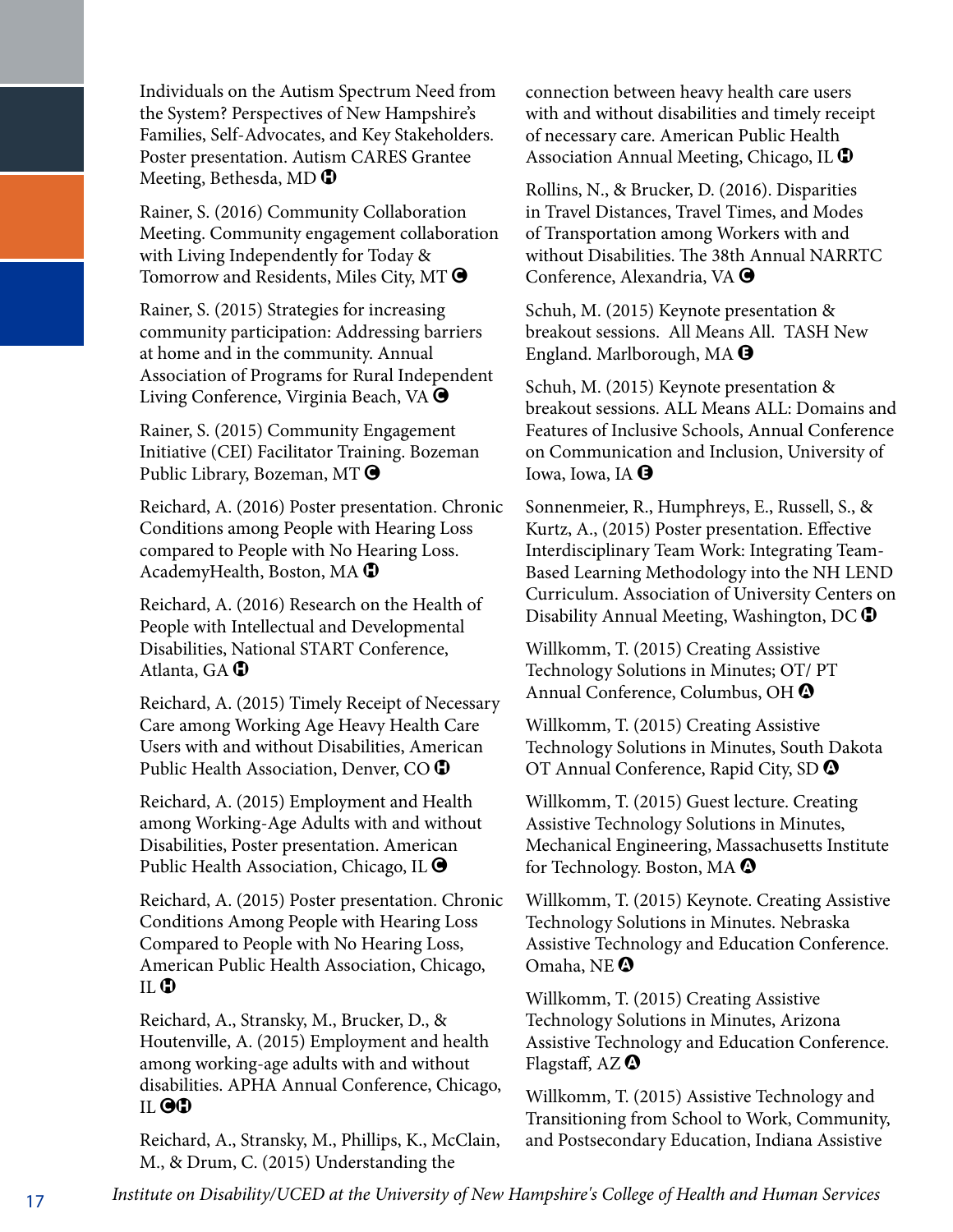Technology and Education Conference. Indianapolis, IN 000

Willkomm, T. (2015) Assistive Technology and Education Webinar, Virginia Department of Education, Online.  $\mathbf{\Theta}$ 

Willkomm, T. (2015) Assistive Technology Workplace Webinar, National Job Core, Online. **QO** 

Willkomm, T. (2015) Guest Lecture. Creating Assistive Technology Solutions in Minutes, Occupational Therapy Department, University of Wisconsin Milwaukee. Milwaukee, WI $\Omega$ 

Willkomm, T. (2016) Creating Assistive Technology Solutions in Minutes, Nebraska Assistive Technology Conference, Omaha, NE  $\bullet$ 

Willkomm, T. (2016) Assistive Technology in the Workplace, Rehabilitation Research and Training Center on Employment, Richmond, VA **OG** 

Willkomm, T. (2016) Creating Assistive Technology Solutions Minutes, Honolulu, HI  $\Omega$ 

Willkomm, T. (2016) Creating Assistive Technology Solutions in Minutes, Kona, HI  $\bullet$ 

Willkomm, T. (2016) Low-Cost Assistive Technology Solutions Blind and Low Vision, Webinar, Assistive Technology Industrial Association, Online.  $\boldsymbol{\Omega}$ 

Willkomm, T. (2016) Keynote. Creating Assistive Technology Solutions in Minutes, Ohio Educational Technology State Conference, Columbus, OH $\odot$ 

Willkomm, T. (2016) Assistive Technology and Transition, PEAK Conference, Denver, CO  $\odot$ 

Willkomm, T. (2016) Creating Assistive Technology Solutions in Minutes, Wyoming Statewide Assistive Technology Conference, WY **Q** 

Willkomm, T. (2016) Creating Assistive Technology Solutions in Minutes, "Tools 4 Life" Assistive Technology Conference, Benton, AR  $\bullet$ 

Willkomm, T. (2016) Access to AAC 24 Hours a Day Seven Days a Week, Augmentative and

Alternative Communication Summit, Des Moines, IA  $\Omega$ 

#### **State and Local (73)**

Dillon, A. (2016) Guest Lecture, Education Class. NH Technical Institute, Concord, NH  $\Theta$ 

Dillon, A. (2016) Parents Envisioning a Future for Themselves and Their Children! NH Family Support Conference, Bartlett, NH  $\Theta$ O

Drake, J., Francoeur, K., Quinn, N. (2015) Mental Health and School Collaboration at Tier 3: Exeter High School and Seacoast Mental Health. 2015 Conference on School, Culture, Climate, & Positive Behavior Support, Bedford, NH  $\Theta\Phi$ 

Drake, J. & Heddy, J. (2015) RENEW as the Tier 3 PBIS Intervention in High Schools. 2015 Conference on School, Culture, Climate, & Positive Behavior Support, Bedford, NH $\bigcirc$ 

Driscoll, S. (2016) NH Assistive Technology Awareness, Age of Champions, Durham, NH $\odot$ 

Driscoll, S. (2016) NH Assistive Technology Awareness, Tri-State Aging Summit, Concord,  $NH<sub>Q</sub>$ 

Driscoll, S. (2015) NH Assistive Technology Awareness, Dartmouth-Hitchcock Aging Resource Center, Lebanon, NH<sup>O</sup>

Driscoll, S. (2015) NH Assistive Technology Awareness, St. Joseph's Hospital, Nashua, NH  $\odot$ 

Driscoll, S. (2015) NH Assistive Technology Awareness, Equality and Access Fair, Durham,  $NH<sub>Q</sub>$ 

Driscoll, S. (2015) NH Assistive Technology Awareness, New Hampshire Society for Technology in Education, Bedford, NH $\odot$ 

Driscoll, S. (2015) NH Assistive Technology Awareness, Dover Mini Maker Fair, Dover, NH $\, \, \Omega \,$ 

- $\bullet$  Assistive Technology
- **G** Community Living & Employment
- $\bigoplus$  Early Childhood & Inclusive **Education**
- $\bigoplus$  Health & Genetics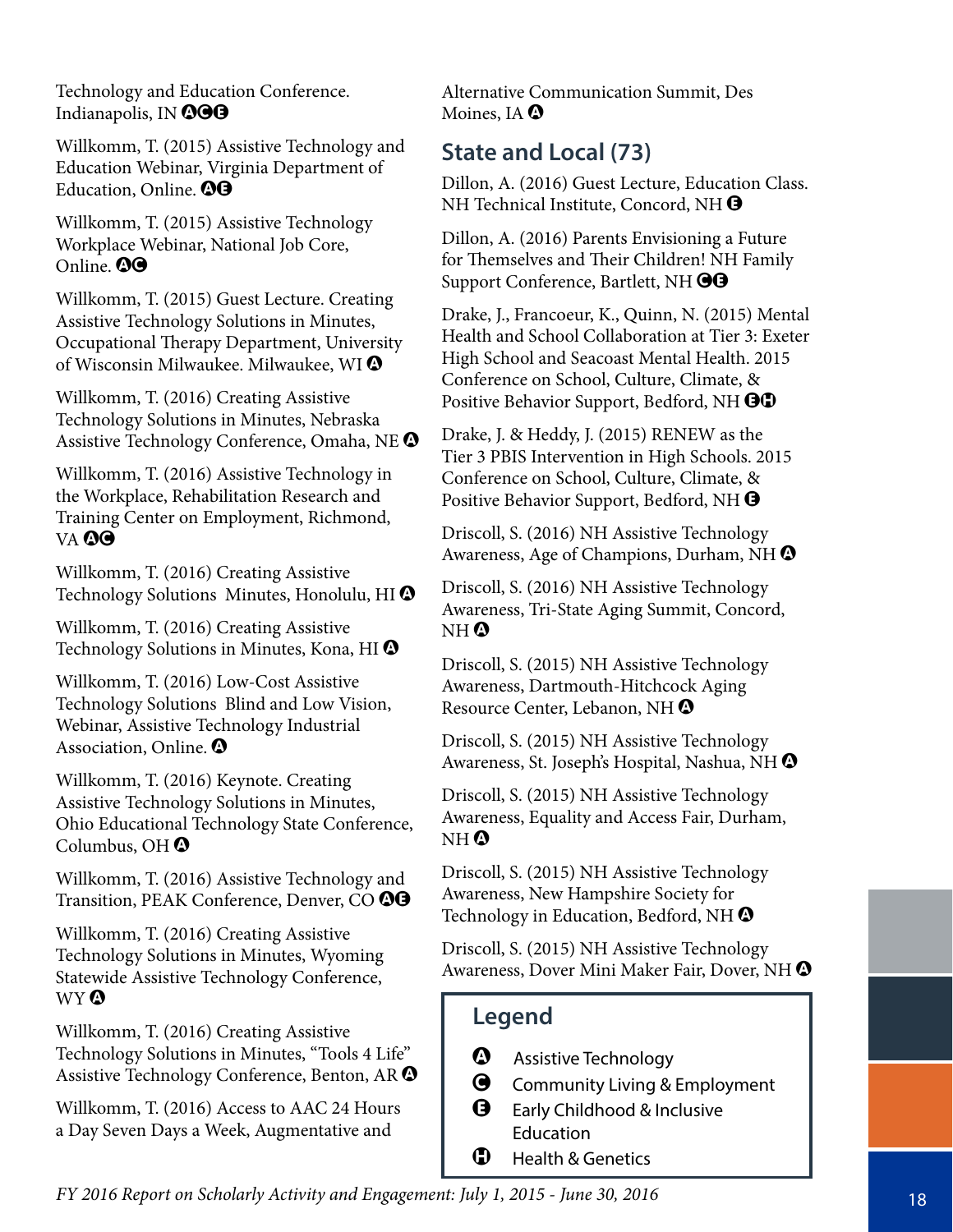Driscoll, S. (2016) NH Assistive Technology Awareness, STEAM Day, Belmont, NH  $\odot$ 

Driscoll, S. (2015) Developing Your APPtitude – Useful Apps for Home Care Clinicians, Clients and Caregivers, Three-part online presentation. Homecare Association of New Hampshire, Concord, NH $\Omega$ 

Driscoll, S. (2015) iPad Apps to Support Seniors at Home and in the Community. Clinical Directors' Meeting, Homecare Association of New Hampshire, Concord, NH  $\Theta\Theta$ 

Driscoll, S. & Callison, R. (2015) Apps to Supplement Executive Function. 2015 Christa McAuliffe Technology Conference, Manchester, NH  $\boldsymbol{\Omega}$ 

Driscoll, S. (2015) Apps for Keeping the Care Giver Calm and Comfortable. 9th Annual Caregiver's Conference, Concord, NH  $\odot$ 

Driscoll, S. (2015) Assistive Technology for the Aging Journey. Pleasant View Center, Concord, NH QO

Driscoll, S. (2015) 101 Solutions for Easier Living, Dover Senior Center, Dover, NH  $\odot$ 

Driscoll, S. (2015) Access to General Education Curriculum with Digital Tools. North Country Special Education Director's Conference, Sunapee, NH $\odot$ 

Driscoll, S. (2015) Post luncheon keynote speaker. Apps to Supplement Executive Function, New Hampshire Society for Technology in Education, Bedford, NH $\bullet$ 

Driscoll, S. (2015) 101 Solutions for Easier Living, Taylor Community, Laconia, NH $\,\Omega\,$ 

Driscoll, S., & Petschauer, D. (2015) Augmentative Communication. North Country Special Education Director's Conference, Sunapee, NH  $\odot$ 

Driscoll, S. (2015) Useful Apps for Home Care Clinicians, Clients, and Caregivers, Three-part webinar series. Homecare Association of New Hampshire, Concord, NH $\odot$ 

Driscoll, S., & Petschauer, D. (2015) Tools for Low Incidence Disability Areas; Resources; Assessing Tool Effectiveness. North Country

Special Education Director's Conference, Sunapee, NH  $\bullet$ 

Driscoll, S. (2016) 101 Solutions for Easier, Living, Learning and Working. Laconia Friendship Club, Laconia, NH  $\bullet$ 

Driscoll, S. (2016) 101 Solutions for Easier, Living, Learning and Working. Plaistow, NH $\odot$ 

Driscoll, S. (2016) 101 Solutions for Easier, Living, Learning and Working. Laconia, NH $\bullet$ 

Driscoll, S. (2016) 101 Solutions for Easier, Living, Learning and Working. Active Retirement Association, Durham, NH<sup>O</sup>

Driscoll, S. (2016) Creating Assistive Technology Solutions in Minutes Using Every Day Items in Extraordinary Ways. Family Support Conference, Bartlett, NH $\bullet$ 

Driscoll, S. (2016) 101 Solutions for Easier, Living, Learning and Working. Wakefield, NH $\odot$ 

Francoeur, K. (2015) Understanding the Need for Tier 2 Supports So No One Falls Through the Cracks, Laconia District Day, Laconia, NH  $\Theta$ 

Francoeur, K. & Ennis, C (2015) Assessment and Staff Buy-In Around PBIS, 2015 Conference on School Culture, Climate, and Positive Behavior Support, Bedford, NH $\bigcirc$ 

Francoeur, K., & Rioux G. (2015) Engagement of High School Students in PBIS, 2015 Conference on School Culture, Climate, and Positive Behavior Support, Bedford, NH $\bigcirc$ 

Francoeur, K., Drake, J., Bova, M., & Quinn, N. (2015) Collaboration between Community Mental Health and High Schools: Successfully Supporting At-Risk Youth with the Most Significant Needs, 2015 Conference on School Culture, Climate, and Positive Behavior Support, Bedford, NH $\Theta$ O

Francoeur, K., Malloy, J., & Rioux, G. (2015) Family and Youth Voice: Making It Real. 2015 Conference on School Culture, Climate, and Positive Behavior Support, Bedford, NH $\Theta$ 

Frechette, A. (2016). A Good Life: The Self-Advocate Perspective. New Hampshire Leadership Series, Concord, NH $\bigcirc$ 

*Institute on Disability/UCED at the University of New Hampshire's College of Health and Human Services* 19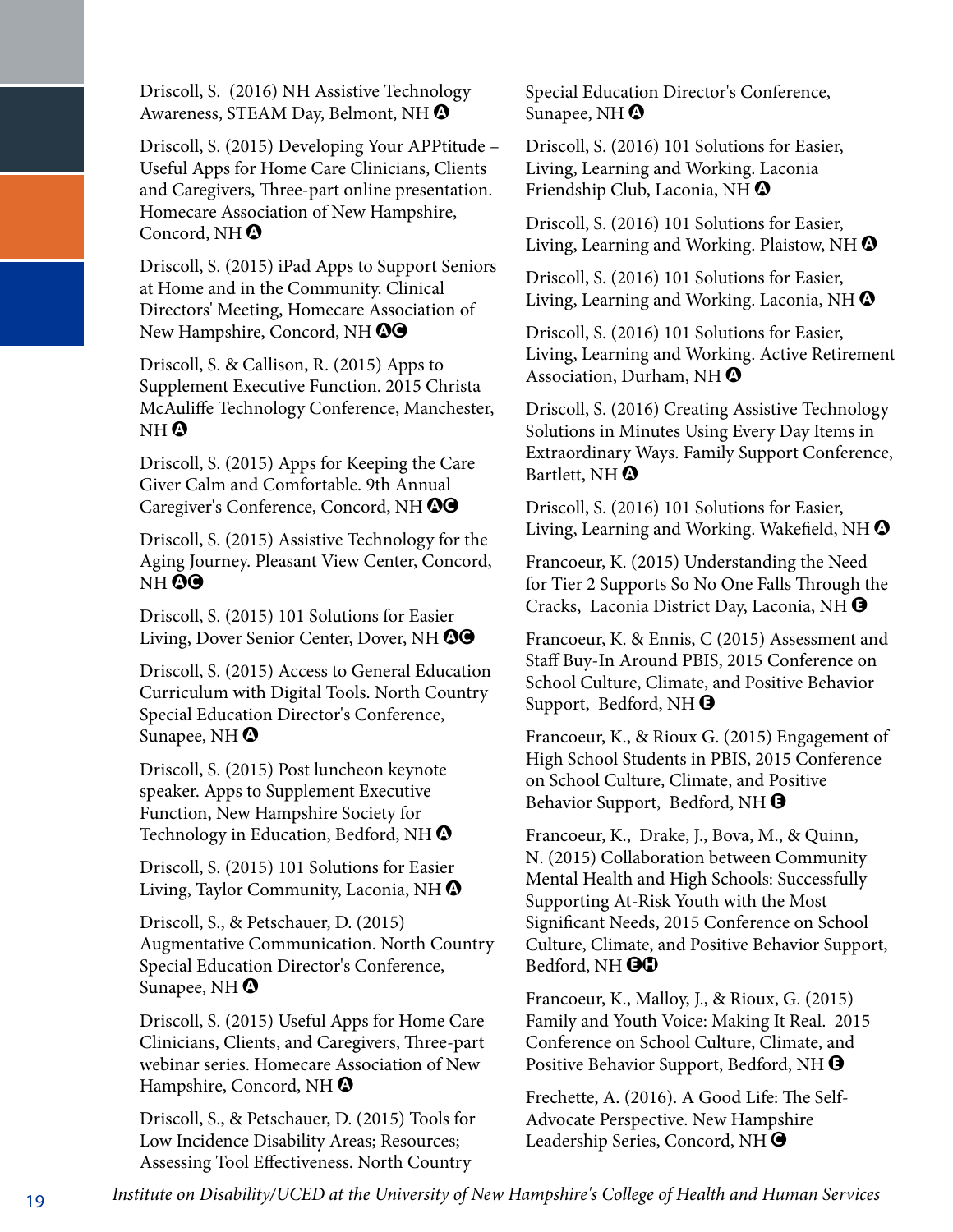Habib. D. (2016) *Intelligent Lives* Preview screening & discussion. NH Department of Education Next Steps Leadership Team Meeting. Concord, NH $\Theta$ O

Habib, D. (2016) *Intelligent Lives* Preview screening. Green Mountain Self-Advocates. Concord, NH $\Theta$ <sup>O</sup>

Habib, D. (2016) *Intelligent Lives* Preview screening. Plymouth State University. Plymouth, NH<sup>OO</sup>

Habib, D. (2016) *Intelligent Lives* Preview screening. Antioch University. Keene, NH $\Theta$ O

Habib, D, Fialka-Feldman, Lampron, P., & Shaheed, J. (2016) *Intelligent Lives* Preview Screening & Discussion. Red River Theatres, Concord, NH $\Theta$ 

Habib, D. (2016) *Intelligent Lives* Preview screening. NHASP Spring Conference, Concord, NH<sup>OO</sup>

Habib, D. (2016) *Intelligent Lives* Preview screening & discussion. Business & Industry Association HR, Healthcare, & Workforce Development Committee Meeting, Concord, NH<sup>OO</sup>

Habib, D. (2016) *Intelligent Lives* Preview screening & discussion. NH Association of Special Education Administrators. Portsmouth,  $NH<sup>60</sup>$ 

Habib, D. (2016) The Impact of Film and Social Media to Create Civic Awareness. "Arts, Culture, and the Media" Day, Leadership New Hampshire. Peterborough, NH $\bigcirc$ 

Habib, D. (2016) *Intelligent Lives* Preview screening & discussion. New Hampshire Association of Special Education Administrators. Concord, NH $\bigcirc$ G

Habib, D. (2016) *Intelligent Lives* Preview screening & discussion. Community Support Network, Inc. Concord, NH OO

Habib, D. (2016) *Intelligent Lives* Preview screening & discussion. ABLE-NH 1st Annual Sustaining Members Event, Concord, NH OO Hart, M. (2016) Rising with SWIFT: ALL Means ALL. NH Association of School Principals Conference, Bretton Woods, NH  $\Theta$ 

Pineo, J. & Frechette, A. (2016). NH's State Plan on Autism Spectrum Disorders: Piecing Together the Future of the Granite State! New Hampshire Family Support Conference, Bartlett, NH $\bigcirc$ 

Rainer, S. (2016) "From Bench to Bedside" in a Community Context: Moving from Evidencebased Practice to Community Implementation & Disability and Public Health Project Emergency Preparedness Activities, "Celebrate Our Research" College of Health and Human Services, Durham, NH $\, {\bf \oplus} \,$ 

Rainer, S. (2015) Disability and Public Health Project Exhibit, The Equality & Access Fair, Durham, NH $\bigoplus$ 

Rainer, S. (2016) Creating Emergency Kits & Plans with People with Disabilities. New Hampshire Emergency Preparedness Conference, Manchester, NH $\bigoplus$ 

Rainer, S. (2016) Creating Emergency Kits & Plans with People with Disabilities. SPARK! Community Center, Lebanon, NH $\bigcirc$ 

Rainer, S. (2016) Challenges and Opportunities: Working with Children with Disabilities and Special Health Care Needs. Annual Calibration Clinic for School-Based Hygienists, Concord,  $NH<sup>1</sup>$ 

Rainer, S. (2016) Creating Emergency Kits & Plans with People with Disabilities. Greater Sullivan County Regional Public Health Network, Claremont, NH $\bigoplus$ 

Rainer, S. (2016) Creating Emergency Kits & Plans with People with Disabilities. North Country Health Consortium. Littleton, NH $\bigcirc$ 

- $\bullet$  Assistive Technology
- **G** Community Living & Employment
- $\Theta$  Early Childhood & Inclusive Education
- $\bigoplus$  Health & Genetics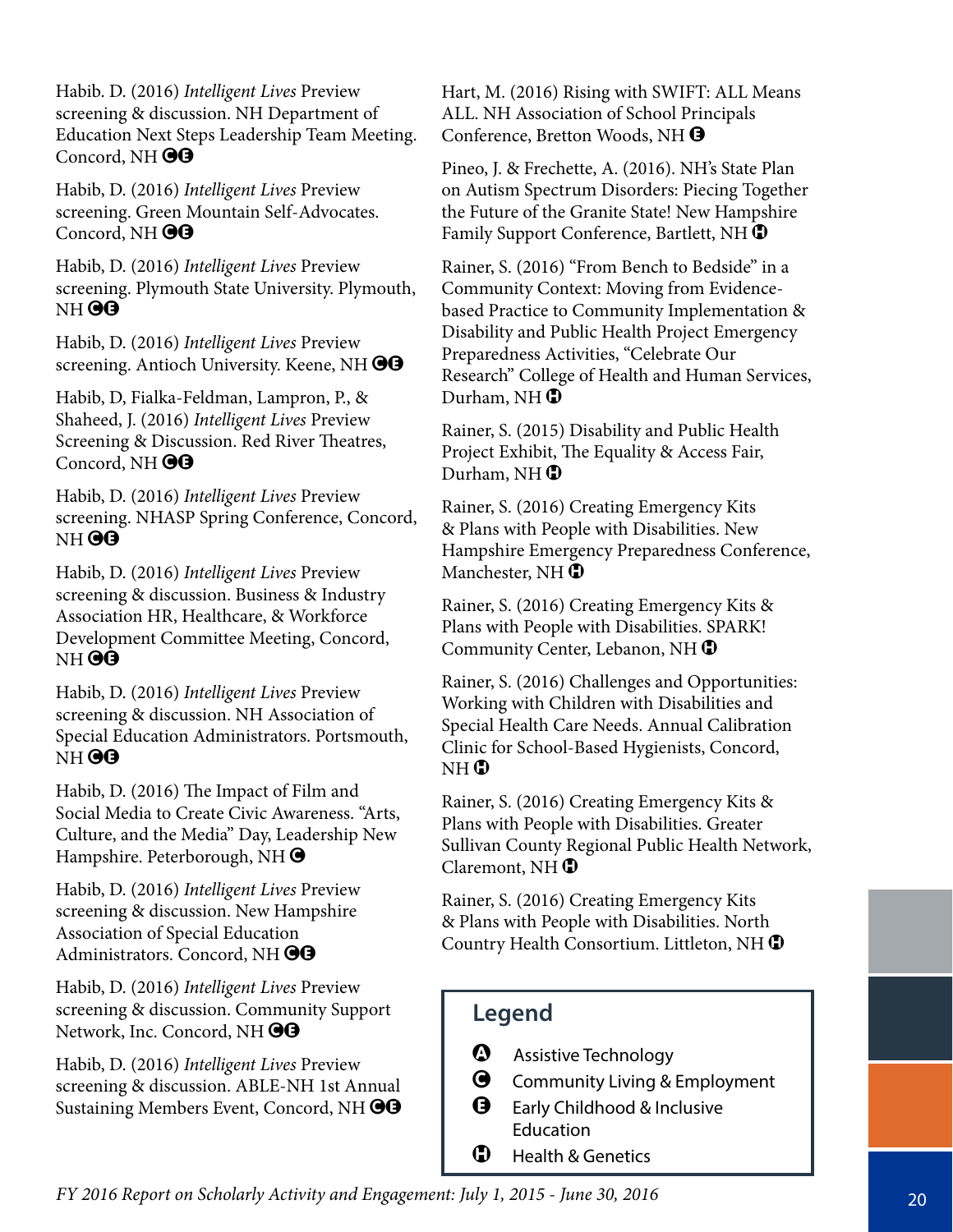Rainer, S. (2016) Including People with Disabilities in Emergency Planning & Preparedness. Regional Public Health Coordinating Committee of Sullivan County, Newport, NH $\, {\bf \oplus}$ 

Rainer, S. (2016) Including People with Disabilities in Emergency Planning & Preparedness. Regional Coordinating Committee Meeting, Keene, NH $\bigcirc$ 

Rainer, S. (2016) "From Bench to Bedside" in a Community Context: Moving from evidencebased practice to community implementation. Healthy Eating Active Living (HEAL) NH workgroup meeting, Plymouth, NH $\bigcirc$ 

Rainer, S. (2016) Creating Emergency Kits & Plans with People with Disabilities. Salem and Nashua Community Emergency Response Teams, Salem, NH $\, {\bf \oplus}$ 

Rainer, S. (2015) Including People with Disabilities in Emergency Planning & Preparedness. North Country Health Consortium, Littleton, NH $\bigoplus$ 

Rainer, S. (2015) Including People with Disabilities in Emergency Planning & Preparedness. Local Emergency Planning Committee, Nashua, NH $\bigoplus$ 

Rainer, S. (2015) Creating Emergency Kits & Plans with People with Disabilities. Pittsburg, Stewartstown, Columbia, and Colebrook Community Emergency Response Teams; Colebrook, NH $\bigoplus$ 

Rainer, S. (2015) Community Engagement Initiative (CEI) Facilitator Training. Institute on Disability, Concord, NH $\bigcirc$ 

Reichard, A. (2016) Poster presentation. Understanding the Connection Between Heavy Health Care Users with and without Disabilities and Timely Receipt of Necessary Care, UNH College of Health and Human Services Research Conference, Durham, NH $\bigoplus$ 

Schuh, M. (2015) My Right to a Quality Education: Students Speak Out. Autism National Committee's Annual Conference. Manchester, NH  $\bm{\Theta}$ 

Willkomm, T. (2015) Creating Assistive Technology Solutions in Minutes Make and Take, New London, NH $\odot$ 

Willkomm, T. (2016) Teaching with an iPad, FITSI Institute, University of New Hampshire, Durham, NH $\odot$ 

Willkomm, T. (2015) Assistive Technology Make and Take, Dover's Makers Fair, Dover, NH $\Omega$ 

Willkomm, T. (2016) Overview of Assistive Technology Activities in New Hampshire, New Hampshire Leadership, Concord, NH $\, \Omega \,$ 

Willkomm, T. (2016) Assistive Technology Exhibit, Age of Champions, University of New Hampshire, Durham, NH $\odot$ 

Willkomm, T. (2015) Hands-on workshop, Creating Assistive Technology Solutions in Minutes, University of New Hampshire Professional Development Series. University of New Hampshire -Manchester, Manchester, NH  $\odot$ 

## **Teaching**

#### **UNH Courses (16)**

Armenti, K. PHP 934. Work Environment Policy and the Health of Workers, University of New Hampshire. Summer 2015.  $\bigcirc$ 

Armenti, K. PHP 998. Integrating Seminar, University of New Hampshire. Spring 2016.  $\bullet$ 

Driscoll, S. OT 789/889 Using iPads to Support Children with Disabilities, University of New Hampshire.  $2015 - 2016$ .  $\odot$   $\odot$ 

Driscoll, S. OT 730 / 830 Assistive Technology for Enhancing Occupational Performance, University of New Hampshire. 2015.  $\textcircled{\textbf{9}}$ 

Hart, M. CNED 581. Instructional Coaching, Antioch University New England in partnership with the Institute on Disability at UNH and the NH Department of Education, Fall/Spring 2015- 2016.  $\bullet$ 

Humphreys, E. HHS 898/798. Topics in Neurodevelopmental Disabilities, University of New Hampshire. Spring 2016.  $\bullet$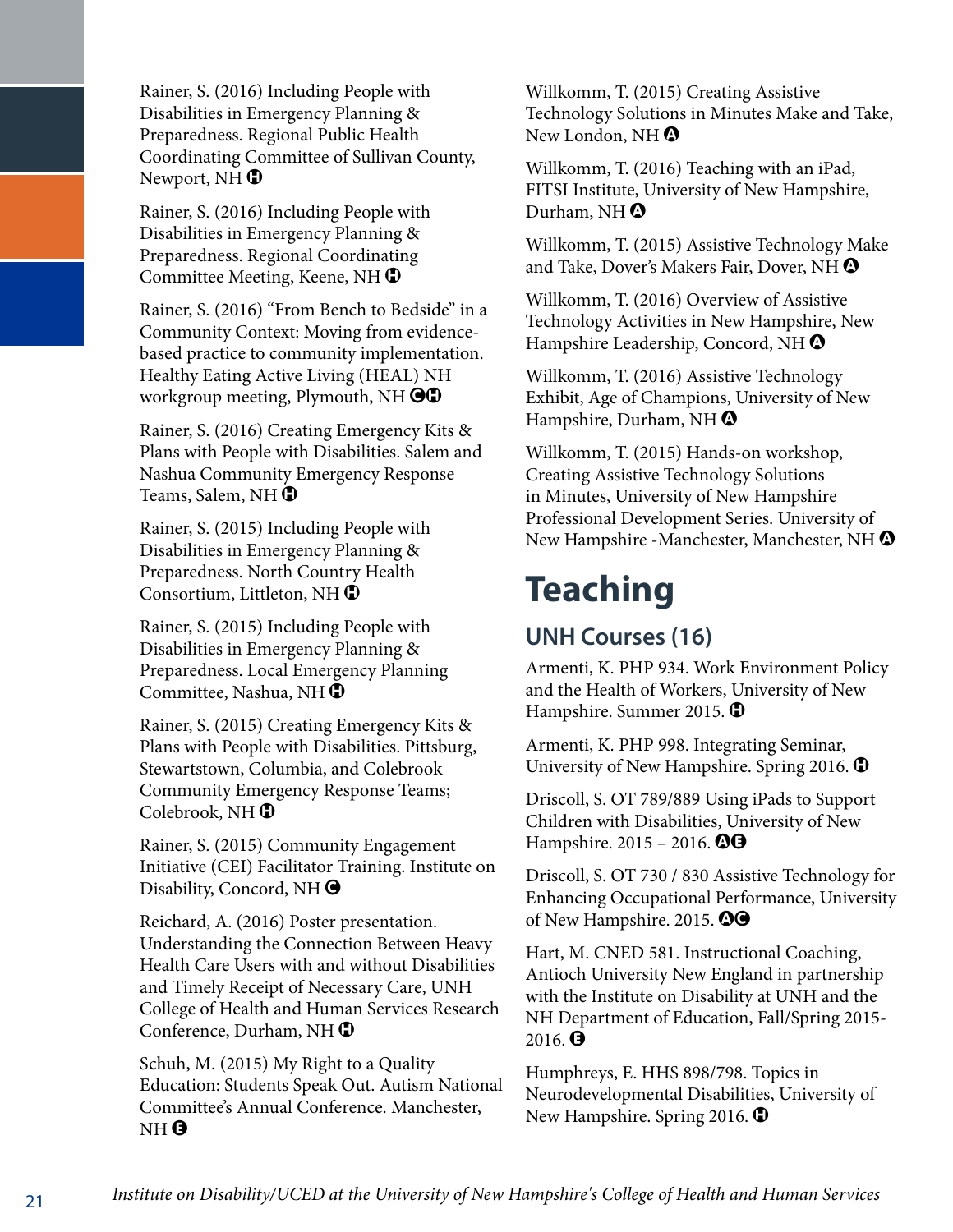Malloy, J. SW 697/897. Adolescents with Emotional and Behavioral Challenges: System of Care and Cross-Disciplinary Practice. University of New Hampshire. Spring 2016.  $\Theta\Phi$ 

Partch-Davis, T. HHS 440. The Right to Be Disabled in the 21st Century, University of New Hampshire, Spring 2016. **OD** 

Sonnenmeier, R. & Frechette, A. COMM 916. University of New Hampshire. Spring 2016.  $\bullet$ 

Schuh, M. EDUC 750/850. Introduction to Exceptionality, University of New Hampshire, Online. Summer 2016.  $\Theta$ 

Schuh, M. EDUC 750/850. Introduction to Exceptionality, University of New Hampshire. Summer 2016.  $\Theta$ 

Willkomm, T. OT 822. Assistive Technology, University of New Hampshire. Fall 2015.  $\bullet$ 

Willkomm, T. OT 824. Assistive Technology & Physical Disabilities, University of New Hampshire. Spring 2016.  $\bullet$ 

Willkomm, T. OT 826. Assistive Technology and Sensory, Communicative, and Cognitive Disability, University of New Hampshire. Fall 2015.  $\odot$ 

Willkomm, T. OT 830. Assistive Technology for Enhancing Occupational Performance, University of New Hampshire. Spring 2016.  $\bullet$ 

Willkomm, T. OT 889 - iPads and Children with Disabilities, University of New Hampshire. January 2016.  $\bullet$ 

#### **Guest Lectures (19)**

Armenti, K. (2016) HLSC 305. Introduction to Occupational Health, Epidemiology in Health Science, Keene State College, Keene, NH. Spring  $2016.$  $\bullet$ 

Armenti, K. (2016) HMP 715. Integration of Occupational and Environmental Health, a Historical Perspective, Environmental Health, University of New Hampshire, Durham, NH. Spring 2016.  $\bigcirc$ 

Dillon, A. (2015) Education Class. Supporting Families of Students with Exceptionalities.

University of New Hampshire – Manchester, Manchester, NH $\Theta$ 

Dillon, A. (2016) LEND Seminar. Family Perspective in Medical Home. University of New Hampshire, Durham, NH $\bigoplus$ 

Drum, C. (2015). Health and Disability: Social determinants of health in the US and New Hampshire. LEND Seminar, University of New Hampshire, Durham, NH $\bigoplus$ 

Fox, S. (2016). Family Advocacy in NH. Masters in Public Health Program. Northeastern University, Boston, MA.  $\mathbf \oplus$ 

Frechette, A. (2016). EDUC760. The Autism Spectrum: Introduction to Young Children with Special Needs, University of New Hampshire, Durham, NH.  $\Theta$ 

Frechette, A. (2015). EDUC857: Living the Good Life: The Self-Advocate Perspective. Contemporary Issues in Autism Spectrum Disorders, University of New Hampshire, Durham, NH.  $\Theta$ 

Habib, D. (2016) ENGL 712: Video Storytelling. Documentary Films as Social Change, University of New Hampshire, Durham, NH $\Theta$  $\Theta$ 

McClain, M. (2016) HHS 898: LEND Seminar. Genetics Condition through the Life Course, University of New Hampshire, Durham, NH.  $\bigcirc$ 

Rollins, N. (2016) Probability, AP Statistics, Somersworth High School, Somersworth, NH.  $\bigcirc$ 

Willkomm, T. (2016) OT 730: Assistive Technology for Enhancing Occupational Performance. Creating Assistive Technology Solutions in Minutes, University of New Hampshire, Durham, NH.  $\odot$ 

Willkomm, T (2016) Guest lecture for AAC course. Alternative and Augmentative Solutions,

- **4** Assistive Technology
- **G** Community Living & Employment
- $\bigoplus$  Early Childhood & Inclusive **Education**
- $\mathbf \Theta$  Health & Genetics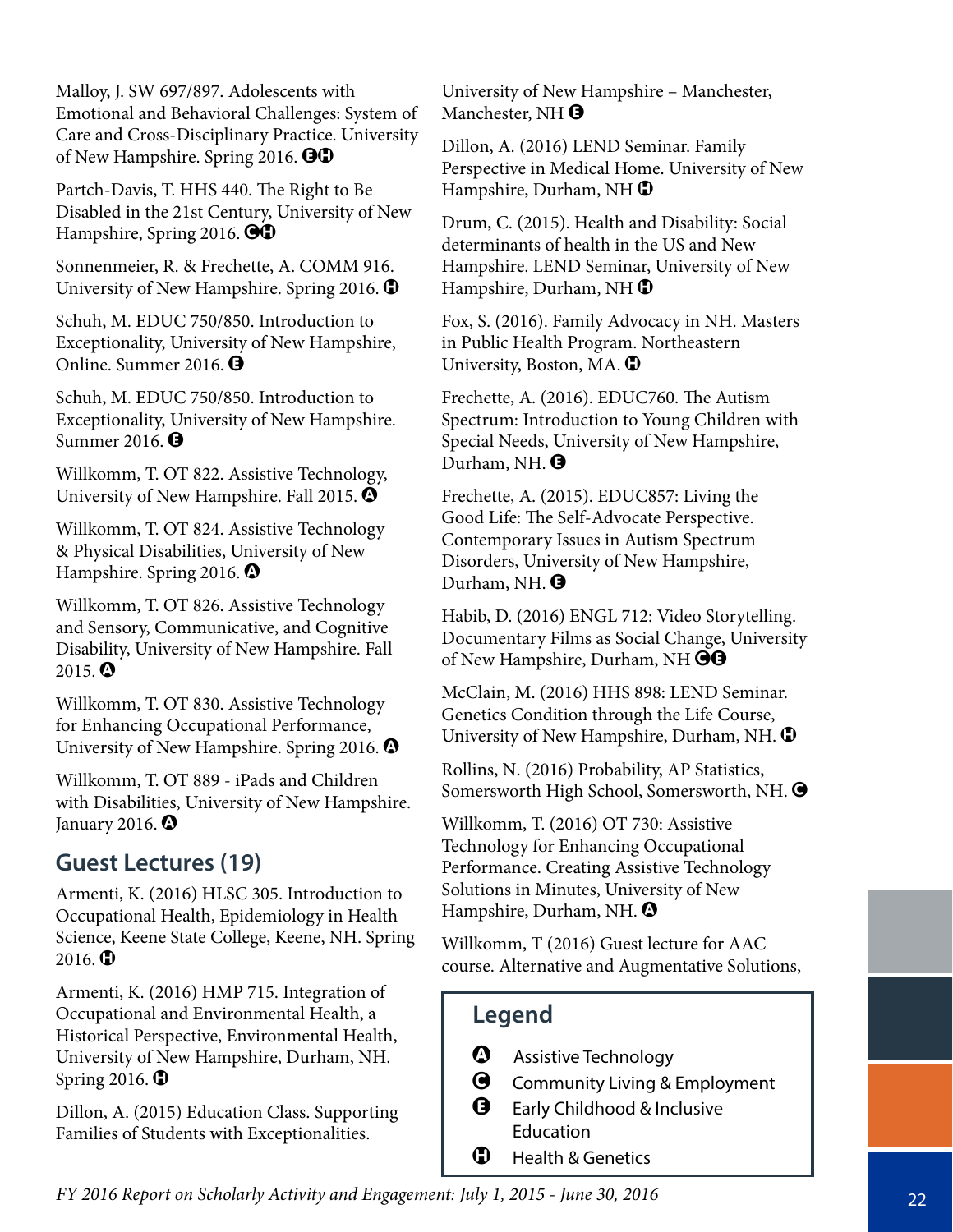speech therapy department University of New Hampshire, Durham, NH.  $\odot$ 

Willkomm, T. (2016) OT 444: Living and Doing with Technology. Overview of Assistive Technology; University of New Hampshire, Durham, NH.  $\bullet$ 

Willkomm, T. (2016) OT 792 - Level I Fieldwork. Creating Assistive Technology Solutions in Minutes, University of New Hampshire, Durham, NH.  $\odot$ 

Willkomm, T. (2015) ME 441: Introduction to Engineering Design and Solid Modeling. Assistive Technology Solutions in Minutes, University of New Hampshire, Durham, NH.  $\odot$ 

#### **IOD Workshops, Webinars, and Conferences (36)**

(November 18th, 2015) Equality & Access Fair, Durham, NH $\bigcirc$ 

(Apr 15, 2016) NH Leadership Series Reunion & Gala, Concord, NHO

(June 11, 2016) Advocate NH 4th Annual Conference, Concord, NH $\bigcirc$ 

Beasley, J. & Tomasulo, D. (October 7, 2015) El Paso START Launch, El Paso, TX OO

Beasley, J. (November 3, 2015) Iowa START Launch, Waterloo, IA  $\Theta\Phi$ 

Bridge, T. (Apr 15, 2016) 23rd Annual DCYF Conference, Manchester, NH $\Theta$ 

Cloutier, H. & Francoeur, K. (March 14-16, 2016) RENEW Facilitator Training Institute, Concord, NH $\Theta$ <sup> $\Phi$ </sup>

Cotton, P. & Crary, K. (October 29, 2015) Navigating Choice & Change, Concord, NH $\bigcirc$ 

Cotton, P. & Crary, K. (April 14, 2016) Navigating Choice & Change, Concord, NH $\bigcirc$ 

Drake, J. & Cloutier, H. (August 5-6, 2015), RENEW Facilitator Training Institute, Concord, NH  $\mathbf{\Theta}\mathbf{\Omega}$ 

Ekman, L., Buckland, K., & Lewis, A. (September 29, 2015) Improving Employment Opportunities and Outcomes for People with

Disabilities: Implementation of the Workforce Innovation and Opportunity Act, Online.  $\bigcirc$ 

Francoeur, K. (November 3, 2015) PBIS Behavior Support Team Retreats: Building Capacity for a Tier 2 System, Concord, NH **OO** 

Francoeur, K. (April 6, 2016) Behavior Support Team Retreats: Leading Your Team to Develop Function Based-Supports, Concord, NH $\Theta\Phi$ 

Goode, T. (May 25, 2016) NY START Launch Workshop: Cultural Competency, New York, NY OO

Habib, D., Fialka-Feldman, M., Cooley, S., & Orland, M. (March 31, 2016) Intelligent Lives: A Preview & Discussion, Janet Krumm Disability & Media Lecture Series. Durham, NH @@

Hart, M. & McSheehan, M. (2015). NH-SWIFT Instructional Coach Training. Concord, NH $\bigcirc$ 

Hecker, M., Hecker, P. Gallagher, G., Terrasi, P., & Keyes, C. (March 14-16, 2016) 2016 START National Training Institute, Atlanta, GA  $\bigcirc$ 

Houtenville, A. (February 4, 2016) 2015 Annual Compendium of Disability Statistics, Washington,  $DC$   $\bigodot$ 

Houtenville, A. & O'Neill, J. (March 4, 2016) nTIDE Lunch & Learn Webinar, Online. <sup>O</sup>

Houtenville, A. & O'Neill, J. (April 1, 2016) nTIDE Lunch & Learn Webinar, Online.  $\bigcirc$ 

Houtenville, A. & O'Neill, J. (May 6, 2016) nTIDE Lunch & Learn Webinar, Online.  $\bigcirc$ 

Houtenville, A. & O'Neill, J. (June 3, 2016) nTIDE Lunch & Learn Webinar, Online.  $\bigcirc$ 

Malloy, J. (October 14, 2015) Universal Team Training: Getting Organized to Implement PBIS!, Concord, NH $\Theta$ <sup> $\Phi$ </sup>

Malloy, J. & Cloutier, H. (March 30, 2016) Universal Team Spring Retreat: March Retreat, Concord, NH $\Theta$  $\Phi$ 

Packer, L. (August 12-13, 2015), 2015 Conference on School Culture, Climate, & Positive Behavior Support, Bedford, NH $\Theta$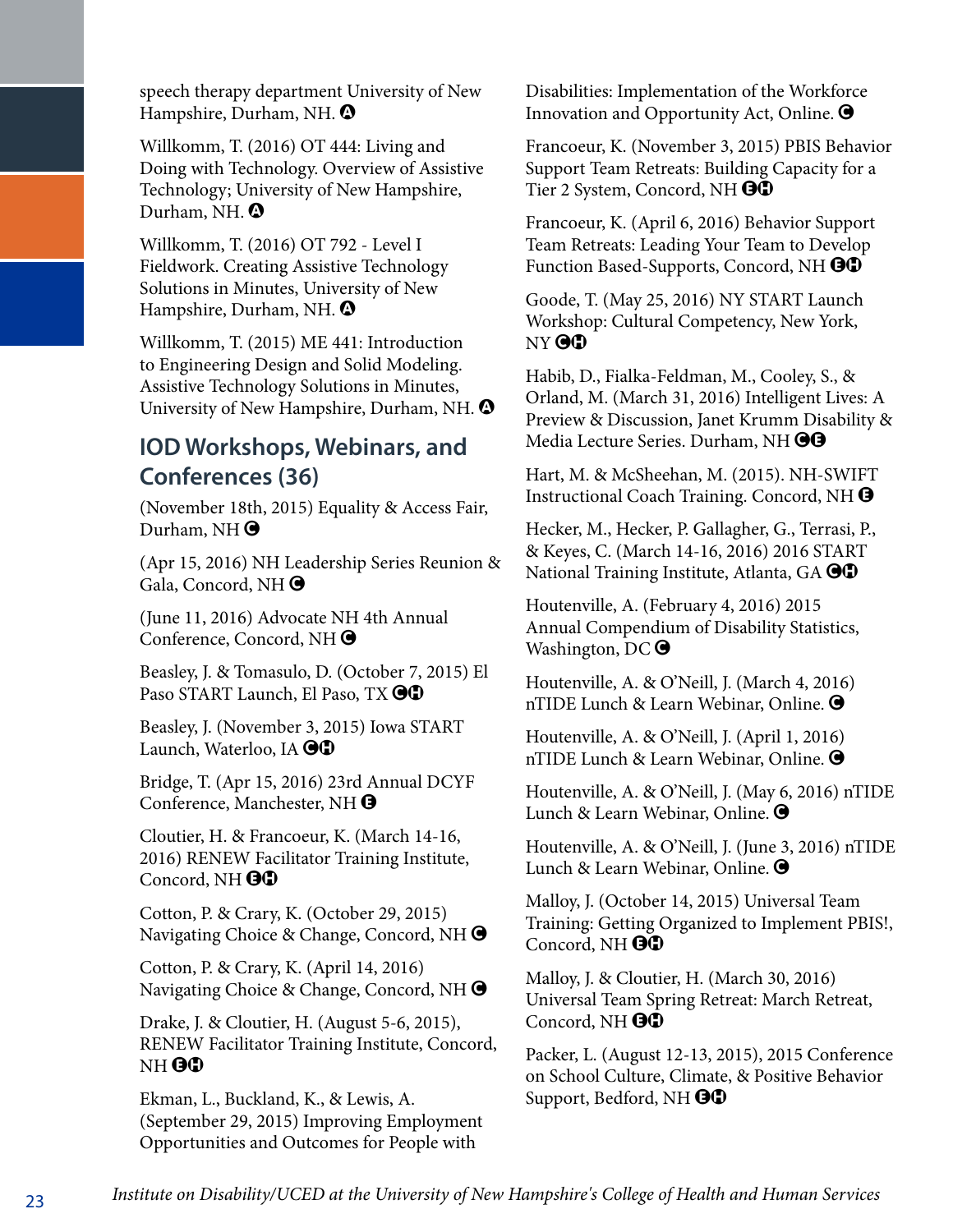Tomasulo, D., Beasley, J., Smith, L., & Moore, J. (May 11, 2016) ArkSTART Conference, Little Rock, AR $\Theta$  $\Omega$ 

Tomasulo, D. & Beasley, J. (April 27, 2016) NY START Launch Workshop: Positive Psychology, New York, NY  $\bigcirc\mathbb{G}$ 

Weigle, K. (2016). Behavior Support Plans: Identifying Best Practices. START National Online Training Series on MH & IDD, Online.  $\mathbf 0$ 

Weigle, K. (2015). The Importance of Data Collection & Analysis. START National Online Training Series on MH & IDD, Online.  $\bigcirc$ 

Weigle, K. (2015). Genetic Disorders and Associated Behavior Phenotypes. START National Online Training Series on MH & IDD, Online.  $\mathbf \Omega$ 

Weigle, K. (2016). Overview of Most Common Diagnoses in Children. Live training. Workshop series, Raleigh-Durham, NC $\bigcirc$ 

Weigle, K. (2016). Designing Interventions for Children. Live training. Workshop series, Raleigh-Durham, NC $\bigcirc$ 

Weigle, K. (2016). Strengths-based Supports for Individual on the Autism Spectrum. Live training. Workshop series, Raleigh-Durham,  $NC$   $\bullet$ 

West, S. (November 18th, 2015) Krumm Lecture: No Can't, No Won't, Only How: Overcoming Obstacles to Make a Difference, Durham, NH $\bigcirc$ 

Willkomm, T., Pelland, P., Petschauer, D., Driscoll, S. & Wingler, W. (August 3-7, 2015), Camp CreATe, Concord, NH<sup>O</sup>

Willkomm, T. (November 18th, 2015) NH Transition Community of Practice 2015 Summit IX, Concord, NH $\Theta$ 

### **Community Service**

#### **University Committees and Commissions (27)**

Drake, J. Advisory board member, Department of Social Work, University of New Hampshire, Durham, NH

Drum, C. MPH Program committee member, Department of Health and Human Services, College of Health and Human Services, University of New Hampshire, Durham, NH

Drum, C. Research Faculty Promotion Guidelines Committee member, Department of Health and Human Services, College of Health and Human Services, University of New Hampshire, Durham, NH

Drum, C. College of Health and Human Services Bylaws Committee, College of Health and Human Services, University of New Hampshire, Durham, NH

Drum, C. College of Health and Human Services PhD Task Force, College of Health and Human Services, University of New Hampshire, Durham, NH

Drum, C. Executive Committee, Office of the Dean, College of Health and Human Services, University of New Hampshire, Durham, NH

Drum, C. University Research Council, University of New Hampshire, Durham, NH

Drum, C. Institute Directors Committee, College of Health and Human Services, University of New Hampshire, Durham, NH

Fox, S. Chair, Research Affinity Group on Aging, College of Health and Human Services, University of New Hampshire, Durham, NH

- A Assistive Technology
- **G** Community Living & Employment
- Early Childhood & Inclusive Education
- Health & Genetics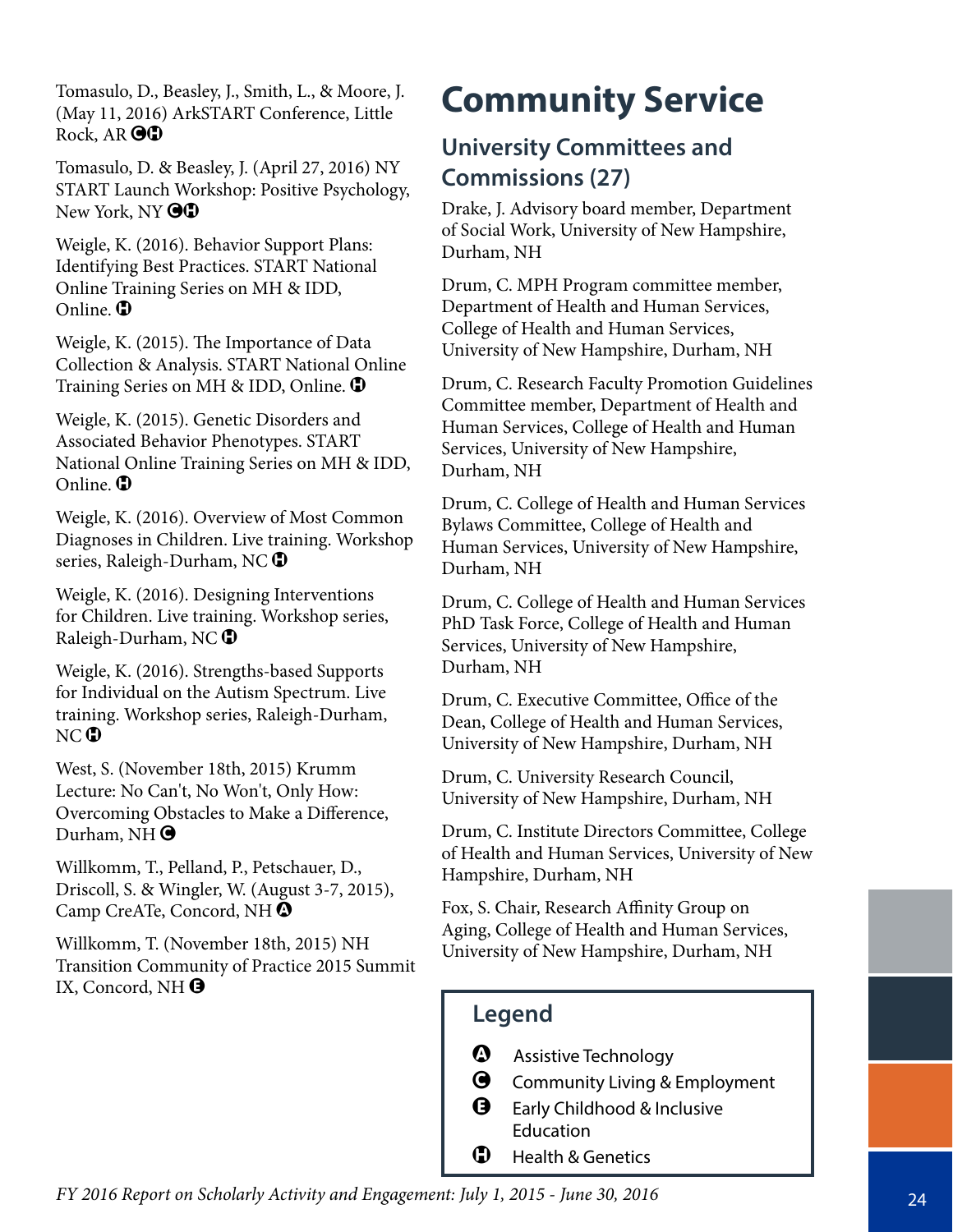Fox, S. Founding board member, College of Health and Human Services Inter-disciplinary Gerontology Minor, University of New Hampshire, Durham, NH

Fox, S. Advisory board member, Center on Aging and Community Living, University of New Hampshire, Durham, NH

Gianino, M. Member, CRM Guiding Principles Committee, University of New Hampshire, Durham, NH

Gianino, M. HIPAA Work Group, University of New Hampshire, Durham, NH

Gould, P. Member, Operating Staff Council, University of New Hampshire, Durham, NH

McClain, M. Associate Dean Search Committee, College of Health and Human Services, University of New Hampshire, Durham, NH

McClain, M. Strategic Initiative Work Group, College of Health and Human Services, University of New Hampshire, Durham, NH

McClain, M. Academic Committee, Institute on Disability, College of Health and Human Services, University of New Hampshire, Durham, NH

McClain, M. Ad Hoc Promotion Committee, Department of Education, University of New Hampshire, Durham, NH

McClain, M. Analytics Curriculum Committee, University of New Hampshire, Durham, NH

McClain, M. Systems Personnel Policy Committee, University Systems of New Hampshire, Durham, NH

McClain, M. Vice chair, Research Faculty Council, University of New Hampshire, Durham, NH

Partch-Davies, T. Co-chair, President's Commission on the Status of People with Disabilities, University of New Hampshire, Durham, NH

Partch-Davies, T. Advisory Council, Office of Community, Equity and Diversity, University of New Hampshire, Durham, NH

Partch-Davies, T. Member, President's Taskforce on Community, Equity and Diversity, University of New Hampshire, Durham, NH

Partch-Davies, T. Chair, Comprehensive Transition Program Steering Committee, University of New Hampshire, Durham, NH

Partch-Davies, T. Member, Faculty Scholar Program Selection Committee, Research and Engagement Academy, University of New Hampshire, Durham, NH

Varney, J. Co-chair, President's Commission on the Status of Women, University of New Hampshire, Durham, NH

#### **Local, State, and National Committees and Boards (86)**

Antal, P. NH Children's Behavioral Health Collaborative.

Antal, P. NH State Epidemiological Outcomes Workgroup.

Armenti, K. Chair and advisory board, Department of Work Environment, University of Massachusetts

Armenti, K. Member, Board of Scientific Counselors, National Institute for Occupational Safety and Health, Centers for Disease Control and Prevention.

Beasley, J. Co-chair, AUCD Special Interest Group on Behavioral Health Policy.

Beasley, J. National board member, NADD.

Beasley, J. Member, US Public Policy Committee, NADD.

Brucker, D. Member, Advisory Committee, AUCD PROMISE Technical Assistance Grant.

Brucker, D. Committee member, Federal Interagency Committee on Disability Research.

Dornblut, S. Member, New Hampshire State Coordinating Council for Community Transportation.

Dornblut, S. Member, Transportation Committee, New Hampshire Governor's Commission on Disability.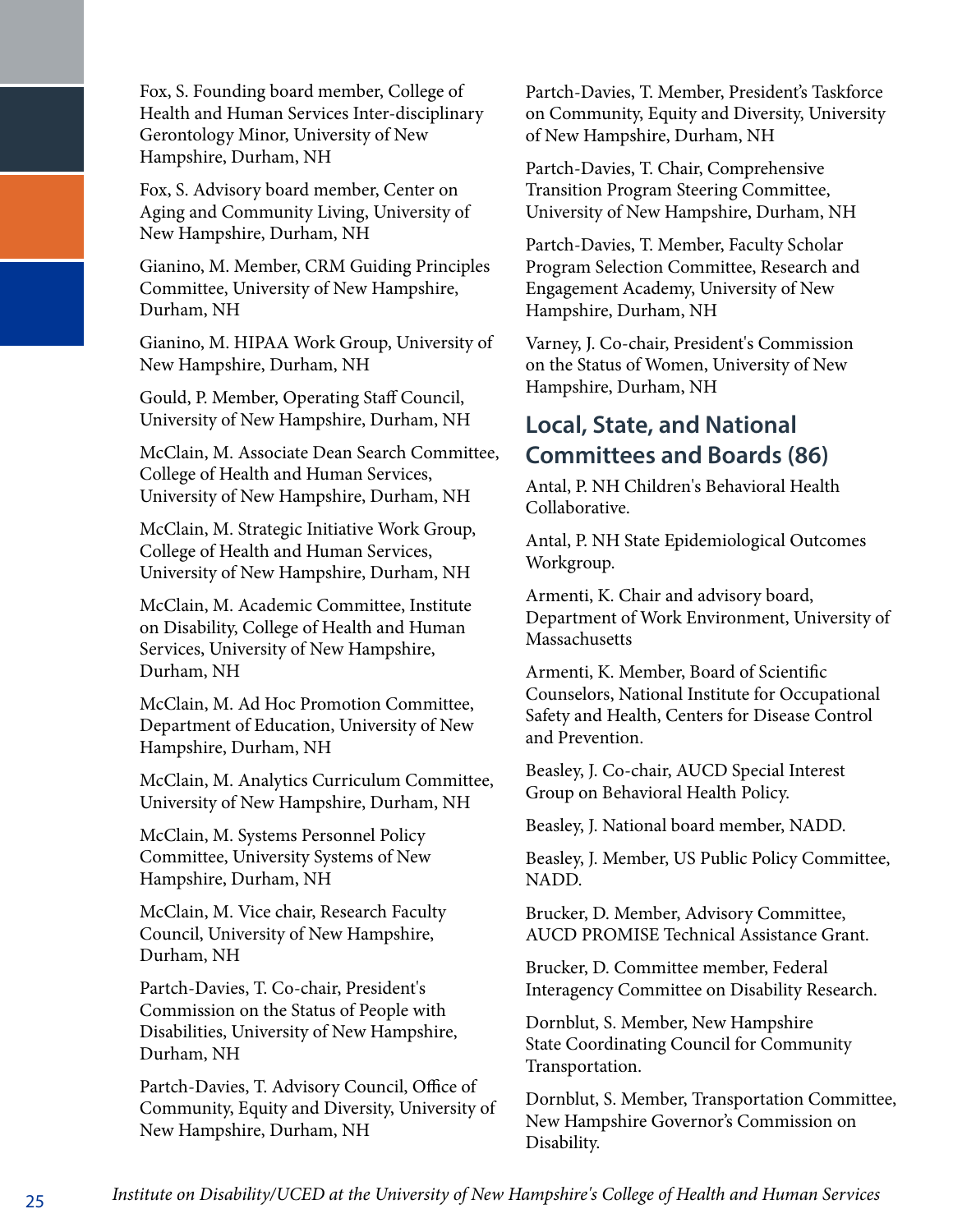Drum, C. Co-chair, Interagency Committee on Disability Research, Health, Functioning, and Wellness Working Group.

Drum, C. External Advisory Council, NCBDDD Disability Research and Dissemination Center, University of South Carolina.

Drum, C. Region I Health Equity Council, US Department of Health and Human Services, Office of Minority Health.

Drum, C. Co-chair, Data Subcommittee, Region I Health Equity Council, US Department of Health and Human Services, Office of Minority Health.

Drum, C. Board of Directors, American Association on Health and Disability.

Fox, S. Chair, Board of Directors, Office of Public Guardian, Concord, NH.

Fox, S. Vice chair and secretary, Capitol Region Health Care Association Board, Concord, NH.

Fox, S. Governor appointed member, Governor's Commission on Medicaid Care Management, NH.

Fox, S. Member, Long Term Services and Supports Committee, National Academy for State Health Policy.

Fox, S. Member, Board of Directors, Goodwill Industries of Northern New England.

Fox, S. Chair, Riverbend Community Mental Health Center, Concord, NH.

Fox, S. Member, NH Council on Developmental Disabilities, NH.

Fox, S. Member, NH Coalition for the Direct Care Workforce Nominating Committee.

Fox, S. Member, Board of Directors, NAMI-NH

Fox, S. Treasurer, Council for Children and Adolescents with Chronic Health Conditions, NH

Fox, S. Member, Governmental Affairs Committee, National Association of State Directors of Developmental Disabilities Services.

Fox, S. Member, Reinventing Quality, Participant Advisory Council

Fox, S. Secretary/Treasurer, Council for Exceptional Children, North Country Chapter of New Hampshire.

Fox, S. Member, Medicaid Reference Desk Advisory Council.

Francoeur, K. Member, NH Community of Practice on Children's Behavioral Health, NH.

Francoeur, K. Member, MTSS Collaborative, NH.

Francoeur, K. Member, NH Transition Community of Practice, NH.

Francoeur, K. Member, Greater Seacoast Transition Community of Practice, NH.

Francoeur, K. Member, Strafford County Prevention Board, NH.

Frechette, A. Governor appointed self-advocate, NH Council on Autism Spectrum Disorders.

Frechette, A. Website manager, NH Council on Autism Spectrum Disorders.

Frechette, A. Workgroup member, HRSA Autism Spectrum Disorders State Planning Grant.

Gianino, M. Chair, AUCD Communications Special Interest Group.

Habib, D. Member, President's Committee for People with Intellectual Disabilities.

Houtenville, A. At-Large member, Executive Committee, National Association of Rehabilitation Research and Training Centers (NARRTC).

Hurley, A. Member, Public Policy Committee, National Association for the Dually Diagnosed.

Hurley, A. Member, Clinical Certification Committee, National Association for the Dually Diagnosed.

#### **Legend**

- $\bullet$  Assistive Technology
- **G** Community Living & Employment
- $\bigoplus$  Early Childhood & Inclusive Education
- $\mathbf \Theta$  Health & Genetics

*FY 2016 Report on Scholarly Activity and Engagement: July 1, 2015 - June 30, 2016*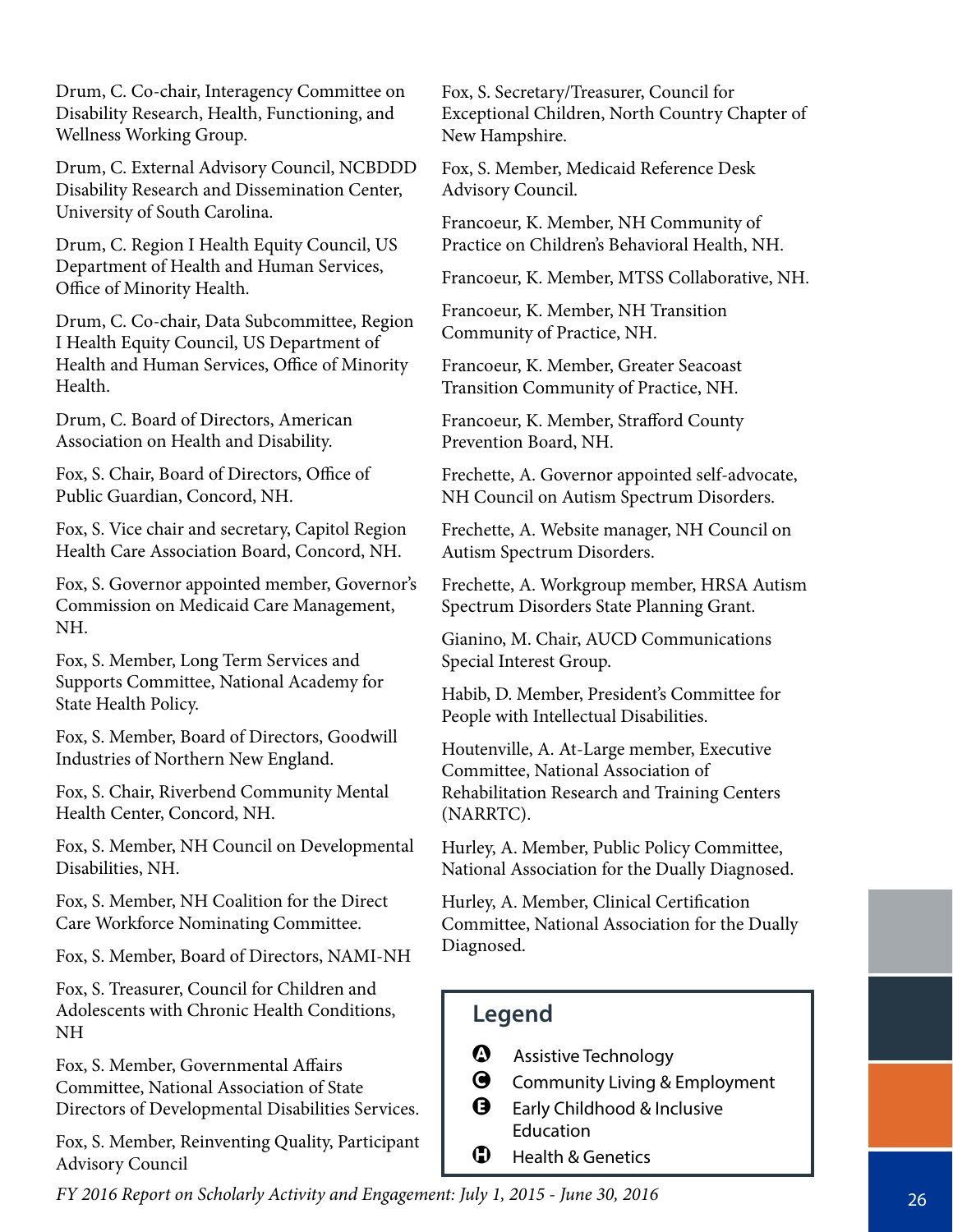Hurley, A. Chair, Chapter on Assessment & Diagnosis DSM-V revision of DM-ID, National Association for the Dually Diagnosed.

Humphreys, E. Member, NH State Leadership Team, Sustainable Early Engagement for Change.

Humphreys, E. Member, Advisory Committee, NH Pediatric Improvement Project.

Humphreys, E. Member, Steering Committee, Watch Me Grow Developmental Screening System (NH-DHHS).

Humphreys, E. Member, Screening & Diagnosis Workgroup, New Hampshire Council on Autism Spectrum Disorders.

Humphreys, E. Member, Performance Measures Workgroup, Maternal and Child Health, Division of Maternal and Child Health Workforce Development.

Humphreys, E. Member, Steering Committee, Association of University Centers on Disability Interdisciplinary Technical Assistance Center on Autism Spectrum Disorders.

Malloy, J. Director, NH Center for Excellence in Children's Behavioral Health and Workforce Development.

Malloy, J. Vice-Chair, Board of Directors, NH Disabilities Rights Center.

McClain, M. Member, Genomics Forum, APHA.

McClain, M. Member, Public Health Genetics Special Interest Group, American College of Medical Genetics (ACMG).

McClain, M. Member, Regional Support Services Model Work Group, National Coordinating Center, ACMG.

McClain, M. Chair, Program Committee of the Genomics Forum, American Public Health Association (APHA).

McClain, M. Member, New Hampshire Research Group Advisory Board.

McClain, M. Member, New Hampshire Pediatric Improvement Project Steering Committee.

McClain, M. Member, New Hampshire Birth Conditions Program Advisory Committee, Department of Health and Human Services, NH

McClain, M. Member, Public Health Genomics Task Force, New England Regional Genetics Group.

McSheehan, M. Co-chair, Education Committee, TASH.

Rabalais, J. Member, NH Coalition for the Direct Care Workforce.

Rabalais, J. Member, NH Coalition on Substance Abuse, Mental Health and Aging.

Rainer, S. Public Policy Committee, New Hampshire Public Health Association.

Reichard, A. Chair, Disability Research Interest Group Executive Committee, AcademyHealth.

Reichard, A. Treasurer, Executive Council, Disability Section, American Public Health Association.

Reichard, A. Expert Panel on Documenting Disability Status in the Health Care Setting, Mayo Clinic.

Reichard, A. Technical Expert Panel, AHRQ Evidence-based Practice Center Program for Improving Cultural Competence to Reduce Health Disparities in Priority Populations.

Reichard, A. Awards Committee, American Public Health Association.

Reichard, A. Advisory Committee Member, Center for Rehabilitation Outcomes Research, Rehabilitation Institute of Chicago.

Partch-Davies, T. Research Advisor, National Disability Institute.

Partch-Davies, T. Secretary, Board of Directors, National Association of Disability Benefits Specialists, a Division of the National Rehabilitation Administration.

Schuh, M. Member, Program Committee on Inclusive Education, The Association for Individuals with Severe Handicaps (TASH).

Schuh, M. Member, Conference Program Committee, Autism National Committee.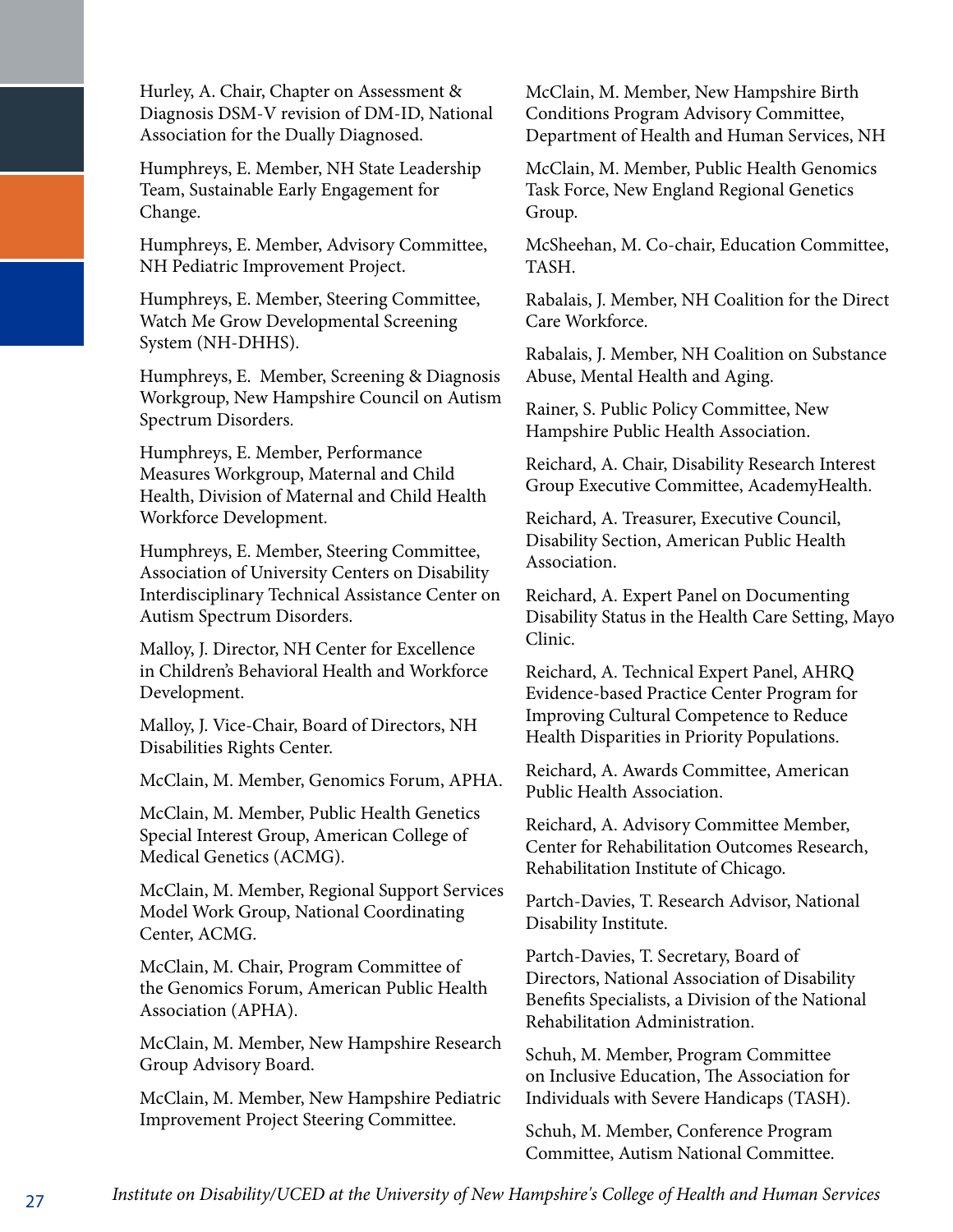Schuh, M. Governor Appointed Member, NH Developmental Disabilities Council.

Schuh, M. Member, Board of Directors, ABLE NH

Smith, J. Family Advisory Council, Community Partners Area Agency for Developmental Services, Family Support, and Community Mental Health.

Smith, J. Member, Autism Committee, Community Partners.

Smith, J. Parent representative, Transition Community of Practice Collaborative.

Smith, J. Advisory Council, National Center on Inclusive Education.

Sonnenmeier, R. Council member, NH Council on Autism Spectrum Disorders.

Sonnenmeier, R. Chair, Evidence-based Intervention Work Group Screening & Diagnosis Work Group, NH Council on Autism Spectrum Disorders.

Sonnenmeier, R. Member, Needs Assessment Work Group, NH Council on Autism Spectrum Disorders.

Sonnenmeier, R. Member, State Plan Work Group, NH Council on Autism Spectrum Disorders.

Sonnenmeier, R. Member, Core Planning Team, State Implementation Planning Grant, NH Council on Autism Spectrum Disorders.

Weigle, K. Member, Neurological Devices Advisory Panel, U.S. Food and Drug Administration.

#### **Memberships in Professional Associations (51)**

Armenti, K. Council of State and Territorial Epidemiologists.

Armenti, K. American Public Health Association.

Armenti, K. New Hampshire Public Health Association.

Beasley, J. International Association for the Scientific Study of Intellectual and Developmental Disabilities (IASSIDD).

Beasley, J. The Arc.

Beasley, J. The National Association for the Dually Diagnosed (NADD).

Brucker, D. Association of Public Policy Analysis and Management.

Brucker, D. Population Association of America.

Drake, J. Association of Positive Behavioral Supports.

Drake, J. Community of Practice Professional Collaboration Group on School Mental Health.

Driscoll, S. Rehabilitation Engineering and Assistive Technology Society of North America (RESNA).

Driscoll, S. Council for Exceptional Children.

Driscoll, S. American Society on Aging.

Drum, C. American Public Health Association.

Drum, C. American Association on Health and Disability.

Drum, C. American Association on Intellectual and Developmental Disabilities.

Drum, C. International Association for the Scientific Study of Intellectual Disabilities.

Fox, S. American Association on Mental Retardation.

Habib, D. National Press Photographers Association.

Hart, M. Association for School and Curriculum Development.

- $\bullet$  Assistive Technology
- **G** Community Living & Employment
- $\Theta$  Early Childhood & Inclusive Education
- $\mathbf \Theta$  Health & Genetics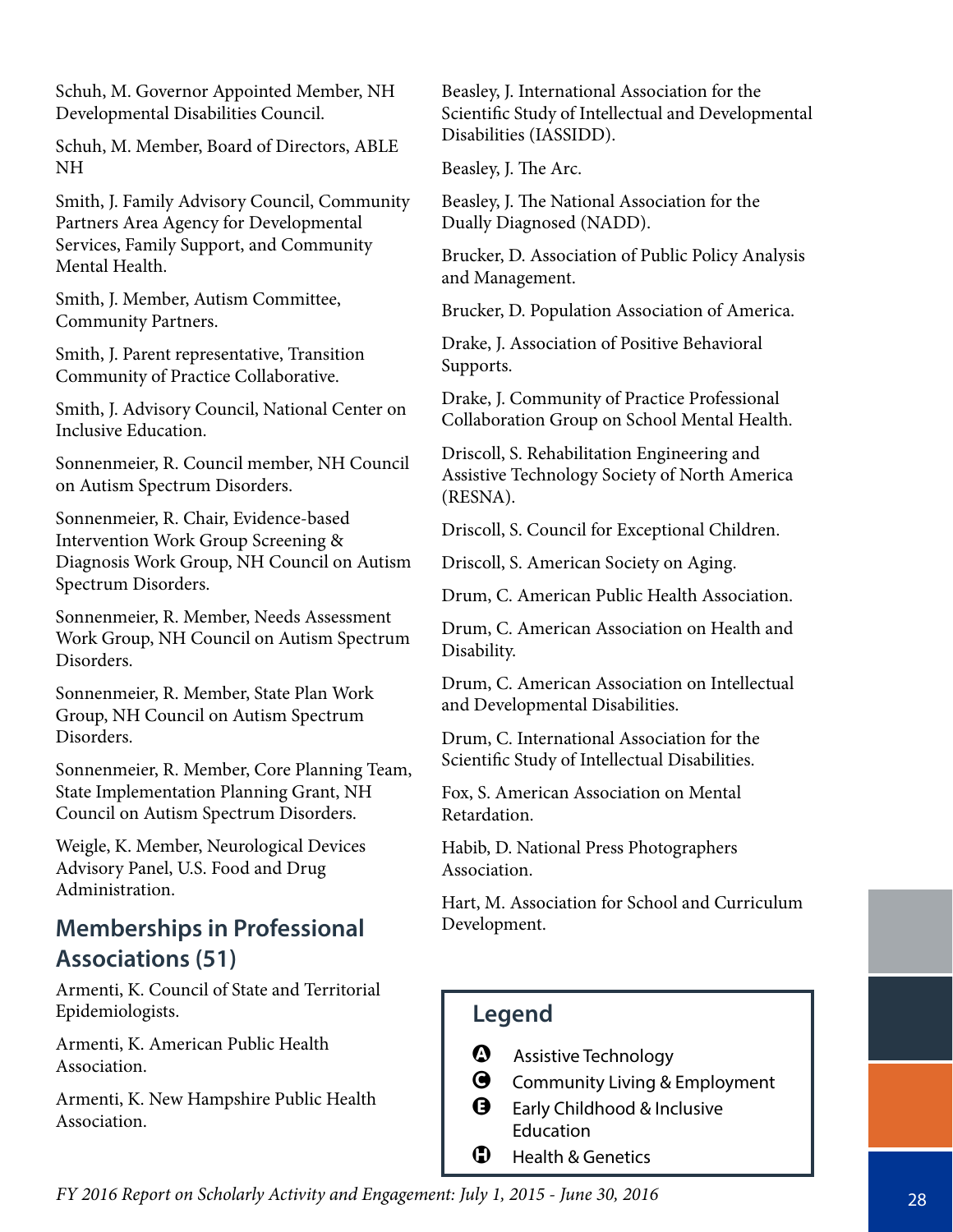Hart, M. American Education Research Association.

Houtenville, A. American Economic Association.

Houtenville, A. American Public Health Association.

Houtenville, A. National Association of Rehabilitation Research and Training Centers.

Houtenville, A. Population Association of America.

Humphreys, E. Society for Research in Child Development.

Humphreys, E. American Educational Research Association.

Humphreys, E. International Society for Autism Research.

Humphreys, E. National Association for the Education of Young Children.

Humphreys, E. Council for Exceptional Children, Division of Early Childhood.

Hurley, A. American Association on Intellectual & Developmental Disabilities.

Hurley, A. National Association for the Dually Diagnosed.

Hurley, A. International Association for the Scientific Study of Intellectual Disability.

Malloy, J. Association for Positive Behavior Supports.

McClain, M. American College of Medical Genetics (ACMG).

McClain, M. American Public Health Association.

McSheehan, M. TASH.

McSheehan, M. American Educational Research Association.

McSheehan, M. Council for Exceptional Children, member.

McSheehan, M. International Society of Augmentative and Alternative Communication. Phillips, K. American Statistical Association.

Phillips, K. American Psychological Association.

Phillips, K. American Public Health Association.

Rabalais, J. Member, American Society on Aging.

Rainer, S. New Hampshire Public Health Association.

Rainer, S. Healthy Eating Active Living (HEAL) NH Community Network.

Schuh, M. The Association for Individuals with Severe Handicaps.

Sonnenmeier, R. American Speech Language and Hearing Association.

Weigle, K. American Psychological Association.

Weigle, K. National Association for the Dually Diagnosed.

Willkomm, T. Rehabilitation Engineering Society of North America.

#### **Editorial and Review Activities (25)**

Armenti, K. Co-Chair, Editorial Board, *New Solutions Journal*.

Beasley, J. Editor, *NADD Bulletin - US Public Policy Update*.

Beasley, J. Editor & Reviewer, College of Direct Support, University of Minnesota.

Brucker, D. Peer Reviewer, *International Journal of Environmental Research and Public Health*.

Brucker, D. Peer Reviewer, *International Journal of Human Resource Management*.

Brucker, D. Peer Reviewer, *Journal of Labor Research*.

Brucker, D. Peer Reviewer, *British Journal of Industrial Relations*.

Brucker, D. Peer Reviewer, *Journal of Disability Policy Studies*.

Hurley, A. Member, Editorial Board. *Advances in Mental Health and Intellectual Disabilities*.

Humphreys, E. Peer Reviewer, *International Journal for Nursing Studies*.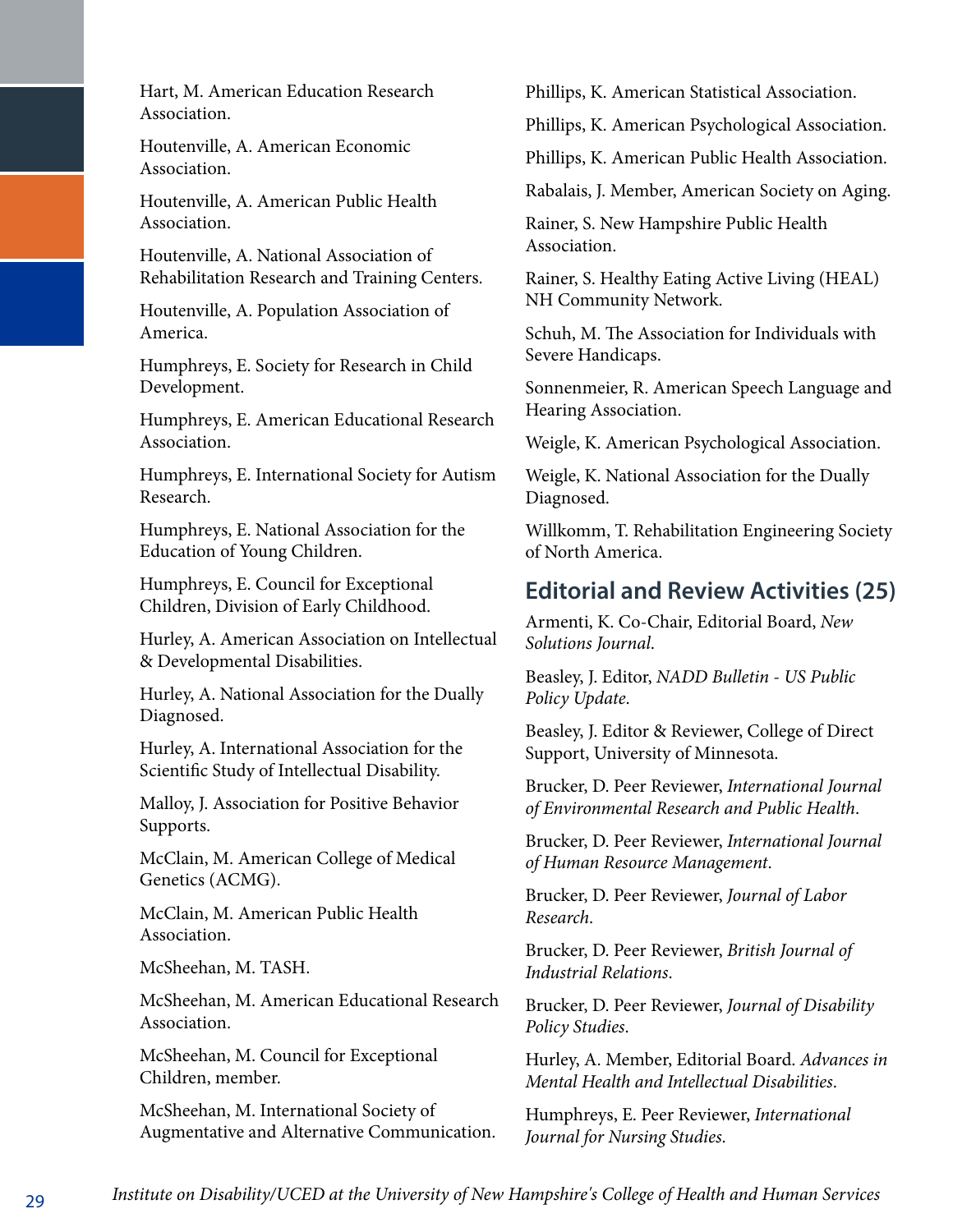Humphreys, E. Peer Reviewer, *Maternal and Child Health Journal*.

Partch-Davies, T. Member, Editorial Board, *Journal of Vocational Rehabilitation*.

Partch-Davies, T. Article Editor, Sage Publications.

Reichard, A. Reviewer, American Public Health Association Annual Meeting Abstracts.

Reichard, A. Reviewer, AcademyHealth Disability Research Interest Group Annual Meeting Abstracts.

Reichard, A. Reviewer, *American Association of Intellectual and Developmental Disabilities Journal*.

Reichard, A. Reviewer, *Disability and Health Journal*.

Reichard, A. Editorial Board Member, *Journal of Disability Policy Studies.*

Reichard, A. Guest Reviewer, *Journal General Internal Medicine*.

Reichard, A. Guest Reviewer, *Preventing Chronic Conditions.*

Reichard, A. Guest Reviewer, *Medical Care*.

Reichard, A. Guest Reviewer, *Women's Health Issues*.

Schuh, M. Article Reviewer, *Journal of Policy and Practice in Intellectual Disabilities*.

Schuh, M. Editor, *TASH Connections, Inclusive Education Edition*.

McClain, M. Member, Editorial Board, *Genetics and Genomics Research*.

#### **Granting Agency Review Activities (6)**

Brucker, D. National Institute on Disability, Independent Living and Rehabilitation Research. United States Department of Health and Human Services.

Brucker, D. Health Research Services Administration, United States Department of Health and Human Services.

McClain, M. Patient Centered Outcomes Research Institute, Washington, DC

McClain, M. Health Resources and Services Administration, Maternal and Child Health Research Program, Bethesda, MD

Schuh, M. Century 21 Afterschool Grant Review Team Member, New Hampshire Department of Education, NH

Willkomm, T. Peer Review Panel Member, National Institute on Disability, Independent Living and Rehabilitation Research. United States Department of Health and Human Services.

### **Honors, Awards, and Fellowships (1)**

Fox, S. (2016) Commendation from the Governor of New Hampshire

### **IOD Faculty & Staff**

#### **Faculty (14)**

Karla Armenti, Research Assistant Professor and Project Director

Joan Beasley, Research Associate Professor

Ann Dillon, Clinical Assistant Professor

Charles Drum, Professor & Director IOD

Susan Fox, Associate Director

Andrew Houtenville, Director of Research

Elizabeth Humphreys, LEND Training Director, Research Assistant Professor

Joanne Malloy, Clinical Assistant Professor

Monica McClain, Research Associate Professor

- $\bullet$  Assistive Technology
- **G** Community Living & Employment
- $\Theta$  Early Childhood & Inclusive Education
- $\bigoplus$  Health & Genetics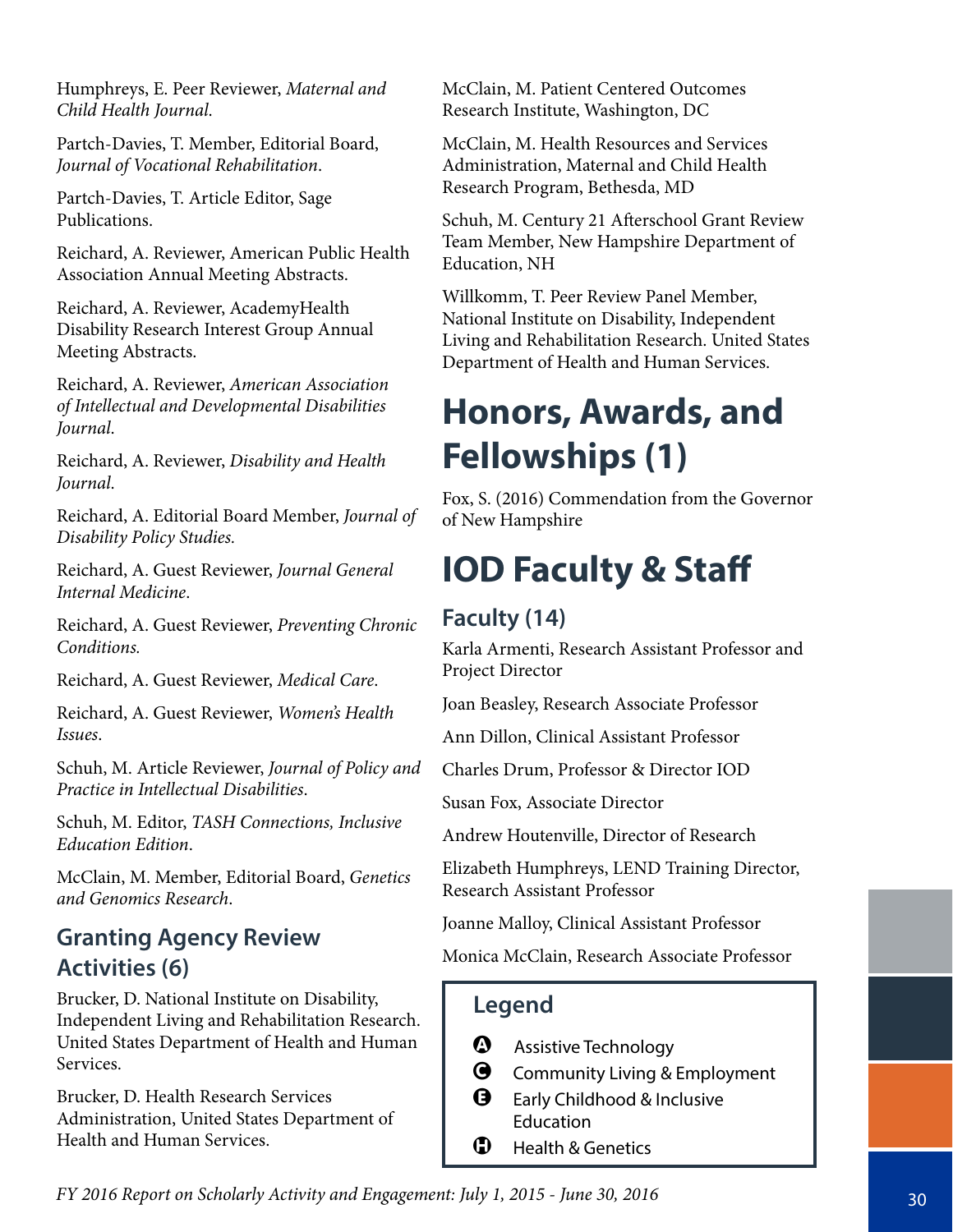Michael McSheehan, Clinical Assistant Professor

Amanda Reichard, Research Assistant Professor

Mary Schuh, Director of Development & Community Relations

Rae Sonnenmeier, Clinical Associate Professor

Therese Willkomm, Clinical Associate Professor

#### **Staff (46)**

MaryAnn Allsop, Program Support Center for START Services

Linda Bimbo, Project Director

Anna Brennan-Curry, Communication & Marketing Specialist

Debra Brucker, Project Director

Andrea Caoili, Director of Quality Assurance, Center for START Services

Kären Clausen, Marketing & Promotions Specialist

Heidi Cloutier, Project Trainer and Facilitator

Jennifer L. Daniels, Concord Office Assistant

Brittney DeVincenzo, Concord Office Assistant

Jennifer Donahue, Finance Manager

Jonathon Drake, Project Director

Casey Eyring, Information Technology Specialist

Kathryn Filanoski, Receptionist & Bookstore Coordinator

Arthur Frick, Web Designer

Kelly Foster, Senior Program Assistant

Kathryn Francoeur, Senior Project Facilitator

Matthew Gianino, Director of Communications

Penny Gould, Senior Program Support Assistant

Elizabeth Grosso, Project Coordinator, Center for START Services

Dan Habib, Filmmaker

Maura Hart, LEA Facilitator

Cat Jones, Senior Program Support Assistant

Diann Kashulines, Non-Grant Contract Administrator

Ann Klein, Project Director

Eric Lauer, Project Research Specialist

Anne Long, AT Communications & Outreach Coordinator

Melissa Mandrell, Project Director

Joanna McCormack, Eligibility Coordinator

Susan Orr, Senior Program Support Assistant

Julie Moser, Project Director, Center for START **Services** 

Tobey Partch-Davies, Project Director

Kimberly Phillips, Project Director

Kathleen Pirie, Office Manager & IOD HR Coordinator

Jennifer Rabalais, Project Director

Sara Rainer, Project Research Associate

Nicholas G. Rollins, Project Research Specialist

Robert Scholz, NH START Project Coordinator

Karen Smith, Project Director

Jennifer Squires, Executive Assistant to the Director

Mary St. Jacques, Waiver Transition Program Manager

Mary Straight, Concord Office Manager

Michelle Stransky, Post-Doctoral Research Associate

Scott Trudo, Project Director

Jill Varney, Administrative Program Specialist

Kara Washam, Eligibility Coordinator

Shannon Wedge, Online Services Coordinator